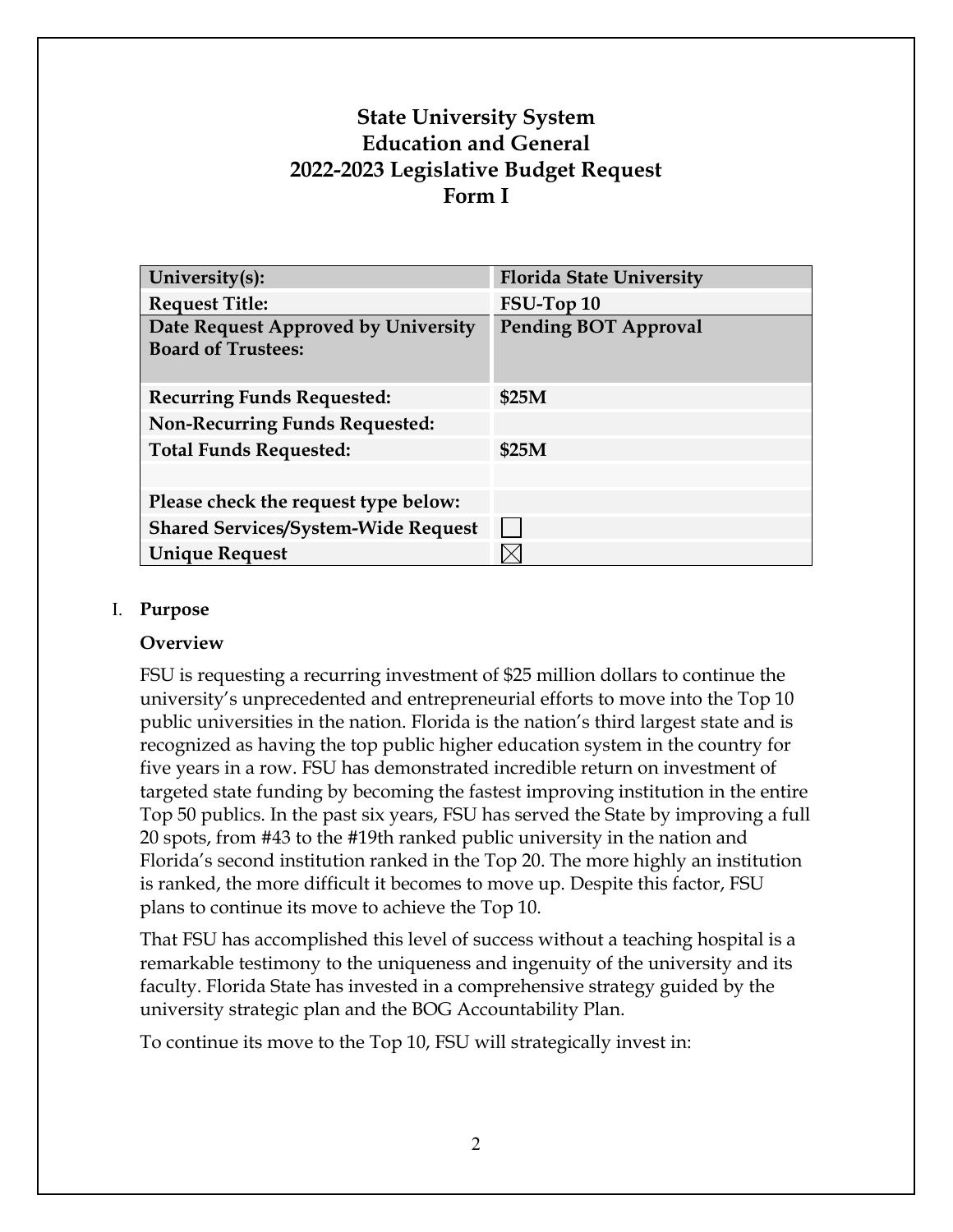- Continued growth of our distinctive and productive research base with highlevel faculty hiring, particularly in the STEM fields to improve our research productivity, teaching, and national reputation as a top Research 1 university
- Building upon our nationally acclaimed student success program by becoming a model for innovative and effective academic programs and career preparation for Florida's leaders of the future
- Improving our SUS-leading transfer student success, particularly for Florida College System AA transfers
- Reducing the Student-to-Faculty ratio from 20.5-to-1 to 17-to-1 to advance teaching and research at the university
- Recruiting and supporting excellent undergraduate, graduate, faculty, and staff.

Florida State University is grateful for the continued support and investment of the Florida Legislature, particularly during these difficult times. Their support over recent years has propelled the upward trajectory of FSU and the entire State University System, advancing the quality of our universities to new heights.

FSU is positioned to help the state of Florida rebound from the COVID-19 pandemic and continue Florida's advances in higher education, research, and producing a talented, innovative workforce.

# **Investing in new research faculty to expand our research portfolio**

With recent state investments substantially elevating the university and continuing to do so, Florida State still has far fewer dollars for faculty resources and research than the institutions that now separate FSU from a Top 10 ranking. Our Top 10 plan hinges on the continuation of a bold faculty hiring initiative that is bringing the nation's top talent to FSU. Our recent initiatives have resulted in the hiring of more than 240 outstanding new faculty members, who are teaching, conducting leading-edge research, and building the FSU and State of Florida reputation. Nonetheless, FSU remains short of its goal to add 400 new faculty overall.

Moving the needle on *U.S. News & World Report* rankings is rather straightforward. It is also tied to state investment, as many of the measures are a direct reflection of university resources. For example, 10% of an institution's ranking is determined by its per-student spending, and another 20% is based on faculty resources. Almost one-quarter of the rankings are based on the reputation of FSU among our national colleagues. Thus, Florida State's Top 10 funding request for the coming fiscal year is directed specifically at the investments that will help elevate the performance and national stature of the university and thereby the entire State of Florida.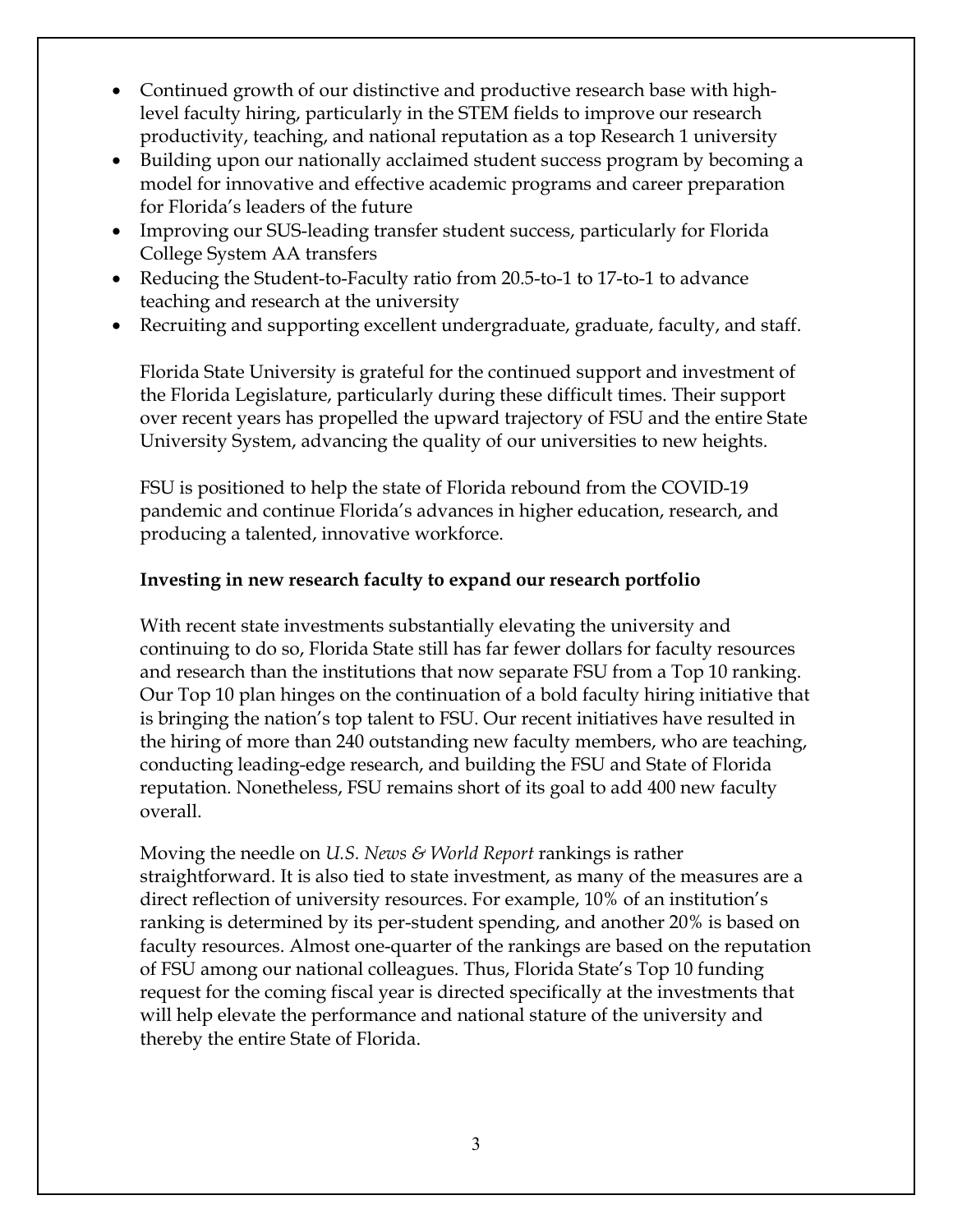## **Establishing the National Framework for Student Success**

Florida State is already recognized as a national leader for improvements to its student retention and graduation rates. Since 2005, student retention at FSU improved from 87.9% to 95%, which is among the top 15 public universities in the nation. The six-year graduation rate at FSU has risen from 69.6% to 84%. The four-year graduation rate has risen from 46.2% in 2002 to 74% in 2020 (the highest four-year graduation rate in the history of FSU and the State University System). For the next set of *USN&WR* rankings, Florida State is projected to place among the top 10 in the country on these student success metrics.

We have an expectation that student success should be more than graduation and retention rates. We have established Six Pillars for Student Success to create a more holistic and beneficial effect on the student experience. Those pillars are:

- 1. A success team behind every student
- 2. Learning communities
- 3. Enhanced support for teaching
- 4. Experiential and global learning
- 5. Leadership and personal development
- 6. College to career

The success team behind every student allows us to address inequities to assure that students from all sub-populations have an equal rate of graduation and equal experiences. To assure that support, we need to increase the number of advisors at FSU to get closer to the industry recommended student-to-advisor ratio of 300:1. Increasing the number of student advisors would also give new students a single advisor for the duration of their time at FSU, freeing up faculty to better guide and direct students on properly preparing for their careers.

Florida State has deployed College Life Coaches (CLC) to provide "high-touch" academic support to at-risk students who demonstrate the greatest need. While the CLC program has been enormously successful, it lacks a sufficient number of coaches and can thereby not adequately attend to the students who would benefit most from this level of support.

Even with these limitations, FSU has one of the nation's highest four-year graduation rates, and we have relative parity in the graduation rates of our Pell students and our various racial and ethnic populations. Our highly successful Take 15 initiative not only improves students' times to degree, but also reduces their expenses and significantly improves their lifetime earnings.

For those students who face unique barriers or take a sub-optimal path to graduation we created the Graduation Specialists Initiative. This initiative brings together a team of specialized staff members who guide and assist 1,500+ students with high credit hours to a clear and timely path to graduation, as well as students who have dropped out of FSU and need to re-enroll to graduate.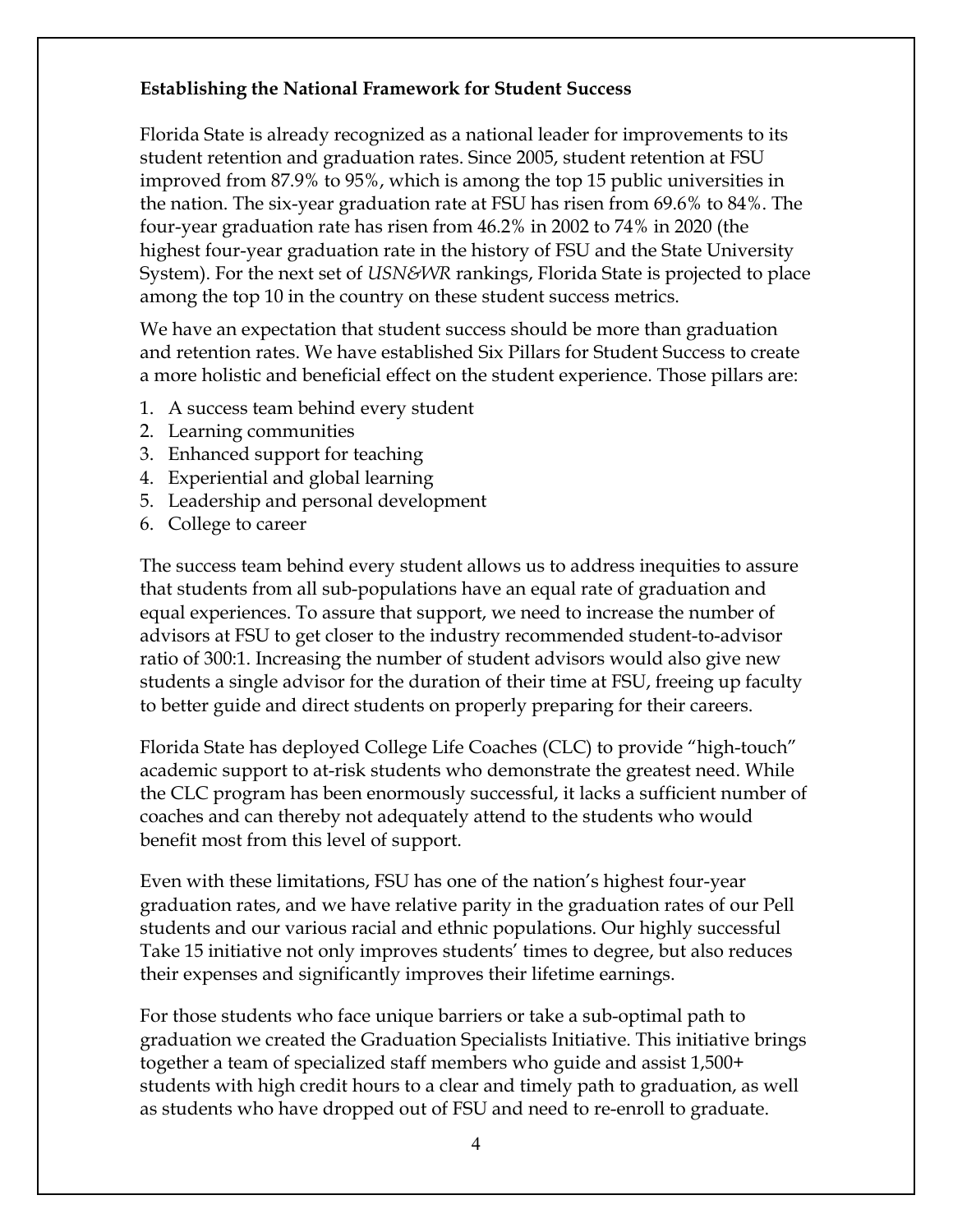We have been making great strides in enhancing support for teaching and redesigning our curriculum, particularly in gateway courses with high incidents of D and F grades or withdrawals (DFW). Failure to pass a gateway course is one of the keys to delayed graduation. In Fall 2017, FSU launched its Center for the Advancement of Teaching to promote proven educational practices and assist faculty in their adoption of leading-edge educational methodologies. We want to make sure that our courses maximize the learning for all of our students, particularly those who are the first-generation in their families to attend college, and employ active, experiential approaches that prepare students with the skills they need to thrive in their careers. In fact, we were just designated one of the eleven top universities in the country for successfully preparing our large group of first generation students, and noted as a national model in this important work. Impacts from the COVID-19 pandemic have also expanded the need to present students with unique and effective learning environments. We must continue expand faculty professional development and the curricular interventions that improve the educational value of all of our courses for all our students.

FSU's recent Engage 100 effort is an innovative way to introduce first-year students to higher education and provide them mentorship and support as they transition to FSU. Our Engage 100 program currently reaches about half of each incoming class, and new resources will allow us to expand it to reach the full first-year class of students and bolster student success.

#### **Transfer Student Success**

In Spring 2020, the Florida Legislature passed a bill to include transfer student graduation rates as a Performance Funding Metric for the State University System. The intent was to improve the graduation rates of AA degree transfers from the Florida College System. Florida State has a considerably higher twoyear graduation rate than any of the other SUS institutions, but we need to do better. Twenty years ago, we started an enrollment management group that met once every two weeks to improve the student success for first-time-in-college freshmen. We are leveraging this group to deeply expand the support and engagement we provide to transfer students, such as through new advisors, transfer student support, and our Engage 100 project mentioned earlier. Financial aid remains an issue for these students and it is difficult to have donors, especially in the current financial context, provide sufficient philanthropic support for need-based aid.

FSU also has been engaged in a workgroup on transfer student success for the past two years with our colleagues from a dozen universities in the Southeast. This effort, sponsored by the Association of Public and Land-Grant Universities (APLU), is identifying the data and interventions necessary to assure on-time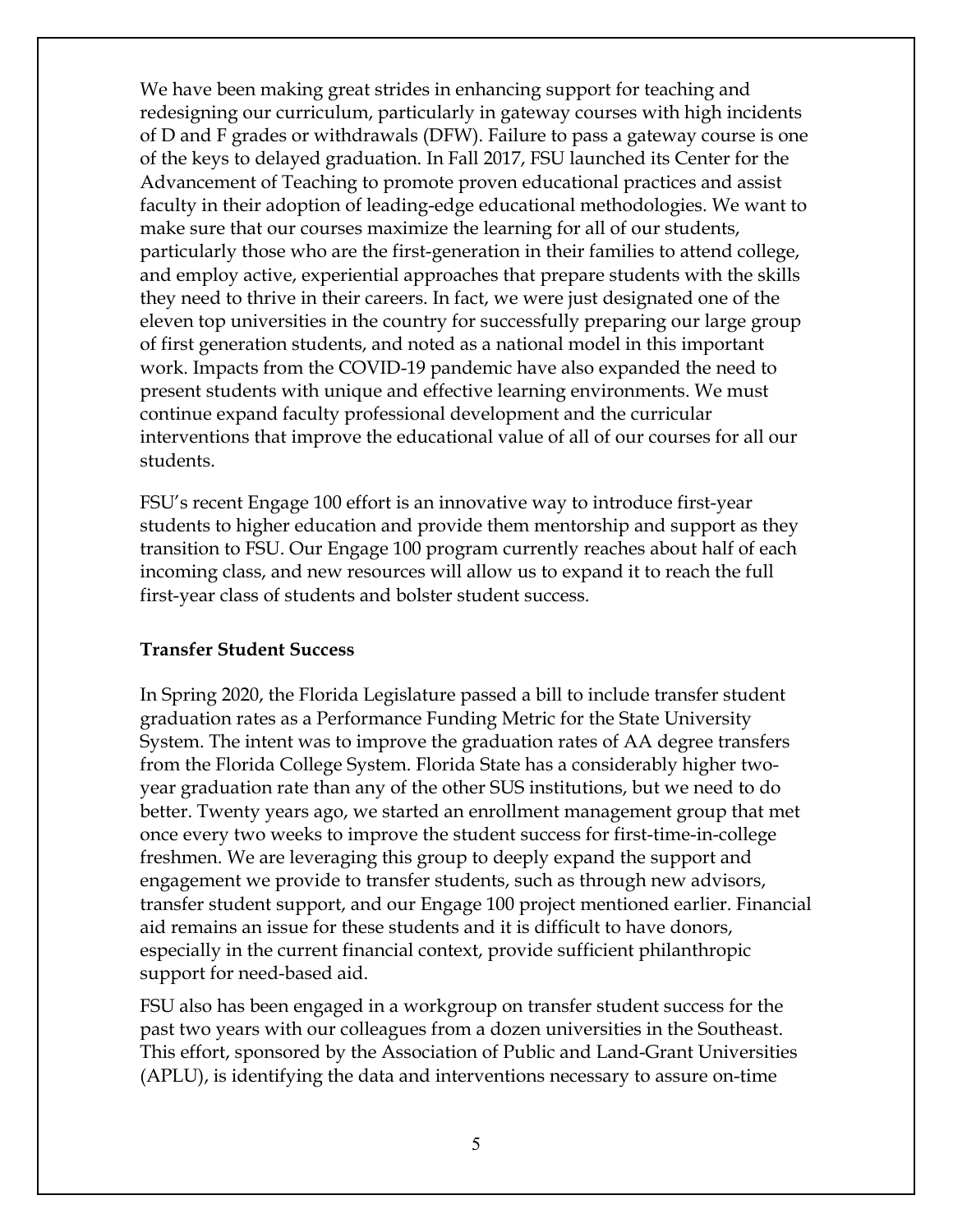graduation for transfer students. Through this partnership, we are learning new ways to improve our transfer student performance.

# **Emphasis on Excellence**

Top 10 universities are renowned for recruiting top students, faculty and staff. FSU has done fairly well in that regard, but we need to increase the critical mass of top leaders and influencers to climb the next rung of the rankings ladder. FSU will need to enroll more National Merit Scholars, Presidential Scholars (a program that lacks a recurring funding source), Honors, and other very top students, which together will help our state attract and retain the very best talent.

FSU's plans of hiring new faculty means we are aspiring to hire a full range of outstanding faculty members: STEM-focused National Academy members, senior faculty (full professors) of national acclaim, associate professors with extensive research experience, assistant professors that hold research promise, and other instructional faculty who will address course capacity constraints and provide smaller class sizes, especially in STEM disciplines where meeting student course demands continues to be a challenge.

Exceptional students in doctoral and graduate programs are also essential in supporting FSU's movement in the national rankings and its instruction and research portfolio. These students and scholars are key components of a competitive Research I University, and they are a core part of our Top 10 plan. We have had record enrollment of graduate students for the past two years, but we need to do a better job being competitive in the recruitment of the nation's top graduate students. FSU plans to invest in expanding our graduate student stipend support to help us move closer to market levels. Furthermore, to help accommodate the needs in undergraduate teaching, mentoring, and research, FSU will plan on investing to expand the number of graduate student assistantships.

This expansion will allow Florida State to increase its graduate student enrollment and programs and bring FSU on par with its public Research I University peers. Currently, FSU is in the bottom third of this peer group on the proportion of the student population that are graduate students. Funding is critical to our expansion of our overall graduate student population, funding expanded faculty and additional graduate assistantships.

The faculty hired through our national rankings enhancement funding will both help recruit and rely on exceptional students in doctoral programs. These students and scholars are key components of a competitive Research I University, and they are central to our Top 10 plan. To accommodate the needed growth in faculty research, we must increase the number of recurring graduate assistantships by at least 80. The assistantships will help us to attract top graduate assistants to complement our recent and future faculty hires to help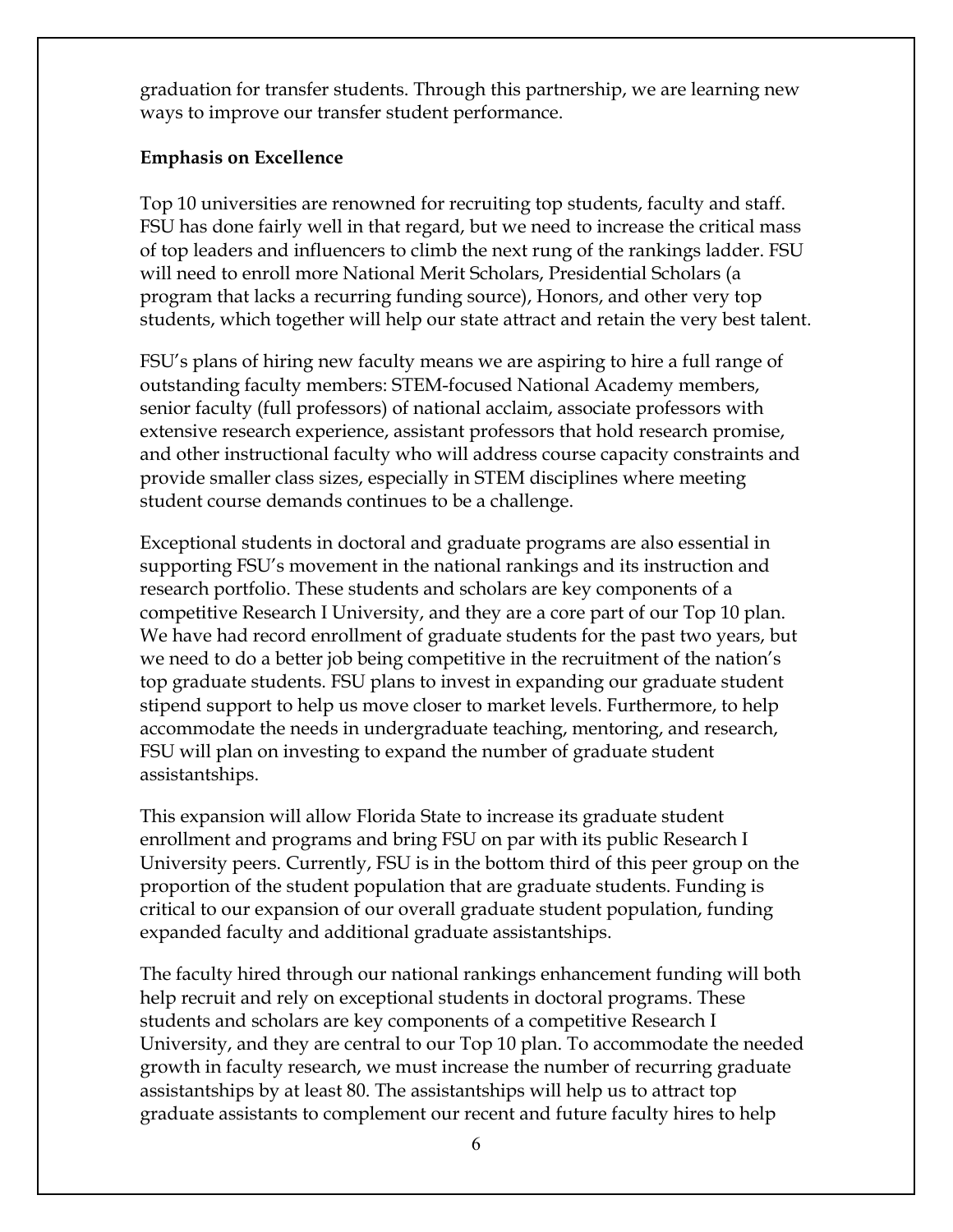elevate FSU to the level of our peers, to strengthen the scholarship of existing faculty members, to promote the research of new hires, to teach key undergraduate courses, and to mentor graduate and undergraduate students.

Diversity and inclusion are an essential component of our strategic plan and our institutional excellence. It is imperative that we grow and support our diverse students, faculty, and staff and provide them with experiences that help everyone achieve their full potential. We have not been able to keep up with our Research I peers in providing strong financial aid packages for many of our Pelleligible students. Tallahassee is not a large metropolitan area, so most of our Pell students must move to Tallahassee to enroll at FSU. That means their annual Cost of Attendance is roughly \$5,500 more per student than those who are able to live at home. The result is that FSU must spend considerably more on needbased aid per student than universities in metropolitan areas. We have nationleading programs like CARE and our Unconquered Scholars programs that support first generation and lower socioeconomic students, but they only serve 20% of our Pell-eligible students. We must expand more avenues of highly targeted support to all our Pell students.

The diversity of our faculty ranks remains lower than we want in spite of specialized incentives to recruit and retain these faculty. Our students benefit when faculty from varied backgrounds and experiences mentor them. FSU has a long history of inclusion born from its days as a women's college. The precursors to our CARE program began over 50 years ago. We have earned the Excellence in Education Diversity Award for each of the past six years and have been named National Diversity Champions for the past four years. We are number four in the nation producing Black medical doctors, behind three HBCU Colleges of Medicine, and a leading producer of Black and Hispanic doctoral degrees in nonmedical disciplines.

FSU also has a distinguished record as one of the leading producers of study abroad opportunities for students. Additionally, FSU recently was awarded the 2018 Platinum Level Institutional Award for Global Learning, Research & Engagement from the Association of Public and Land-Grant Universities. The previous year, FSU was one of four institutions awarded the Senator Paul Simon Award for Campus Internationalization.

#### **Resource Needs**

Primary among FSU's needs is to increase the size and quality of the faculty and to retain its existing faculty. We have opportunities to hire nationally acclaimed faculty whose institutions can no longer adequately support their research. We have improved the climate for faculty at FSU and have improved our student-tofaculty ratio from 25:1 to 20.5:1. Yet we are still 177 in the latest *U.S. News & World Report* rankings of public universities on this measure. Florida State's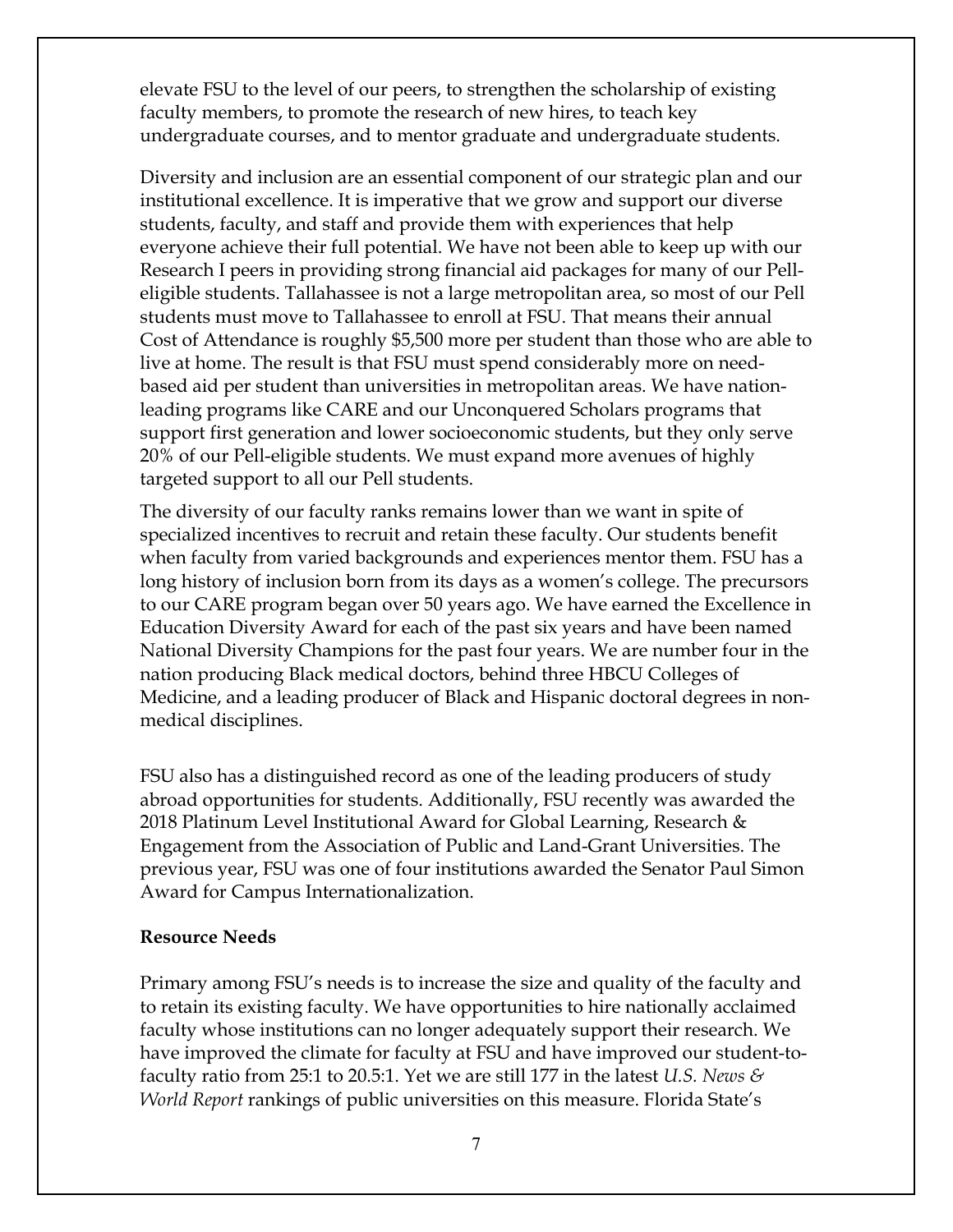multi-year plan has a student-to-faculty goal of 17:1, which would place us among the top 100 public universities.

Our current ratio requires our faculty to do more with less and it affects our ability to reimagine the classroom experience and create small classes. Studentto-Faculty Ratio and class size are both *U.S. News* metrics. With the previous support of the Legislature, Governor, and Board of Governors, FSU has hired hundreds of new faculty members, but we are still short of the number needed to reach a student-faculty ratio of 17:1 ratio, which would require an additional 363 faculty members. In total, the dollars requested in FSU's 2022-2023 LBR for Top 10 Plan would allow Florida State to hire an additional 102 faculty members. These 102 additional faculty would bring the university's student-to-faculty ratio to 19.4:1, good enough to improve to 162nd in the nation.

Achieving this short-term 19.4 ratio would still have FSU behind most public universities in the United States, including institutions such as:

- University of Northern Kentucky
- University of North Florida
- University of Texas Tyler
- University of West Georgia
- Valdosta State University

The requested funds will be used in a variety of ways annually, including:

- Hiring additional faculty
- Establishment of world-class centers of excellence through the recruitment of National Academy-caliber scientists and senior researchers
- Expanding student success efforts and advising
- Recruiting for excellence and diversity among students, faculty, and staff
- Providing funds necessary to improve scholarships and need-based aid

Specifically, these funds will be used for:

| National Academy Members             | \$0.5M                       |
|--------------------------------------|------------------------------|
| <b>Full Professors</b>               | \$2.3M                       |
| <b>Associate Professors</b>          | \$1.8M                       |
| <b>Assistant Professors</b>          | \$4.0M                       |
| Instructional Faculty                | \$2.2M                       |
| Advisors/Academic Coaches/Graduation |                              |
| & Transfer Student Specialists       | \$0.8M                       |
| Total                                | $$11.6M + Benefits = $15.4M$ |
| Graduate Student Stipends            | \$1.7M                       |
|                                      |                              |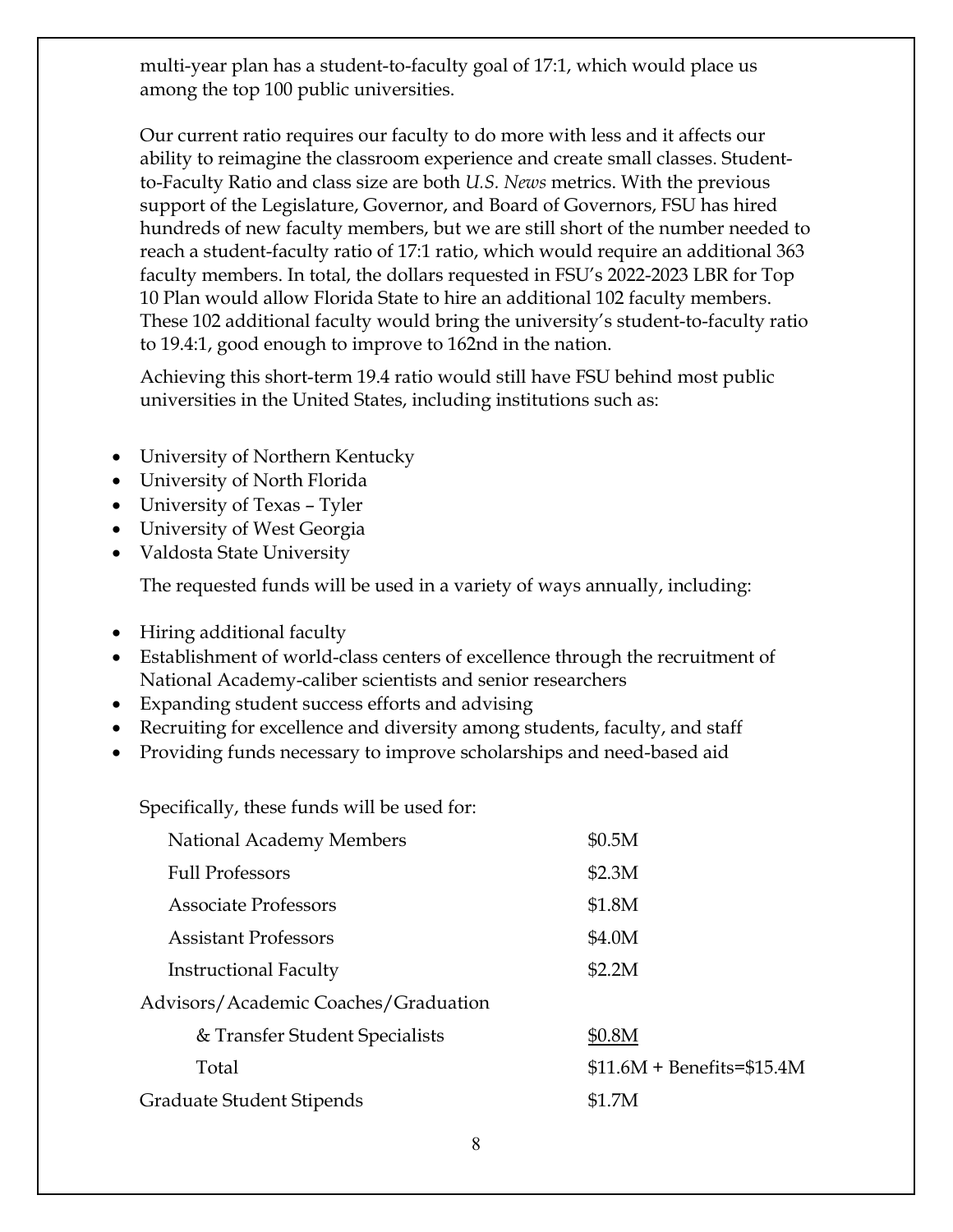| Undergraduate Student Success Programming | \$1.0M |
|-------------------------------------------|--------|
| Scholarships                              | \$2.5M |
| Financial Aid                             | \$4.4M |
|                                           | \$25M  |

## **II. Return on Investment**

Increases in funding will provide strategic investments that benefit the State of Florida:

- Elevate Florida State University in its pursuit of Top 10 status among public universities as determined by *U.S. News & World Report.*
- Achieve higher national prominence as a leader in the fields of science, technology, engineering, and math to ensure that Florida State continues to be a model for the State of Florida and nation in student career readiness and placement
- Realize substantial savings for Florida families through high student retention and increased four-year graduation rates
- Provide affordable excellence across a broad spectrum of academic fields; add significantly to the university's existing centers of excellence, including its nationally ranked science, arts, and business programs
- Provide benefits associated with expanding the university's research enterprise and research discoveries that will create jobs, opportunities for start-up companies, and by generating discoveries that may directly affect Floridians.

More importantly, state investments will allow Florida State to elevate its standing in most of the Florida Board of Governors' metrics, enhance its contributions to the State of Florida, and enable Florida State University to achieve world-class distinction.

Key metrics that the *U.S. News & World Report* and *Top American Research Universities* include:

- Peer Ratings/National Reputation
- Student Retention and Graduation Rates (especially four-year graduation rates)
- Freshman Retention
- Student/Faculty Ratio
- Class Size
- Faculty Resources
- Total Research Expenditures
- Federal Research Expenditures
- National Academy Members
- Faculty Awards
- Doctorates Granted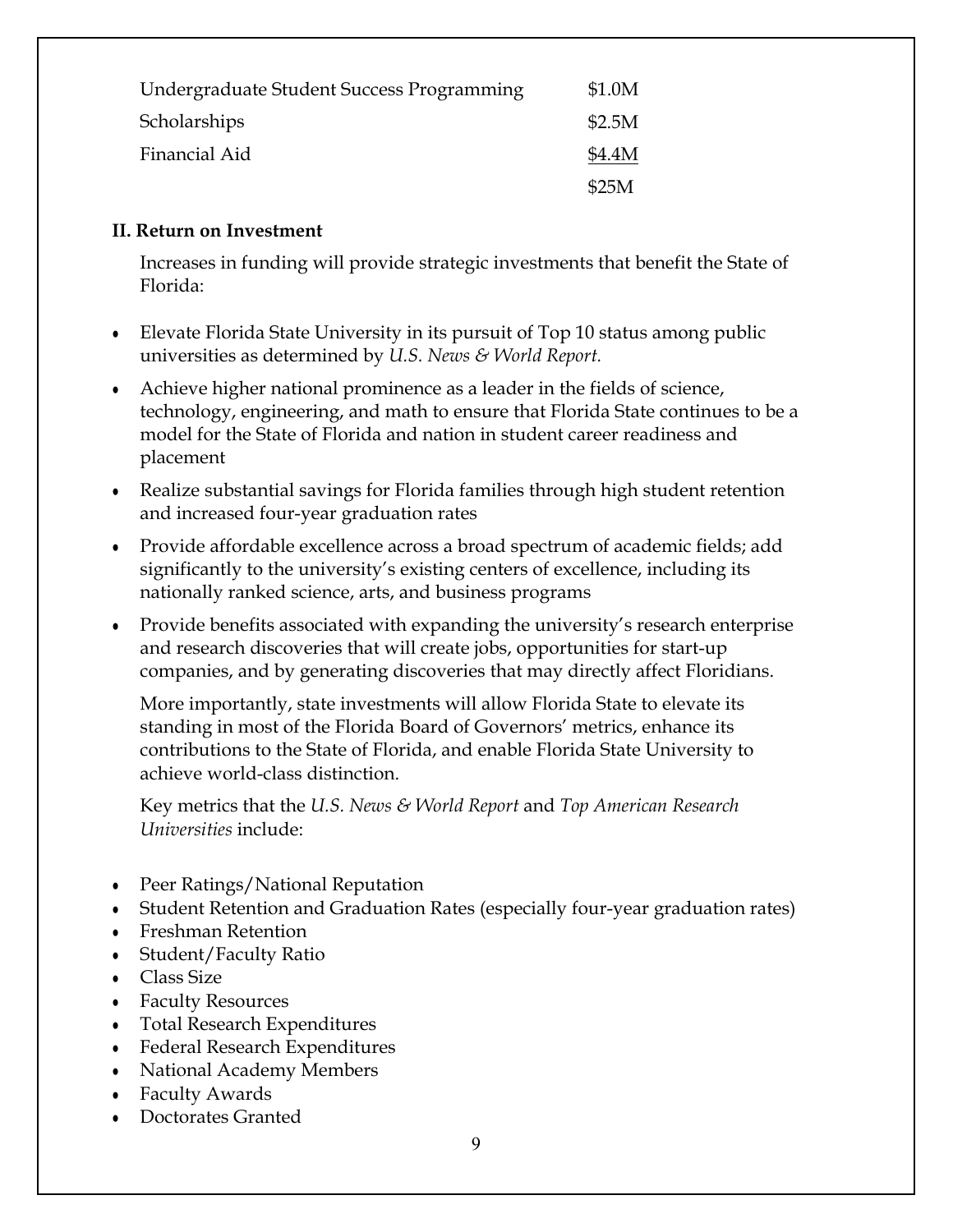- Average SAT
- Postdoctoral Fellows
- Alumni Giving Rate
- **National Reputation**

#### **III. Personnel**

| National Academy Members             | \$0.5M                       |
|--------------------------------------|------------------------------|
| <b>Full Professors</b>               | \$2.3M                       |
| <b>Associate Professors</b>          | \$1.8M                       |
| <b>Assistant Professors</b>          | \$4.0M                       |
| <b>Instructional Faculty</b>         | \$2.2M                       |
| Advisors/Academic Coaches/Graduation |                              |
| & Transfer Student Specialists       | \$0.8M                       |
| Total                                | $$11.6M + Benefits = $15.4M$ |

As outlined in Section I, the university plans to hire and retain additional academic advisors, academic coaches, and other student services staff to help bring student support levels closer to national standards and provide needed guidance for our student population.

Florida State will further enhance the quality of its research, instruction, and student learning through the hiring of additional faculty at various levels, with a particular focus on those in STEM and Health disciplines. The top priority will be to support departments and courses in which student success challenges remain most critical. Additional faculty will advance the quality of the learning environment for students and extend the deployment of the latest evidencebased teaching approaches, particularly for students from underrepresented backgrounds and in STEM and Health pathway courses, such as mathematics, chemistry, biology, physics, and computer science. New faculty will also help to meet growing course demands and/or enrollment changes that have hindered the ability of academic departments to offer sufficient course seats in a given semester (e.g., biology, chemistry, public health, physics, economics, political science, nutrition and integrated physiology, human development, engineering, criminology, and others). Finally, additional faculty will amplify the university's research productivity and create new research and mentorship opportunities for both graduate and undergraduate students.

#### **IV. Facilities:**

None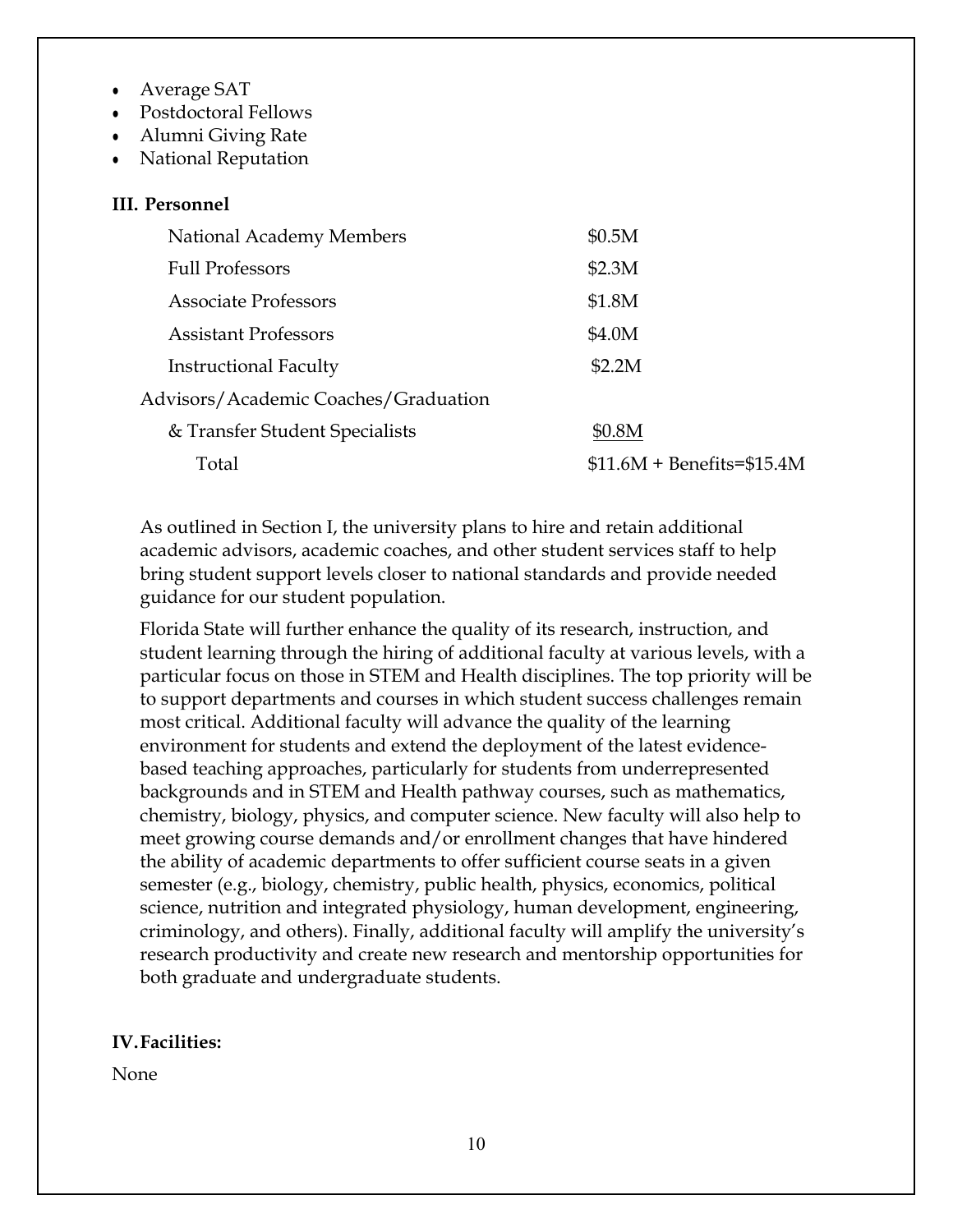# **2022-2023 Legislative Budget Request Education and General Position and Fiscal Summary Operating Budget Form II**

| University:         | <b>Florida State University</b> |
|---------------------|---------------------------------|
| <b>Issue Title:</b> | FSU Top 10                      |

|                                    |                  | NON-             |              |
|------------------------------------|------------------|------------------|--------------|
|                                    | <b>RECURRING</b> | <b>RECURRING</b> | <b>TOTAL</b> |
|                                    |                  |                  |              |
| Positions                          |                  |                  |              |
| Faculty                            | 102.00           | 0.00             | 102.00       |
| Other (A&P/USPS)                   | 20.00            | 0.00             | 20.00        |
|                                    |                  |                  |              |
| Total                              | 122.00           | 0.00             | 122.00       |
|                                    |                  |                  |              |
|                                    | -------          |                  |              |
|                                    |                  |                  |              |
| Salaries and Benefits              | \$15,400,000     | \$0              | \$15,400,000 |
| <b>Other Personal Services</b>     | \$1,700,000      | \$0              | \$1,700,000  |
| Expenses                           | \$0              | \$0              | \$0          |
| <b>Operating Capital Outlay</b>    | \$0              | \$0              | \$0          |
| <b>Electronic Data Processing</b>  | \$0              | \$0              | \$0          |
| <b>Financial Aid</b>               | \$6,900,000      | \$0              | \$6,900,000  |
| Special Category (Specific)        | \$0              | \$0              | \$0          |
| <b>Student Success Programming</b> | \$1,000,000      | \$0              | \$1,000,000  |
|                                    | \$0              | \$0              | \$0          |
|                                    | \$0              | \$0              | \$0          |
|                                    |                  |                  |              |
| <b>Total All Categories</b>        | \$25,000,000     | \$0              | \$25,000,000 |
|                                    |                  |                  |              |
|                                    | ---------        |                  |              |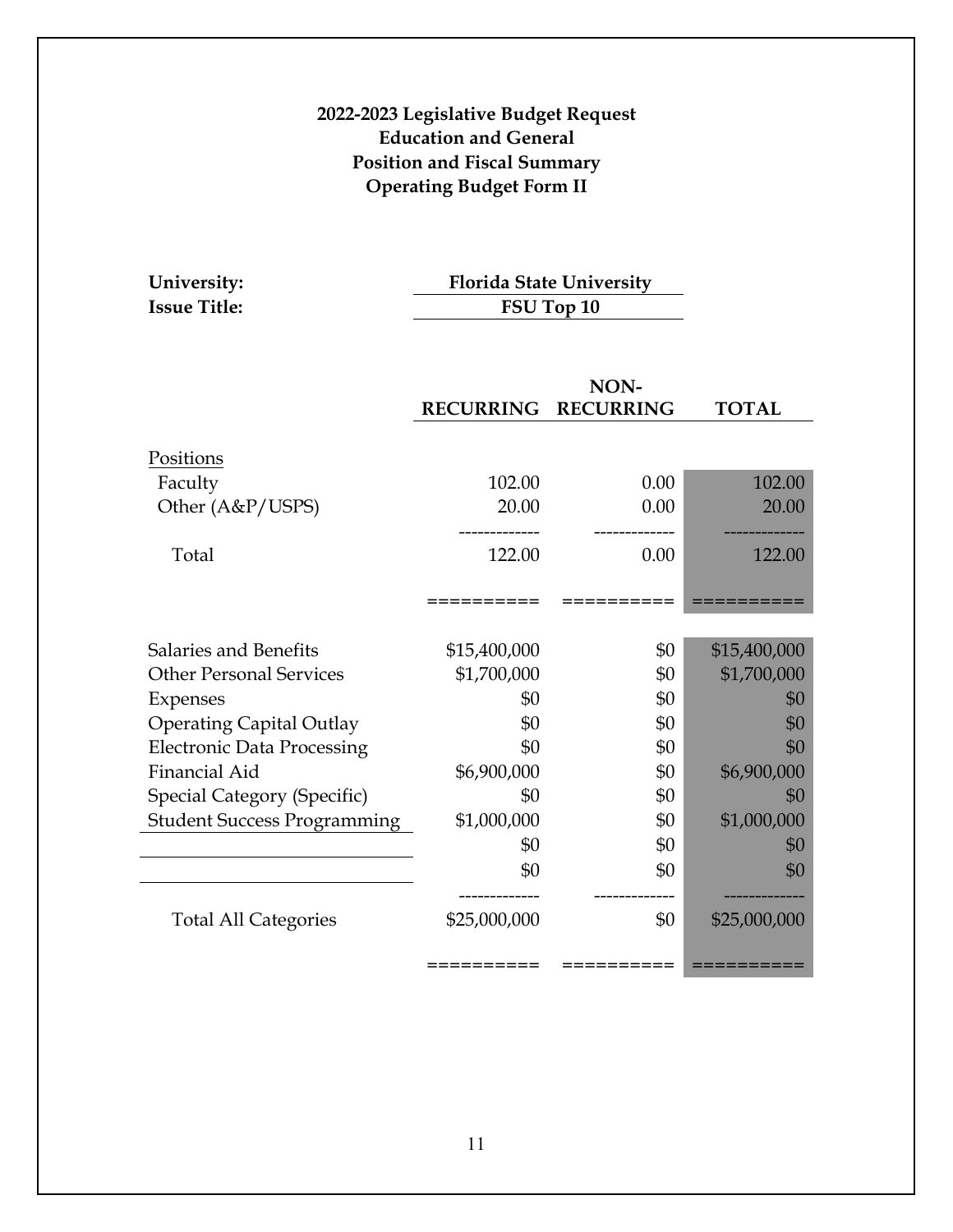# **State University System Education and General 2022-2023 Legislative Budget Request Form I**

| University(s):                                                   | <b>Florida State University</b>                          |
|------------------------------------------------------------------|----------------------------------------------------------|
| <b>Request Title:</b>                                            | FSU Operational Support-Top 10 &<br><b>AAU</b> Readiness |
| Date Request Approved by University<br><b>Board of Trustees:</b> | <b>Pending BOT Approval</b>                              |
| <b>Recurring Funds Requested:</b>                                | \$25M                                                    |
| <b>Non-Recurring Funds Requested:</b>                            |                                                          |
| <b>Total Funds Requested:</b>                                    | \$25M                                                    |
|                                                                  |                                                          |
| Please check the request type below:                             |                                                          |
| <b>Shared Services/System-Wide Request</b>                       |                                                          |
| <b>Unique Request</b>                                            |                                                          |

### **I. Purpose**

#### **Overview**

Operations funding will bolster FSU's plan to advance Florida's economy and workforce, enable the university to reach the Top 10 and the American Association of Universities (AAU), and invest in critical ongoing needs.

# **Improving Positioning for Membership in the AAU**

Florida State University finds itself as the only SUS institution designated "Preeminent" which does not receive specific "Operating Funds" from the legislature. FSU maintains that with such support, we will not only continue our march up the *US News* rankings, but also will be increasingly ready to earn another important marker of excellence. Despite all the positive publicity around the State University System of Florida, the nation's third largest state continues to have only one member of the Association of American Universities (AAU). The AAU describes themselves as follows: *"AAU comprises 65 distinguished research universities across the United States that continually advance society through education, research and discovery. Our universities earn the majority of competitively awarded federal funding for academic research and are educating tomorrow's visionary leaders and global citizens."* Historically, the AAU has favored institutions with large research hospitals, expansive engineering programs, and high R&D expenditures through their research enterprises. These institutions are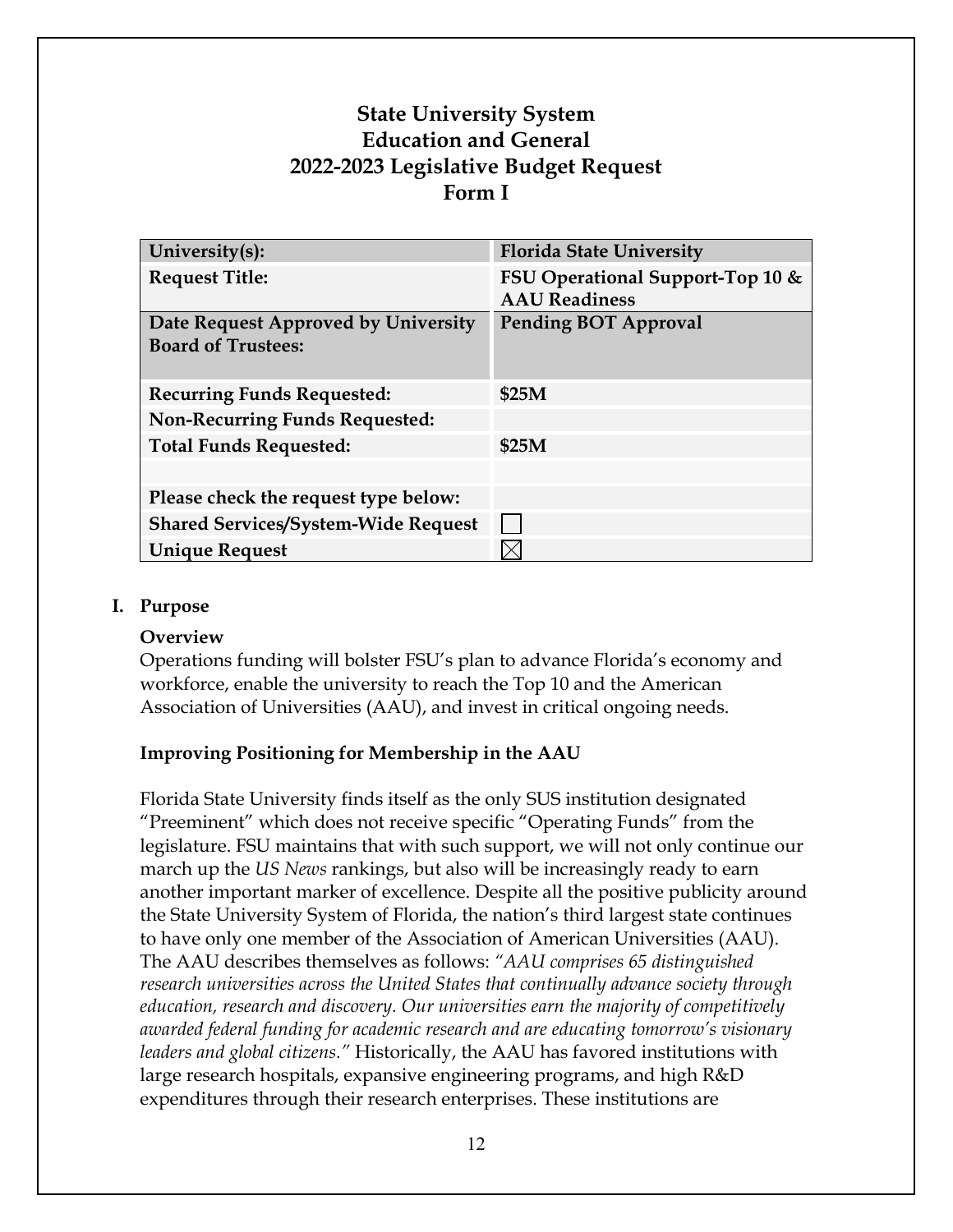considered the top research universities, and they use that status to collaborate with each other and to win external funding contracts. Membership in AAU also elevates an institution's national peer reputation, a core metric for *U.S. News & World Report* and other academic rankings, and something that is often difficult to improve quickly.

The historic composition of AAU membership did not favor an institution like FSU that has a distributed primary medicine program and an atypical, shared engineering college with FAMU. However, the AAU accepted three members in 2019 that broke their historic mold. Their website notes: *"the association's black box of membership criteria include a mix of "quantitative measures used to assess the breadth and quality of university programs of research and graduate education" and a "more qualitative set of judgments about an institution's mission, characteristics, and trajectory."* With recent legislative investments, FSU is now better positioned than ever to deliver the state of Florida its second institution in the AAU. FSU fits that new AAU mold with a strong academic trajectory, a growing research portfolio (now nearly \$300M annually in research expenditures), a diverse population, and leadership in health and other issues affecting rural and underrepresented populations.

FSU has the benefit of being home to a diversity of highly recognized research organizations including: the National High Magnetic Field Laboratory, the Center for Ocean-Atmospheric Prediction Studies (COAPS), the Florida Center for Reading Research, the Learning Systems Institute, the Center for Advanced Power Systems, the Geophysical Fluid Dynamics Institute, the Institute of Politics, and the Institute for Justice Research & Development. These are some of 60 centers and institutes at FSU that cut across a broad spectrum of disciplines.

This diversity of programs and expertise positions FSU to establish itself as a national leader in many multidisciplinary fields. FSU has begun a health data sciences initiative to build our data sciences infrastructure to improve our case for more large National Institutes of Health (NIH) funded projects. Another project, entitled Big Bets, is working to increase external funding from nongovernmental sources. Both of these projects have four pilot entries, but they will require additional resources for FSU to compete with other top universities – especially those in the AAU.

In the FSU-Top 10 Legislative Budget Request, we identify efforts to build our reputation as a top research university by increasing our faculty ranks by 102. We showed our commitment to student success especially for diverse and lowerincome populations and for transfer students. We also discussed our need to improve our recruitment of excellent undergraduate and graduate students, and faculty and staff. These bold investments will be necessary to move FSU into the Top 10 public universities in the nation.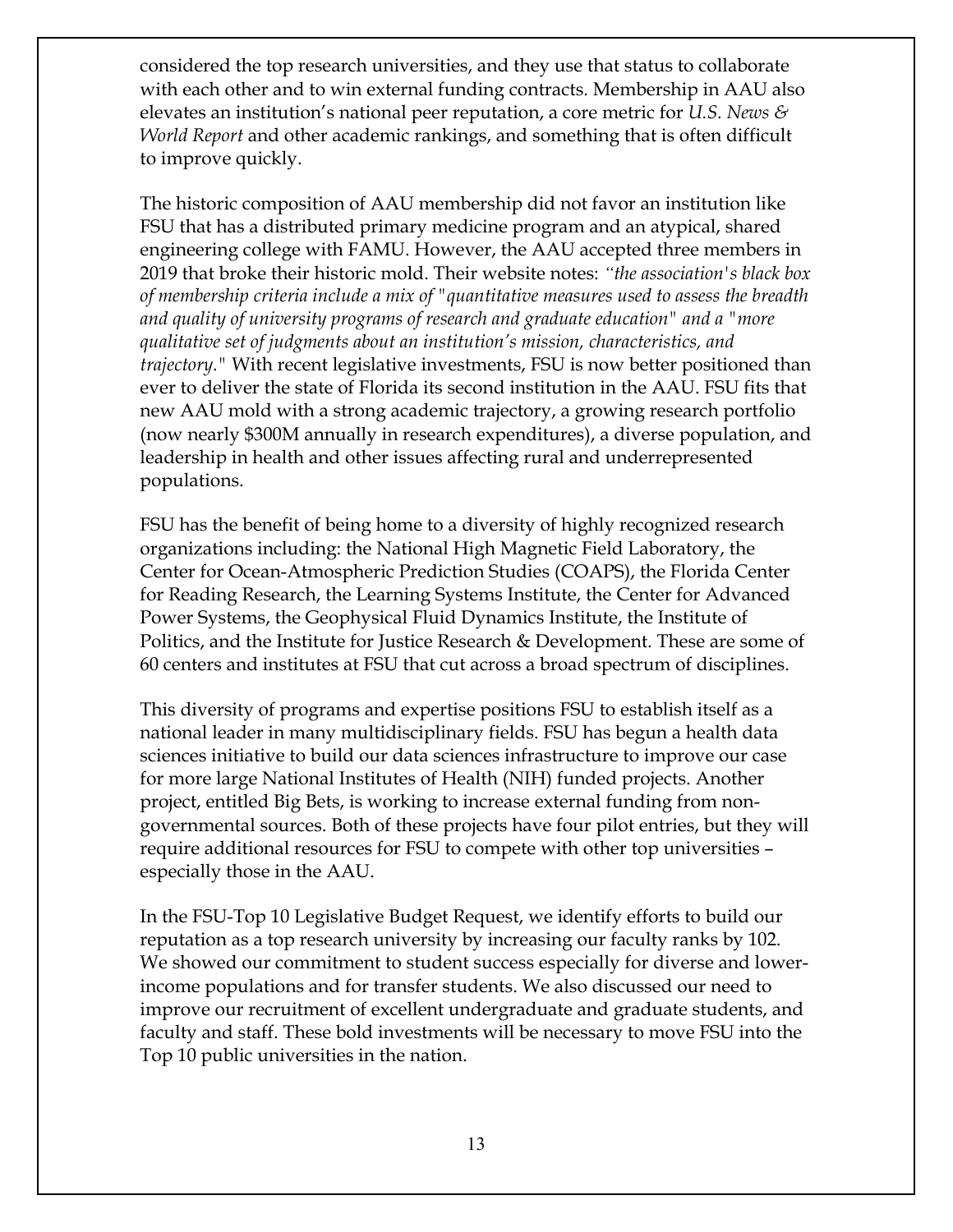This is an expensive endeavor, however, and it requires focused, data-driven investments in our operations and infrastructure to be fully realized. National Academy members, full professors, and associate professors with large research portfolios require startup packages including laboratory space and equipment, which in some disciplines may reach seven-figures. Invariably, FSU will need to retrofit aging laboratories with new machinery and technologies. Usually, these new faculty members are more expensive to employ during their first few years until they start attracting external research funding. However, the returns on these initial investments can be immense, as these faculty secure large grants and attract other high-performing faculty.

Each new faculty member in STEM or Health is expected to generate more than \$150,000 in contracts and grants a year and be a central player in FSU securing new patents and creating new business spinoffs. Recent return-on-investment studies show that research activities contribute to a strong return-on-investment; for every dollar Florida invests in its state universities, there is a return of nearly \$11.00.

In addition to startup funds for laboratory improvements, most of these faculty require the support staff necessary to manage their laboratories and research activities. The Health Data Science Initiative (HDSI) has a goal of producing the big data infrastructure necessary to earn larger grants, especially from the National Institutes of Health (NIH). The support staff needed for that project include individuals who can manage the projects, computing environment, data architecture, data carpentry, data governance, and AI/Machine Learning/Cognitive Computing algorithms to name a few.

Florida State is building a data science/big data infrastructure to empower multidisciplinary research grant proposals for groups like HDSI, but we need to elevate the computing and statistical support necessary to justify winning even bigger grants. Our Magnet Lab is a great example of the value of creating a strong infrastructure that supports research on many projects that leverage that high-caliber infrastructure to promote internationally recognized research. The Big Bets project is another example where FSU is creating an infrastructure and pipeline to secure grants from private foundations and businesses. These grants are often multidisciplinary in nature, so operational resources are needed to coordinate efforts between faculty in numerous departments.

Building new research infrastructure and upgrading existing infrastructure will allow researchers to compete for more and better grants, which will not only bring external funding to the university, but it will also improve the learning environment for our graduate and undergraduate researchers. These efforts will allow FSU to produce more high-quality PhD graduates who will be ambassadors demonstrating the value of an FSU education throughout the world.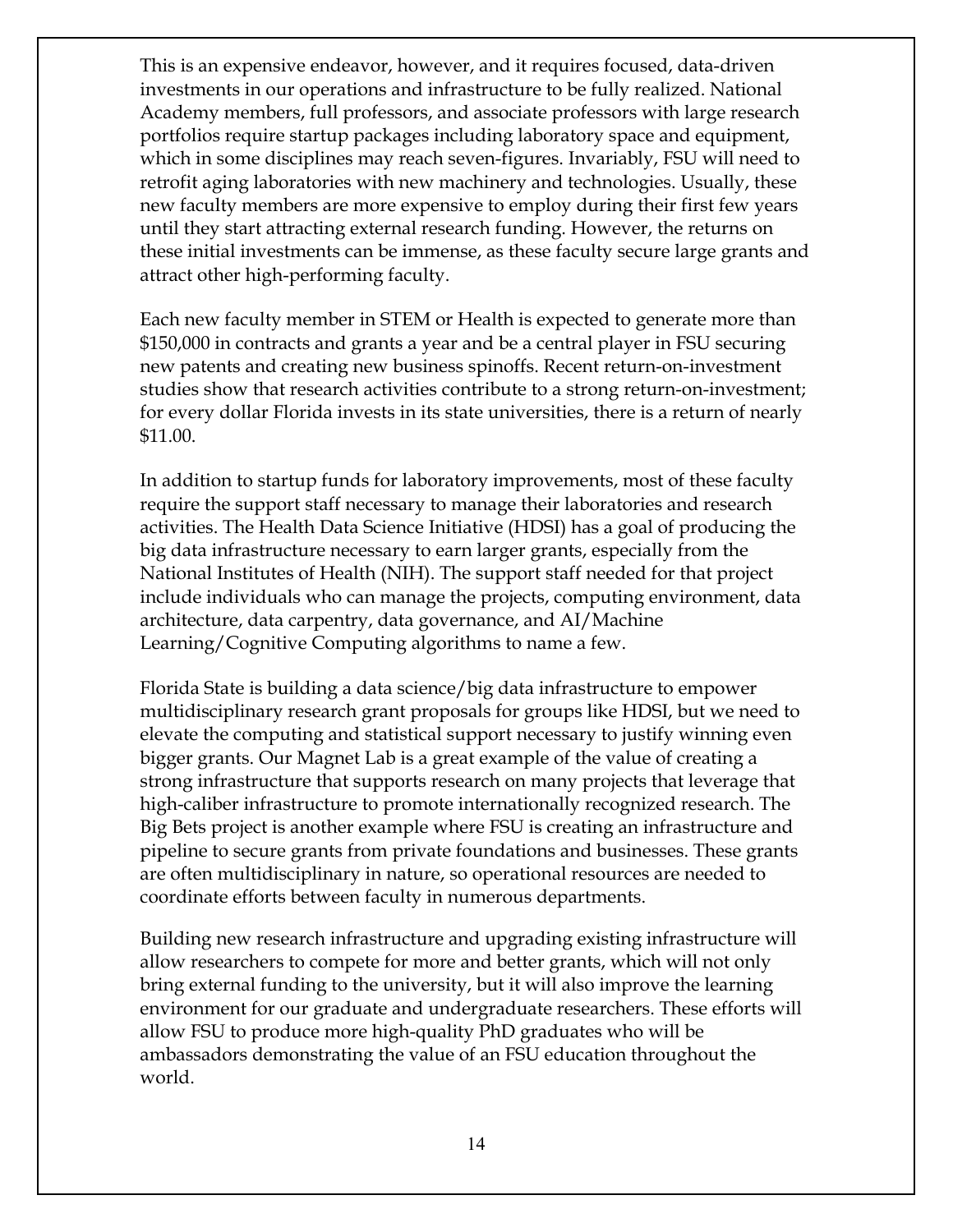Whereas new faculty can bring expertise in new research areas, an equally important investment is in retaining assistant and associate professors who are research productive. Florida State has invested in its faculty development programs to assure that all faculty can join a network of colleagues who can mentor them to be great researchers. It is usually much less expensive to retain top quality faculty members than to hire new ones. Nonetheless, as FSU has increased its place in the rankings, our faculty are getting more offers to join other top universities. We need to counter that trend by maintaining competitive wages and providing salary and support funds as a basis for counteroffers. With the significant investments the university makes in getting new faculty members established at the university, it is particularly challenging to have them leave the university. Retaining faculty is a key strategic priority.

Existing faculty often also benefit from seed money to explore emergent research topics. This seed money allows them to partner with colleagues to demonstrate expertise on emerging topics that are ripe for earning grants. These funds are frequently used to encourage the interdisciplinary research that leads to new discoveries, product, patents, and startup companies. FSU provides some seed money for faculty researchers but will need more to elevate to a position among the top 10 universities.

Another key support for both existing and new faculty is post-doctoral scholars (post-docs) and graduate student research and teaching assistants. FSU has been able to grow its number of post-doctoral researchers and graduate assistants in the past few years. Moving graduate assistant stipends to market levels will allow the university to recruit and retain outstanding graduate student assistants. Furthermore, recent PhD graduates covet post-doctoral appointments in top research centers around the world. Post-doctoral researchers are an invaluable support structure for grant research as they bring external research experience from other institutions and they are committed almost exclusively to research for the three years of their appointment. Although post-docs can be paid by grant proceeds, most grants are not large enough to support these researchers without additional institutional support.

Florida State continues to raise private funds to support new faculty members and infrastructure needs, as well as the development of state-of-the-art teaching and laboratory facilities. Rarely do institutions receive \$100M donations as FSU did from the Jim and Jan Moran Foundation for the Jim Moran College of Entrepreneurship. We will continue to pursue private funds to support our mission, but we need state dollars to provide the strategic investments we need to get into the Top 10. It is important to note that alumni giving is also one of the *US News* metrics.

In addition to research infrastructure and faculty retention, there are operational expenses associated with a top student success program. Previous dollars have allowed Florida State to invest in the EAB Student Success Collaborative, a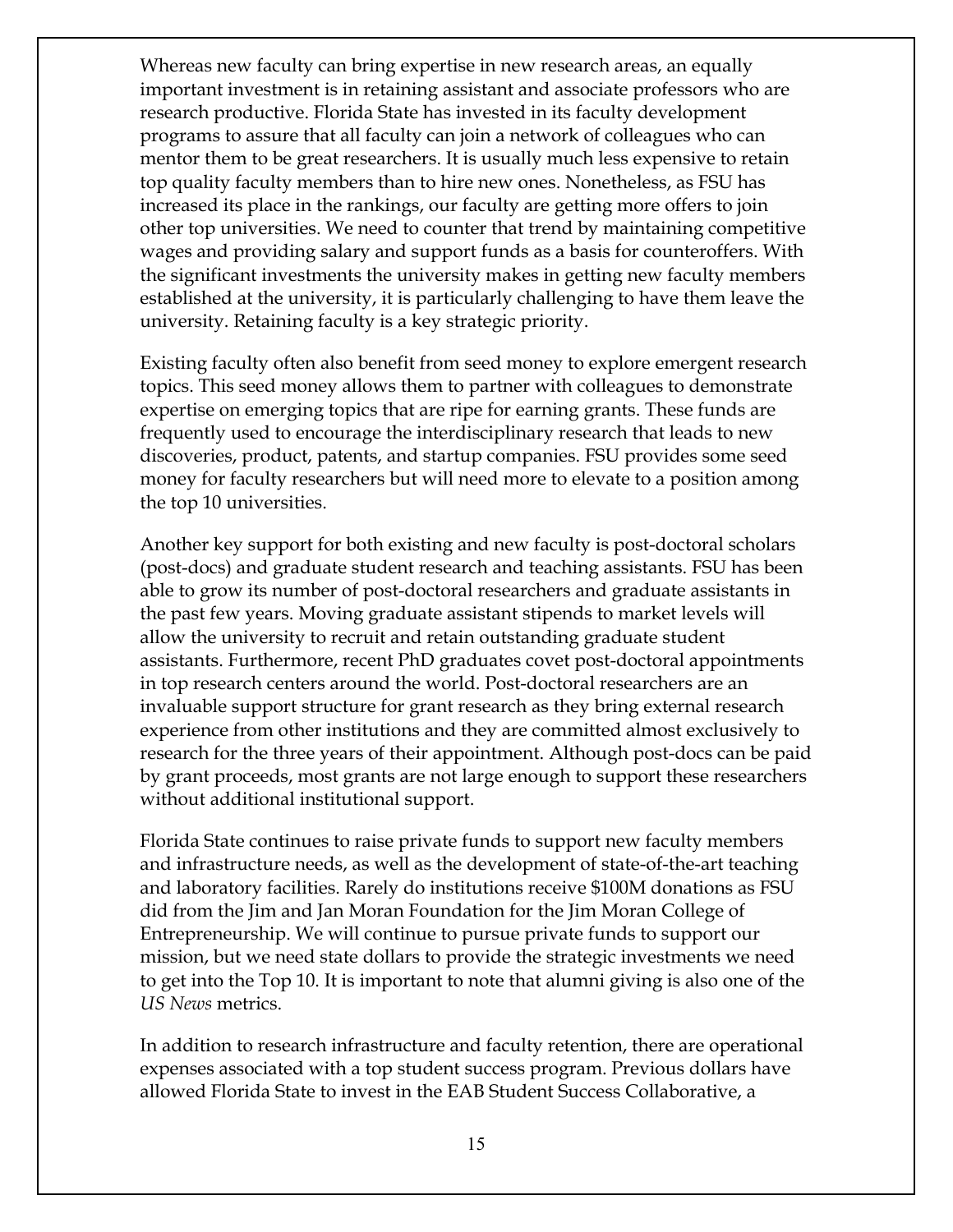project designed to increase persistence and graduation among at-risk students. This initiative has allowed FSU to identify, through statistical analysis, and then guide students to their best – or a better – course of action. Examples include students who might benefit from switching majors and providing students (and their academic advisors) with information on job prospects and expected earnings.

FSU is also investing in Salesforce to provide a common communication platform for students. This platform will allow FSU to centralize almost all communications with students under a single platform. As we invested in various platforms to improve our student retention and graduation, we also created a fragmented landscape of tools. As we focus now on the full student life cycle, it is essential for us to have a singular platform for students to access information and for advisors to access students to help them achieve on-time graduation.

Increasingly, top universities are using artificial intelligence, machine learning and data science to identify positive and negative student behaviors and outcomes. From these efforts, they can identify when students have a change in their academic performance or behaviors that may suggest a need to intervene. The EAB platform does this to a minor extent, but FSU has been working on expanding its student data science infrastructure as a way to gain better insights into student success both in school and after graduation. Expanding student success technologies and data capacities is particularly important as the university works to ensure every student is engaged and supported throughout their time at FSU, even for those who are not on campus.

Research Clusters - FSU will establish additional faculty positions including positions designated specifically for STEM research centric cluster hiring, such as in the life and data sciences. Florida State will bolster its efforts to attract nationally recognized and emerging scholars. These clusters of faculty members will amplify research activity for the university, enabling FSU to garner more federal and private grant funding, and the State University System to reach its \$3 billion annual research expenditure goal.

Getting Students Great Jobs - Our students are graduating into a changing world that expects them to have job-ready skills and experiences. We must focus on creating an access pipeline to internships, undergraduate research, and other career-building activities, especially for our lower socioeconomic students. Funding will be key to developing more experiential learning opportunities and expanding those opportunities to the full breadth of our student population.

In 2019, FSU became the largest and most diverse university in the nation to adopt an experiential learning graduation requirement. Experiential learning includes internships, undergraduate research, community and project-based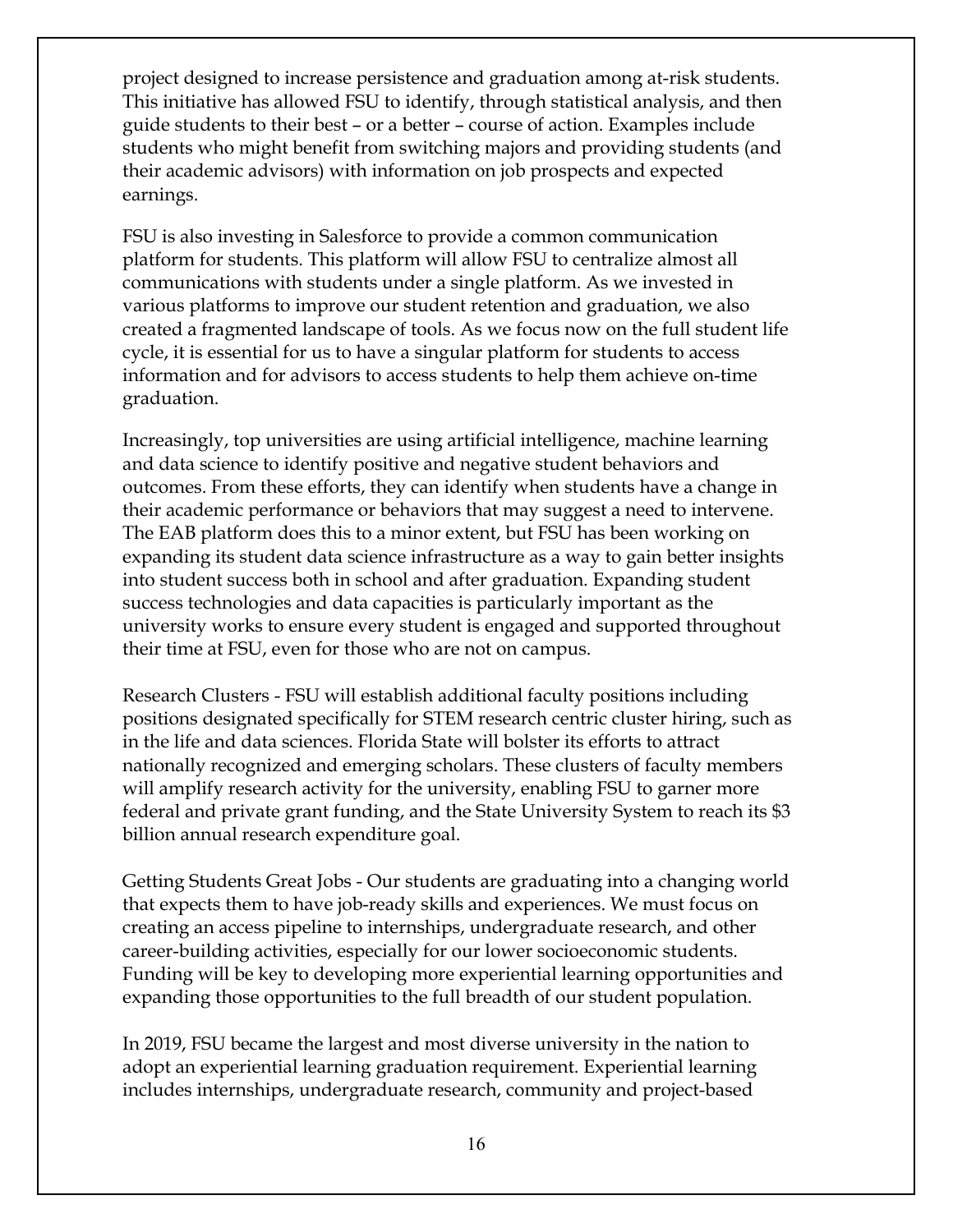learning, international study, and other high-impact practices that provide students with the knowledge and skills needed to easily transition from college to career. Additional funding will expand programming and financial support for students, particularly for students from lower-income backgrounds, so they can engage in more of these experiences. Additional funding will also expand the capacity of our career advising and professional development programming so we can effectively guide and mentor students along their journey at FSU and beyond. FSU will also invest in expanding our employer, economic development, and corporate relations team to foster partnerships with industries. These partnerships will provide students more experiential learning opportunities and facilitate employer input on our curriculum and programming. Aligning our educational offerings with the evolving needs of employers will help ensure that all our students graduate with the skills needed to thrive in their careers.

The requested funds, which could be funded through recurring increases in existing funding programs or otherwise, will be used in a variety of ways annually, including:

- Startup funds for new faculty to establish their research centers or laboratories
- Purchase of laboratory equipment and technologies
- Development of infrastructure and expertise around data sciences;
- Employment of support staff, such as laboratory managers and technicians, fiscal assistants, grants editors, and grants managers to support new research ventures
- Employment of postdoctoral scientists who will work shoulder to shoulder with STEM faculty in their laboratories
- Seed funds to enable faculty to experiment with new research avenues in preparation for submitting grant proposals
- Compensation to assist in retaining and rewarding outstanding faculty members
- Purchase of information technology and technology support to improve student outcomes
- Expanding internships and experiential learning opportunities, especially for lower-income students, as well as the career center team that will advise all students and connect them with employers

Specifically, funds will be invested in:

| Research centric cluster hires         | \$3.0M |
|----------------------------------------|--------|
| Start-up for new faculty research labs | \$6.0M |
| Research Support Staff                 | \$2.5M |
| Post-doctoral Scholars                 | \$1.5M |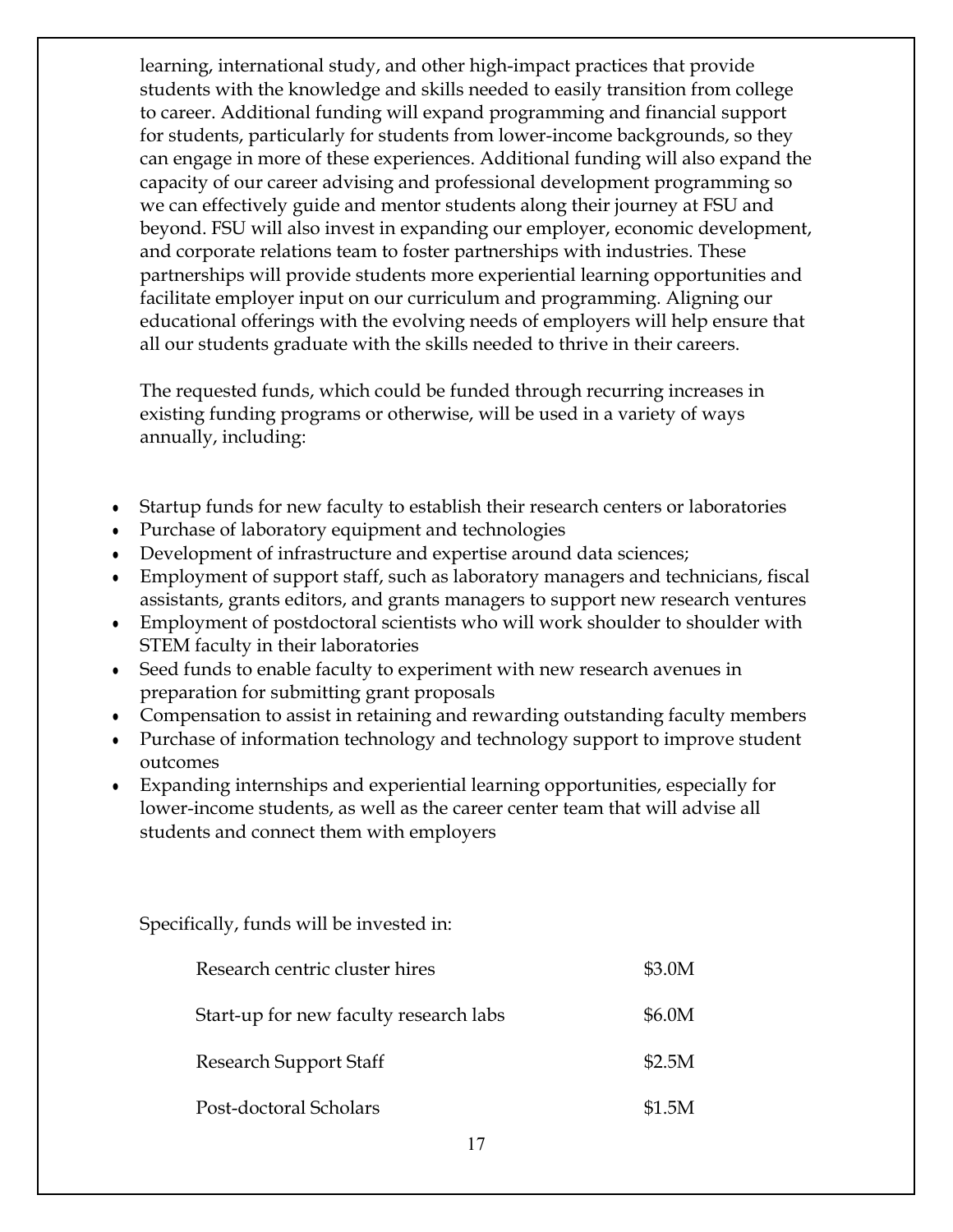| New Research Proposal Seed Money               | \$1.0M          |
|------------------------------------------------|-----------------|
| <b>Faculty Retention</b>                       | \$2.8M          |
| Career Center                                  | \$2.0M          |
| Graduate Assistant Stipends & Retention        | \$1.2M          |
| Laboratory upgrades, machinery, and technology | \$2.0M          |
| IT infrastructure upgrades                     | \$2.0M          |
| <b>Student Success Technologies</b>            | \$1.0M<br>\$25M |

## **II. Return on Investment**

This strategic investment will result in significant positives for both Florida State University and the State of Florida:

- 1. Retaining top faculty will further FSU's goal of being ranked in the Top 10 among public universities as determined by *U.S. News & World Report* by reducing class size and improving the student-to-faculty ratio
- 2. Maintaining stability by keeping faculty from being lured to higher-paying institutions improves academic program continuity while providing students with greater consistency, relatability, and connectedness to the faculty and FSU
- 3. Retaining top faculty will allow FSU to attract additional high-achieving undergraduates, including Bright Futures, Honors, and National Merit Scholars, who often choose a college based on opportunities to engage with distinguished faculty
- 4. Improving faculty retention means more students will be able to engage in highimpact practices like directed individual study, undergraduate research, community and project-based learning, honors courses, entrepreneurial activities, and internships
- 5. Heighten the university's reputation as a STEM leader in Florida and the nation, enhancing Florida State's standing
- 6. Further FSU's national stature in research and creative endeavors through the attraction and retention of faculty who are at highly productive and widely regarded points in their careers
- 7. Establish affordable excellence across a wider array of disciplines and Florida State's centers of excellence, including its top-ranked programs in business, STEM, design, film, and other high performing fields of study
- 8. Improving student success and the college to career pathway through technology investments.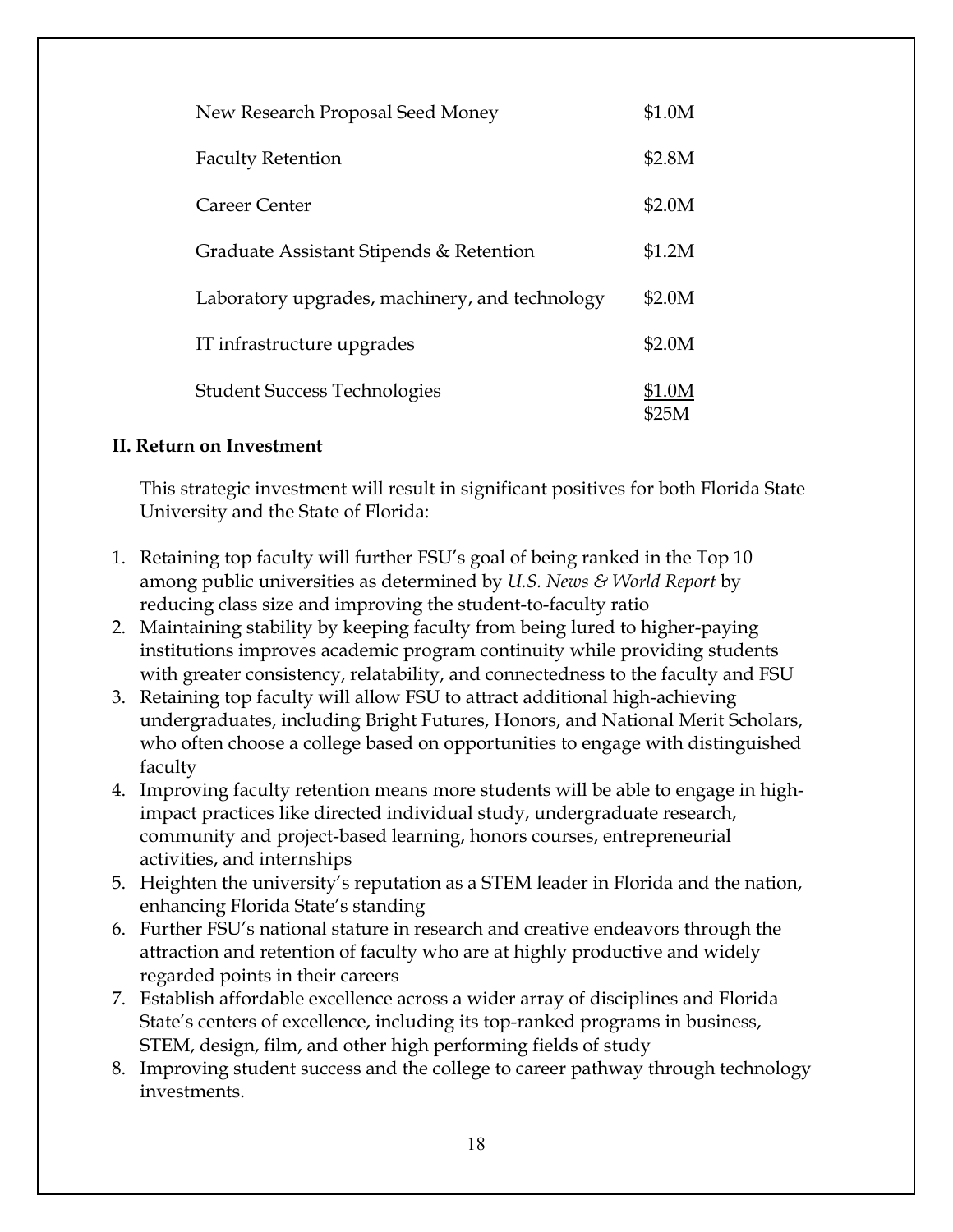Continued state investments in FSU will also raise the university's standing in virtually every Board of Governors metric used in performance awards and preeminence determinations, including:

- **Student Retention and Graduation Rates**
- **Freshman Retention**
- Student/Faculty Ratio
- Class Size
- **Faculty Resources**
- **Total Research Expenditures**
- **Federal Research Grants**
- National Academy Members
- **Faculty Awards**
- Doctoral Degrees Granted
- Average SAT
- Postdoctoral Fellows
- Alumni Giving Rates
- National Rank and Reputation
- **Student Post Graduation Outcomes**

#### **III. Personnel**

| <b>Research Support Staff</b>            | \$2.5M |
|------------------------------------------|--------|
| Post-doctoral Scholars (STEM and Health) | \$1.5M |
| <b>Faculty Retention</b>                 | \$2.8M |
| <b>Student Career Service Staff</b>      | \$0.5M |

As outlined in section I, FSU will continue to invest in faculty retention efforts designed to address the challenge of retaining highly regarded faculty through competitive salaries. For purposes of retention and recruitment, as well as the standards and metrics that will move FSU into the Top 10 among public universities, Florida State's faculty salaries must be in line with national norms to dissuade faculty from seeking positions at other institutions. This is critical for fending off attempts by other universities, particularly private institutions with large endowments, from luring our top faculty away. Funding will allow FSU to move closer to market-level salaries for faculty and facilitate counteroffers to productive faculty who have received offers from other institutions.

# **IV. Facilities**

None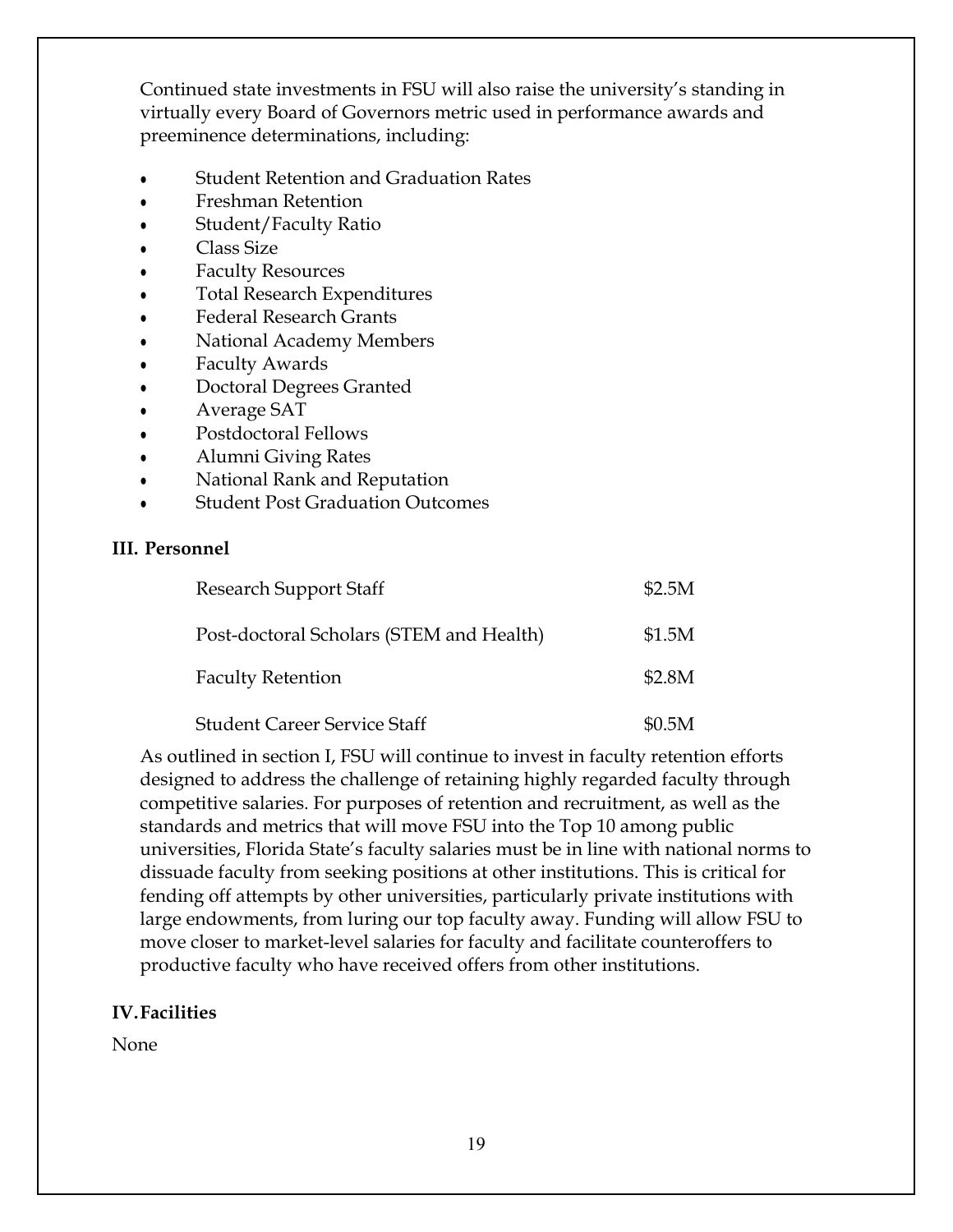# **2022-2023 Legislative Budget Request Education and General Position and Fiscal Summary Operating Budget Form II**

| University:         |  |
|---------------------|--|
| <b>Issue Title:</b> |  |

**University: Florida State University ISU Operational Support** 

|                                   | NON-                      |                  |                          |
|-----------------------------------|---------------------------|------------------|--------------------------|
|                                   | <b>RECURRING</b>          | <b>RECURRING</b> | <b>TOTAL</b>             |
|                                   |                           |                  |                          |
| Positions                         |                           |                  |                          |
| Faculty                           | 20.00                     | 0.00             | 20.00                    |
| Other (A&P/USPS)                  | 48.00                     | 0.00             | 48.00                    |
|                                   |                           |                  |                          |
| Total                             | 68.00                     | 0.00             | 68.00                    |
|                                   |                           |                  |                          |
|                                   |                           |                  |                          |
| Salaries and Benefits             | \$6,000,000               | \$0              | \$6,000,000              |
| <b>Other Personal Services</b>    | \$3,400,000               | \$0              | \$3,400,000              |
| Expenses                          | \$4,800,000               | \$0              | \$4,800,000              |
| <b>Operating Capital Outlay</b>   | \$8,000,000               | \$0              | \$8,000,000              |
| <b>Electronic Data Processing</b> | \$0                       | \$0              | \$0                      |
| Financial Aid                     | \$0                       | \$0              | \$0                      |
|                                   |                           |                  |                          |
| Special Category (Specific)       | \$0                       | \$0              | \$0                      |
| Retention                         | \$2,800,000               | \$0              | \$2,800,000              |
|                                   | \$0                       | \$0              | \$0                      |
|                                   | \$0                       | \$0              | \$0                      |
|                                   |                           |                  |                          |
| <b>Total All Categories</b>       | \$25,000,000<br>========= | \$0<br>========= | \$25,000,000<br>======== |
|                                   |                           |                  |                          |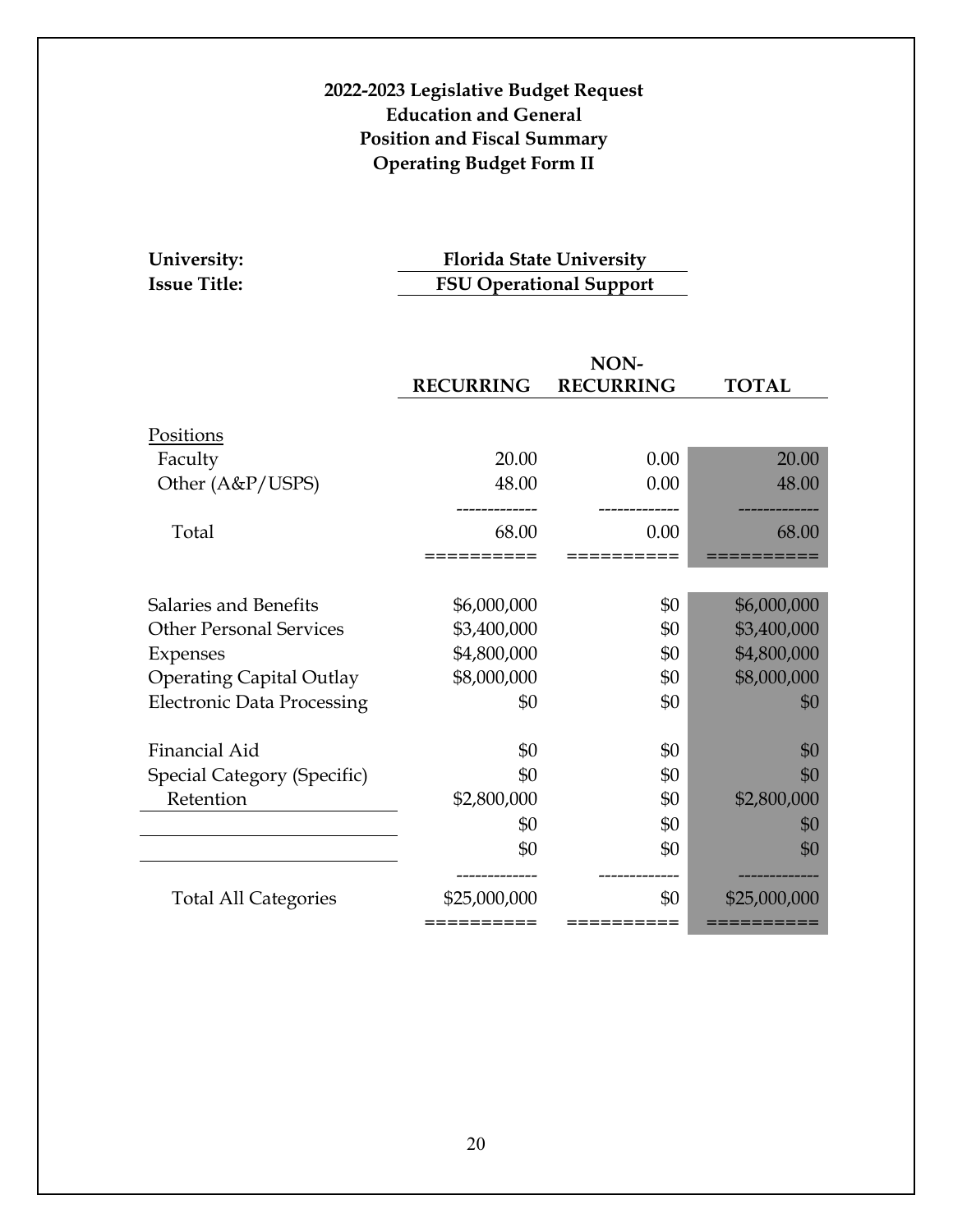# **State University System Education and General 2022-2023 Legislative Budget Request Form I**

| University(s):                             | <b>University of Florida</b>      |
|--------------------------------------------|-----------------------------------|
| <b>Request Title:</b>                      | <b>National Ranking Operating</b> |
|                                            | Support                           |
| Date Request Approved by University        | <b>July 30, 2021</b>              |
| <b>Board of Trustees:</b>                  |                                   |
|                                            |                                   |
| <b>Recurring Funds Requested:</b>          | \$60,000,000                      |
| <b>Non-Recurring Funds Requested:</b>      |                                   |
| <b>Total Funds Requested:</b>              | \$60,000,000                      |
|                                            |                                   |
| Please check the request type below:       |                                   |
| <b>Shared Services/System-Wide Request</b> |                                   |
| <b>Unique Request</b>                      |                                   |

**I. Purpose –** *1. Describe the overall purpose of the plan, specific goal(s) and metrics, specific activities that will help achieve the goal(s), and how these goals and initiatives align with strategic priorities and the 2021 University Accountability Plan established by your institution (include whether this is a new or expanded service/program). If expanded, what has been accomplished with the current service/program?* 2. *Describe any projected impact on academic programs, student enrollments, and student services. University of Distinction proposals should also address the requirements outlined in the separate guidance document.*

The University of Florida was founded to strengthen our state, create economic opportunities, and solve Florida's most pressing problems. As the state's prominence and aspirations have risen, so must UF's. Sustained recognition as a top 5 public university will help bring credibility and resources to benefit Floridians in every corner of our state.

UF is already finding that our progress toward top 5 recognition is becoming increasingly known and is bringing opportunities that help policymakers and community leaders achieve their visions and that directly benefit the university community. Now is the time to follow through on our commitments and the important progress we have made. That is why the University of Florida is requesting \$60 million in recurring funds to:

1. Improve metrics that will bolster our top five aspirations, and contribute to the success of our students, researchers, and communities, and

2022-2023 LBR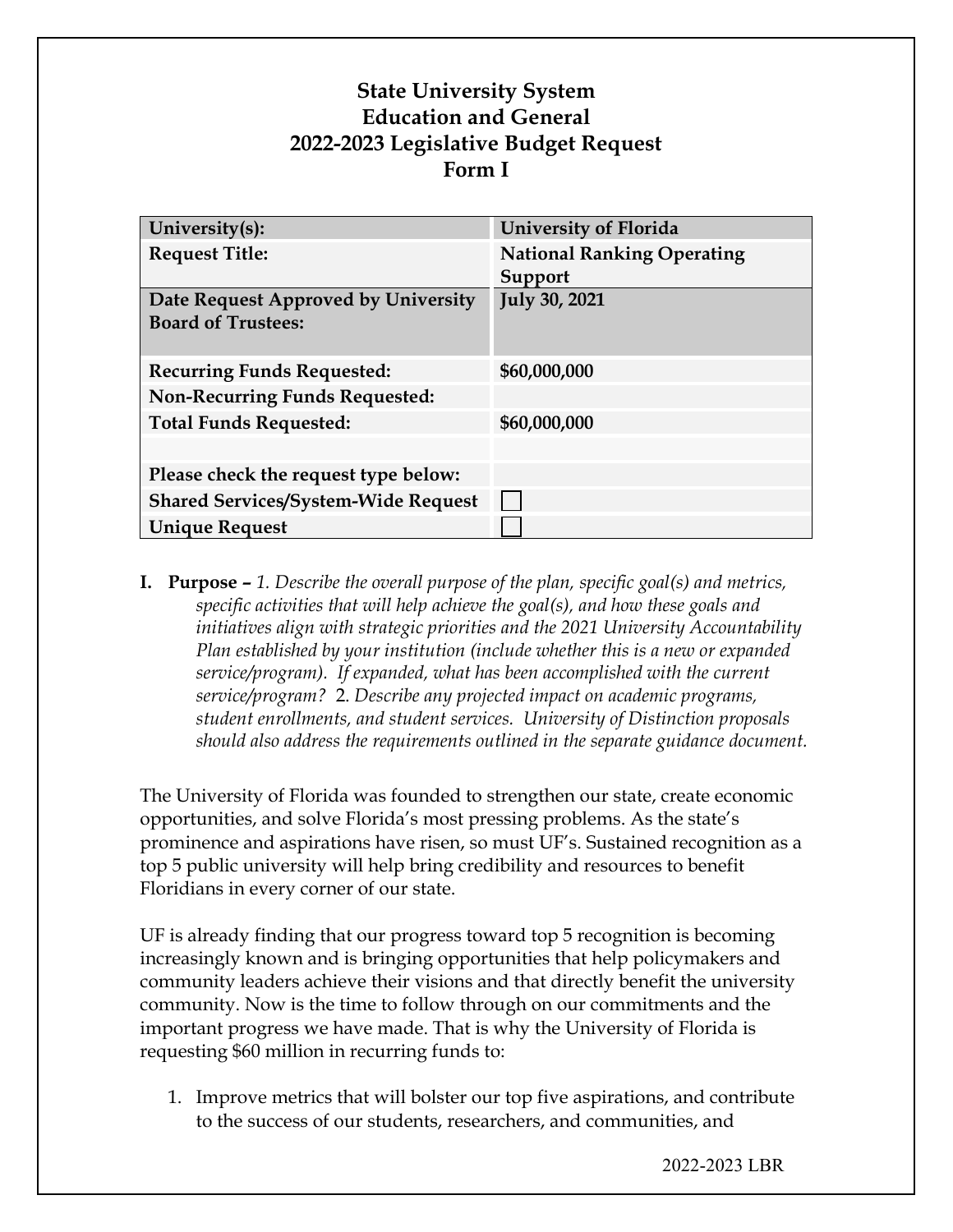2. Stand up a dedicated team that will translate multi-department expertise in Artificial Intelligence (AI) and other aspects of Financial Technology (FinTech) to help Florida's economic centers accelerate these burgeoning industries.

## *1. Improve Key Metrics*

To maintain UF's momentum toward sustained recognition as one of the nation's top 5 public universities, UF must continue to invest in a few key areas.

## *Student to Faculty Ratio*

UF wants to lower our student to faculty ratio to 16:1 to improve student outcomes and be more competitive with the top 5 public universities. While we have been making substantial progress in recent years through increased investment in new faculty positions, student enrollment continues to increase in response to very strong demand at both the undergraduate and graduate levels. This is positive for our efforts to address workforce needs of our state, but we currently estimate needing to hire an additional 178 additional full-time, instructional faculty to achieve the 16:1 ratio.

## *Faculty Compensation and Productivity Metrics*

Average faculty compensation at the University of Florida would need to increase by more than 12% to match that at the University of North Carolina at Chapel Hill, the next lowest among our peers in the top 10 public universities. To recruit and retain world-class faculty who drive extraordinary outcomes in the classroom and in the lab, we must close this gap.

Across the university, we are also turning our eye to per capita measures of faculty productivity. Some of the metrics that will inform our work are the Membership Indicators for the Association of American Universities (AAU), the group of America's leading research universities that UF joined in 1985. Among the relevant per capita measures that we will prioritize are competitively funded research support, scholarly citations, and awards and recognitions. By bolstering per capita productivity, we will strengthen the foundation that will drive enduring success across the university for the decades to come. That will, in turn, help lift recognition and ranking in a wide range of programs.

# **2.** *Accelerate Florida's AI and FinTech Industries*

FinTech is a major and rapidly growing factor in the global economy, business landscape, and fabric of modern society. FinTech covers the evolving intersection of financial services and technology. It is a catch-all term for any technology that is used to augment, streamline, digitize or transform the broad umbrella of financial services and transactions. Underlying technologies include blockchain (crypto payments and digital currencies), mobile applications, cybersecurity,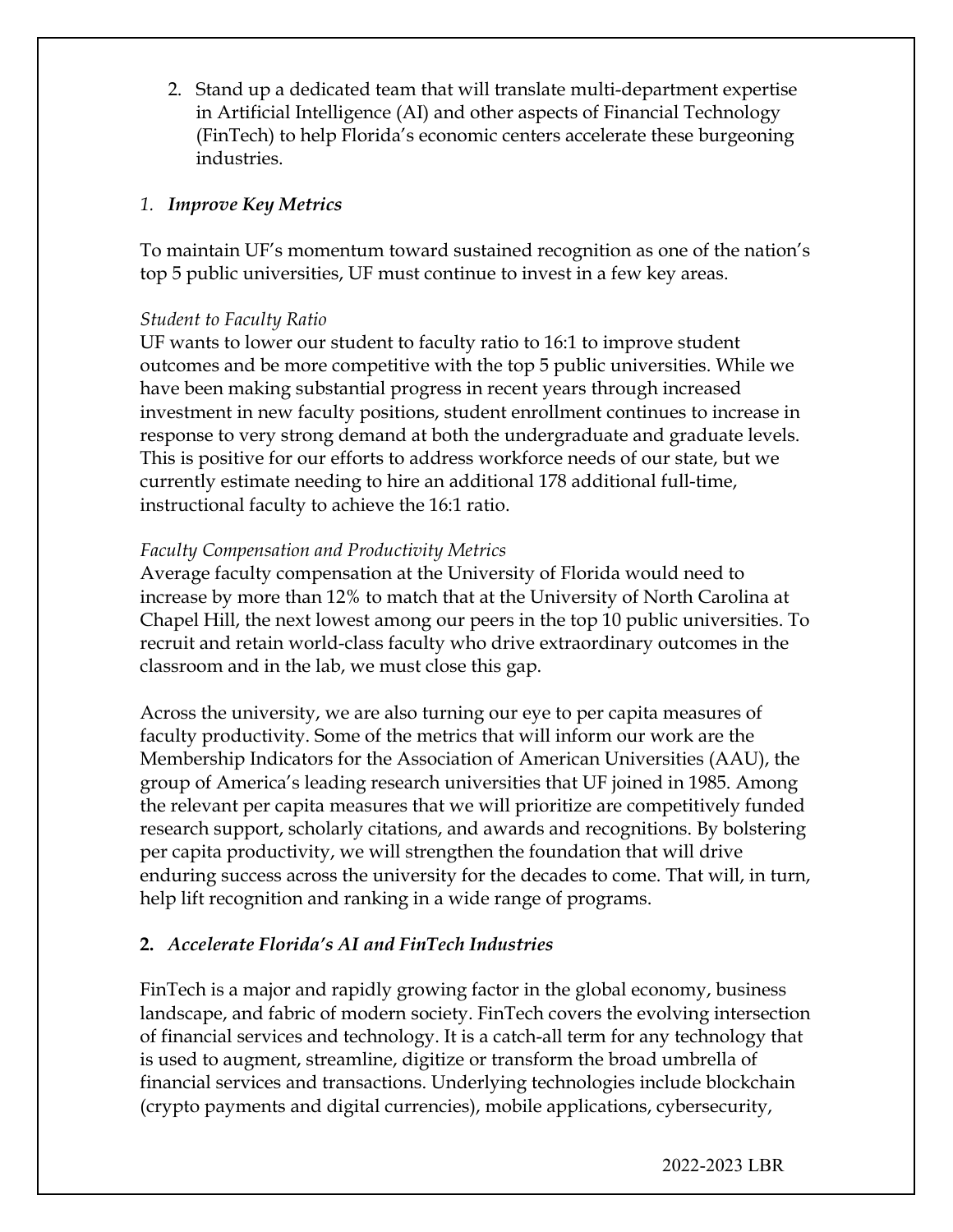encryption, Internet of Things (IOT), artificial intelligence (AI), machine learning, and cloud-based data management. FinTech improves speed, security, customization, and access to financial services and transactions. FinTech platforms and services are used across virtually every industry and geographical market.

With more than 370,000 professionals already working in Florida's finance and insurance industries, Florida has the potential to become a global player in FinTech. This emerging sector with several vibrant clusters across Florida will benefit from Florida universities that are already among the nation's top producers of talent.

What are FinTech companies looking for?

- Assurance of a talent pipeline
- Continuing education for their current workforce to apply the latest techniques and technologies
- Technology upgrades, especially in the application of artificial intelligence
- Research partnerships with faculty, postdocs, and graduate students to advance the frontiers of FinTech and help shape its regulatory environment

An early area of focus of UF's initiative will be to accelerate this industry through a multi-college effort to directly serve its needs. A goal will be to create an environment conducive to the growth of companies already in the state and compelling to those considering relocating to Florida. With the initial participation of our colleges of Business, Engineering, and Law, UF will establish a concierge service that will bridge the university's capabilities in FinTech with the needs of individual companies and the entire sector.

UF plans to use \$10 million of the recurring funds requested in this LBR to establish and maintain a multidisciplinary unit that ties university student and faculty expertise to industry needs. The recurring funds would be used to hire faculty, industry liaisons, support staff, and graduate and post-doctoral students, expand student internship opportunities, and provide for operating expenses related to this initiative.

New faculty in the Warrington College of Business, Herbert Wertheim College of Engineering, and Levin College of Law will directly serve the FinTech communities of Florida through research, graduate and undergraduate programs, continuing education, consulting projects, and outreach that leverage HiPerGator AI and UF's growing expertise in artificial intelligence, security, business analytics, and data science. They will include a FinTech Action Corps of liaisons who work directly with companies to pinpoint their problems and needs, identify UF expertise to address them, and serve as a bridge between UF and the companies to resolve the problems.

2022-2023 LBR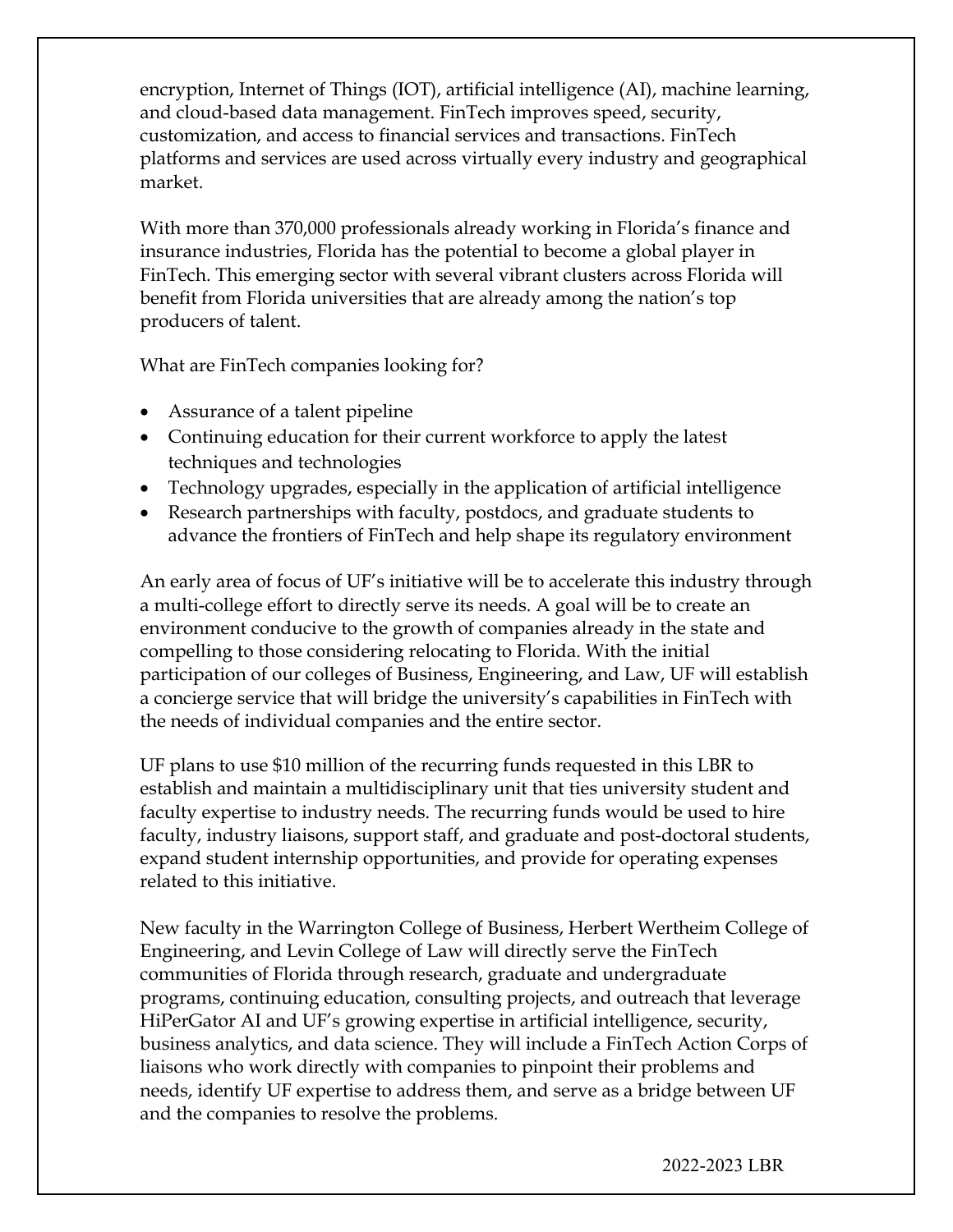The FinTech Action Corps will leverage UF's growing array of FinTech resources in consultation with companies in the sector. FinTech companies are specialized in a specific domain and technology, and often do not have the resources or expertise to address emerging governance, management, legal, and technical challenges within their organizations. With an expanded pool of faculty and liaisons who have experience in the industry, UF will be well-positioned to offer expert consulting help in these areas that leverage faculty skills, student teams, and university computing resources.

This joint economic development and academic initiative aligns with UF's 2021 University Accountability Plan, which states that one of our strategies is "to build and exploit UF's opportunities in artificial intelligence and data science to strengthen UF, the SUS, and the state economy." This unit will help to fill an industry gap we hear about from business leaders and the communities that are trying to grow and diversify their economies while further diversifying Florida's talent pipeline and economy.

Like Governor DeSantis who said, "we are committed to making Florida the top destination for FinTech companies to grow and succeed," UF is prepared to support Florida's significant effort to encourage initiation, expansion, and relocation of FinTech companies within Florida.

**II. Return on Investment -** *Describe the outcome(s) anticipated, dashboard indicator(s) to be improved, or return on investment. Be specific. For example, if this issue focuses on improving retention rates, indicate the current retention rate and the expected increase in the retention rate. Similarly, if the issue focuses on expanding access to academic programs or student services, indicate the current and expected outcomes. University of Distinction proposals should also address the requirements outlined in the separate guidance document.*

UF leadership recognizes the many demands that Governor DeSantis and the Legislature must account for, but we believe an investment in the University of Florida's mission and vision will pay dividends for our State's future.

#### **Outcomes Anticipated:**

- Continued integration of AI throughout the UF curriculum and research enterprise, which will substantially contribute to the creation of a 21st century AI-enabled workforce in Florida
- Expanded collaborative research opportunities for researchers within UF, the SUS, and College System
- Reduce student to faculty ratio from 17:1 to 16:1, which will improve students' experience and outcomes.
- New and bolstered partnerships with high-demand industries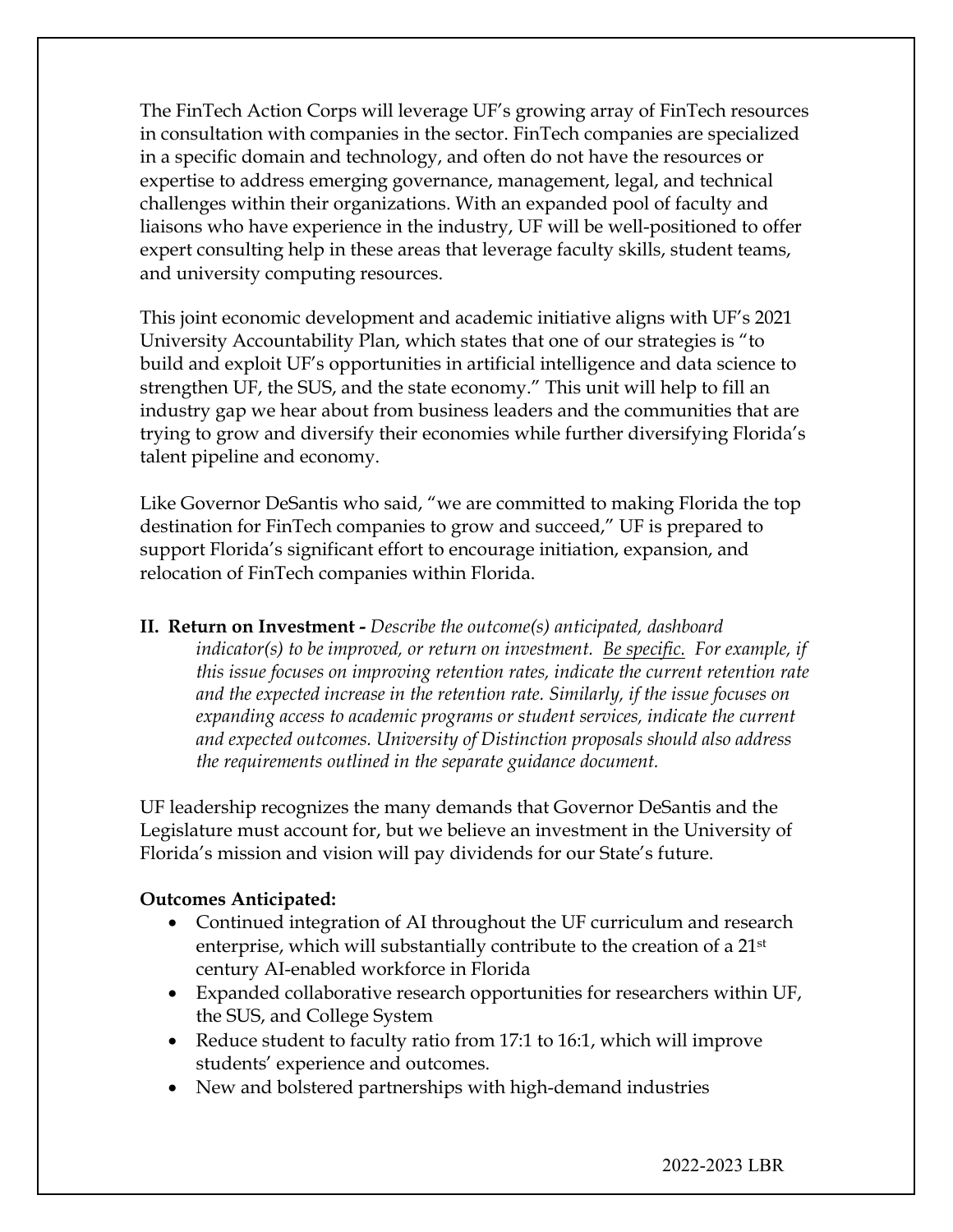- Strengthened talent pipeline of students capable of meeting industry needs with familiarity and understanding of complex issues
- Increased opportunities for academic and civic experiences
- Improved rankings for graduate and professional programs
- Improved per capita productivity of university faculty
- Attraction of innovators and investors who will create jobs and diversify Florida's economy
- Expanded geographical reach and influence
- Creation of lasting statewide impacts
- Renewed focus on economic resilience

# **Performance and Preeminence Indicators to be improved:**

- Percent of Bachelor's Graduates Enrolled or Employed (\$25,000+)
- Median Wages of Bachelor's Graduates Employed Full-time
- FTIC Four and Six-Year Graduation Rates
- Percentage of Bachelor's and Graduate Degrees Awarded within Programs of Strategic Emphasis
- University Access Rate
- FCS AA Transfer Two-Year Graduation Rate
- Public University National Ranking
- Science & Engineering Research Expenditures
- Non-Medical Science & Engineering Research Expenditures
- Utility Patents Awarded
- Doctoral Degrees Awarded Annually
- Number of Post-Doctoral Appointees
- Endowment Size

State investments will also support the University of Florida as it continues to achieve world-class recognition and improve on key metrics that further enhance student and faculty success.

Key metrics that the U.S. News & World Report and other evaluators use include:

- Student retention and graduation rates
- Freshman retention
- Student/Faculty ratio
- Class size
- Faculty resources
- Total Research Expenditures
- Federal Research Expenditures
- National Academy Members
- Faculty Awards
- Doctorates Granted
- Average SAT
- Postdoctoral Fellows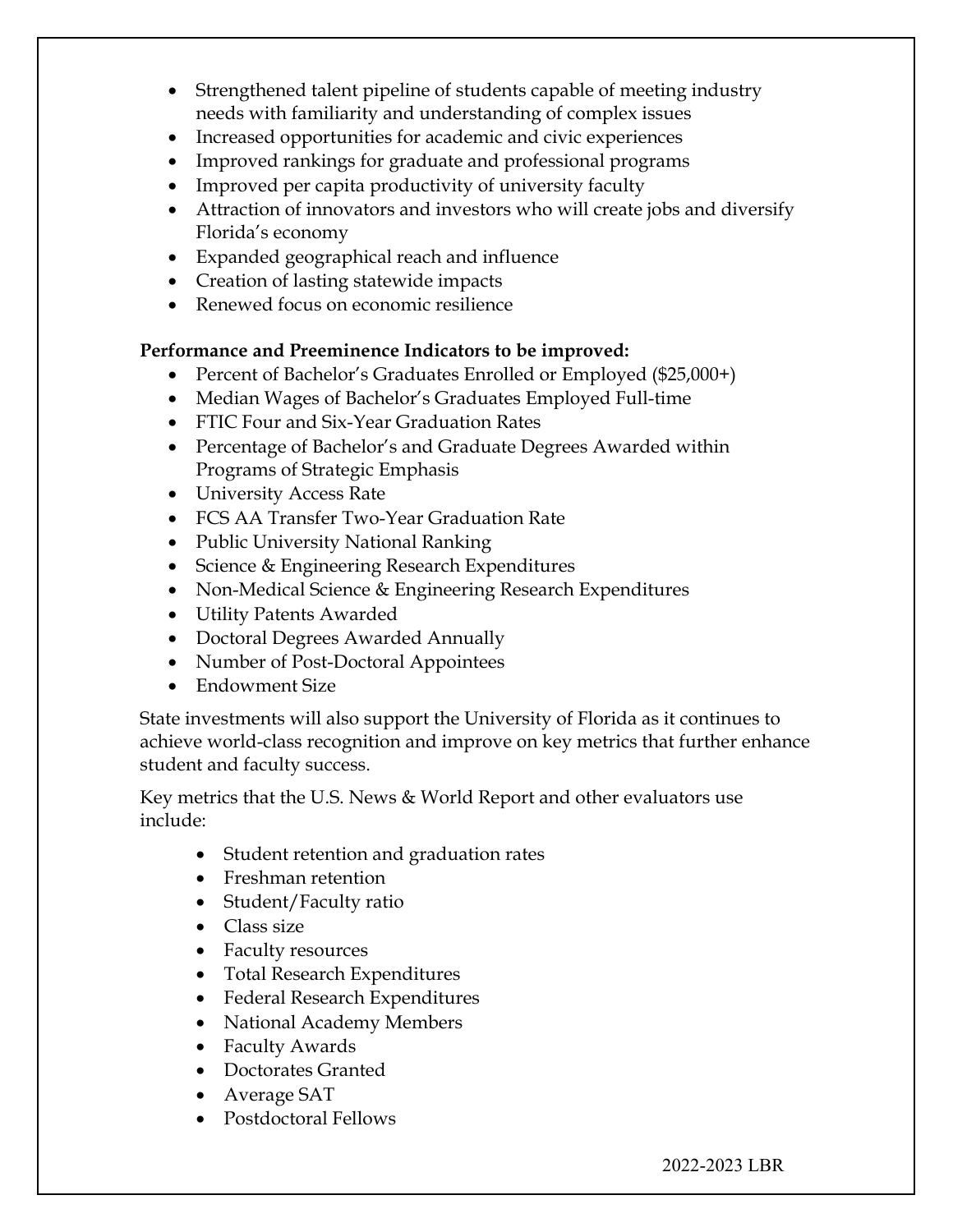- Alumni Giving Rate
- National Reputation

An investment in UF will bolster our reach, impact, and ability of our students, faculty, and researchers to blaze bold trails for a brighter future.

**III.Personnel –** *Describe personnel hiring and retention plans, making sure to connect both plans to initiative(s) and goal(s) described in section I. State the amount of faculty FTE and staff FTE and estimated funding amounts used for retention and new hires in each category. In describing faculty hires, provide overall hiring goals, including academic area(s) of expertise and anticipated hiring level (e.g. assistant professor, associate professor, full professor. Please describe how funds used for faculty or staff retention will help the institution achieve its stated goals. University of Distinction proposals should clearly note how anticipated hires or retained individuals will help the institution elevate a program or area to national or state excellence.*

If fully funded, UF will hire 33 full-time faculty in the College of Business, College of Engineering, and College of Law with expertise in business, finance, blockchain, ethics, cybersecurity, applications of artificial intelligence, digital and cloud-based platforms, and emerging technologies to directly serve Florida's goal of becoming a top destination for FinTech companies. An additional 3 FTE positions will be hired as support staff for the FinTech Action Corps.

Collectively, these positions will support and accelerate Florida's FinTech industry by:

- Surveying and applying or developing solutions for industry needs;
- Increasing Florida's talent pipeline through additional student internships and experiences, industry-informed undergraduate and graduate programs, and expanded research opportunities for graduate and post doc students;
- Providing for continuing education, consulting, and outreach services identified by the industry as necessary for sustain growth;
- Supporting technology upgrades, using both current technology and development of new technology; and
- Establishing research partnerships with industry to advance the frontiers of FinTech.

To reduce UF's student to faculty ratio from 17:1 to 16:1, an additional 178 faculty positions will be hired at the level of Lecturers and Teacher-Scholars with an average salary of \$101,500.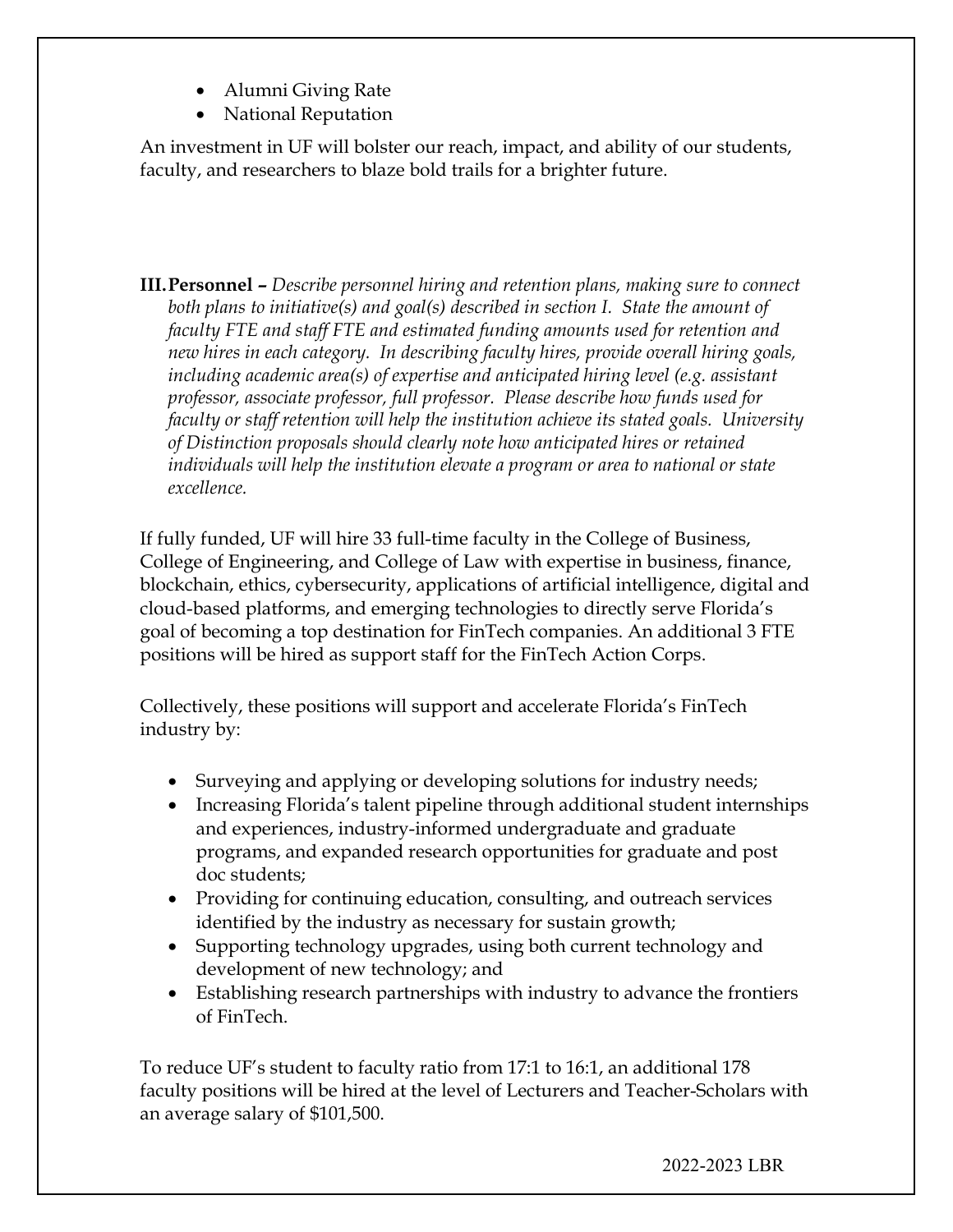UF will continue its efforts to recruit and retain faculty and staff by offering competitive compensation and benefits in order to compete with our top-ranked public university peers.

**IV. Facilities** *(If this issue requires an expansion or construction of a facility, please complete the following table.):* N/A

|    | <b>Facility Project Title</b> | Fiscal<br>Year | Amount<br>Requested | Priority<br><b>Number</b> |
|----|-------------------------------|----------------|---------------------|---------------------------|
| ı. |                               |                |                     |                           |
| ٠. |                               |                |                     |                           |

2022-2023 LBR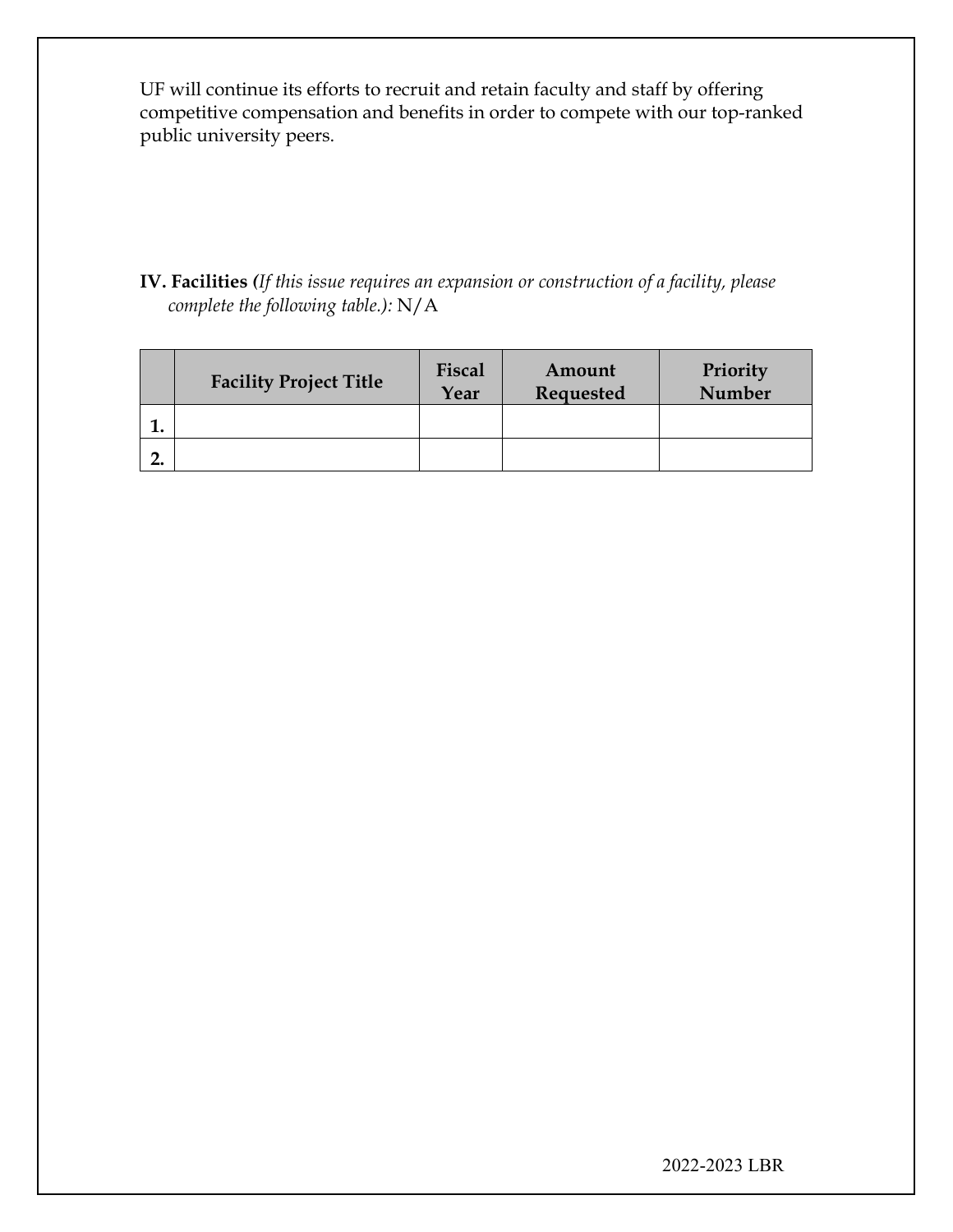# **2022-2023 Legislative Budget Request Education and General Position and Fiscal Summary Operating Budget Form II** (to be completed for each issue)

| University:         | <b>University of Florida</b>      |
|---------------------|-----------------------------------|
|                     | <b>National Ranking Operating</b> |
| <b>Issue Title:</b> | Support                           |

|                                   | NON-                     |                  |              |  |
|-----------------------------------|--------------------------|------------------|--------------|--|
|                                   | <b>RECURRING</b>         | <b>RECURRING</b> | <b>TOTAL</b> |  |
| Positions                         |                          |                  |              |  |
| Faculty                           | 211.00                   | 0.00             | 211.00       |  |
| Other (A&P/USPS)                  | 3.00                     | 0.00             | 3.00         |  |
|                                   |                          |                  |              |  |
| Total                             | 214.00                   | 0.00             | 214.00       |  |
|                                   |                          |                  |              |  |
|                                   |                          |                  |              |  |
| Salaries and Benefits             | \$32,003,275             | \$0              | \$32,003,275 |  |
| <b>Other Personal Services</b>    | \$0                      | \$0              | \$0          |  |
| Expenses                          | \$0                      | \$0              | \$0          |  |
| <b>Operating Capital Outlay</b>   | \$0                      | \$0              | \$0          |  |
| <b>Electronic Data Processing</b> | \$0                      | \$0              | \$0          |  |
| Financial Aid                     | \$0                      | \$0              | \$0          |  |
| Special Category (Specific)       | \$0                      | \$0              | \$0          |  |
| Special Category: National        | \$27,996,725             | \$0              | \$27,996,725 |  |
| <b>Ranking Operating Support</b>  | \$0                      | \$0              | \$0          |  |
|                                   | \$0                      | \$0              | \$0          |  |
| <b>Total All Categories</b>       | \$60,000,000<br>======== | \$0              | \$60,000,000 |  |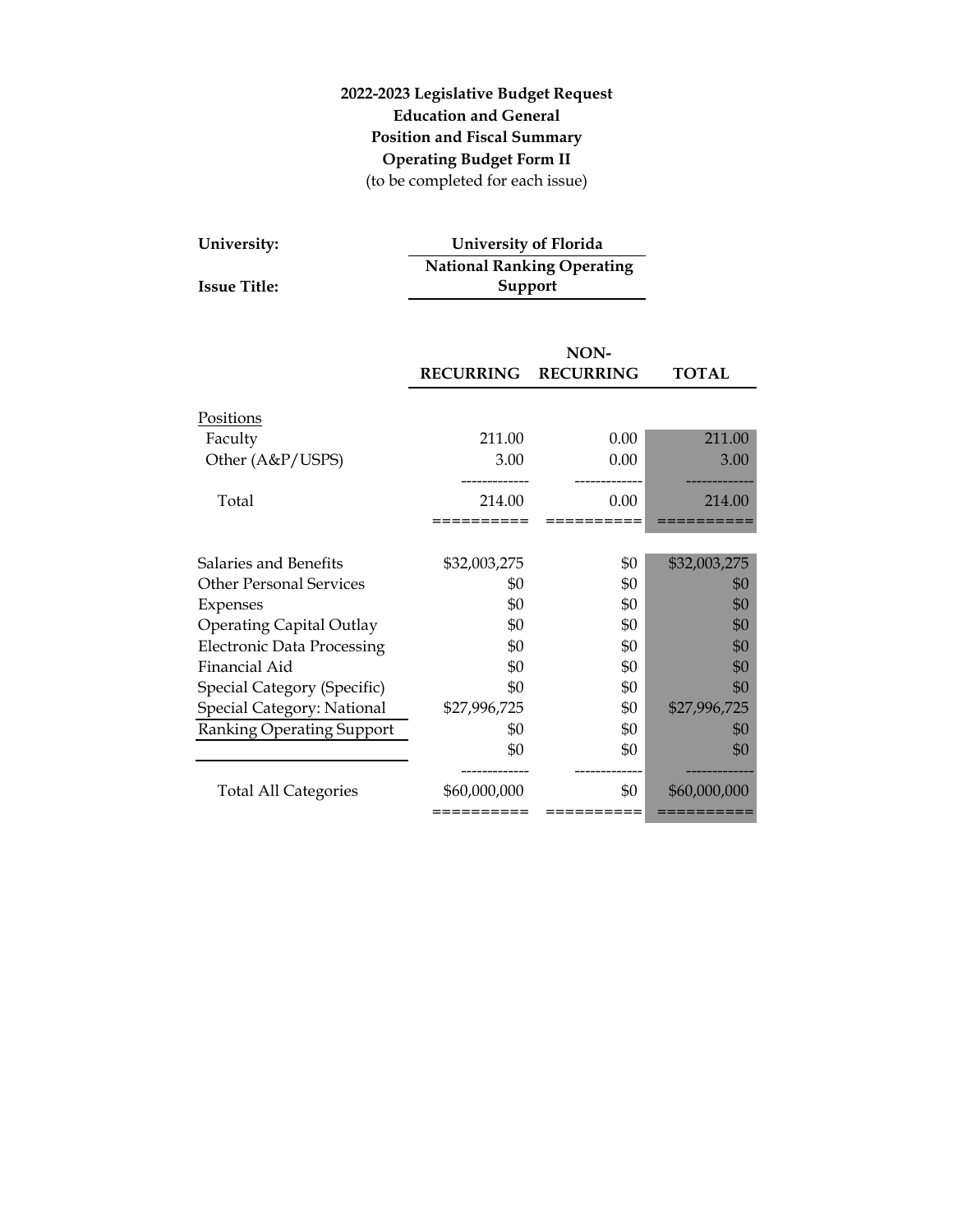# **State University System Education and General 2022-2023 Legislative Budget Request Form I**

| University(s):                                                   | <b>University of South Florida</b>                                                                 |
|------------------------------------------------------------------|----------------------------------------------------------------------------------------------------|
| <b>Request Title:</b>                                            | <b>Preeminence / National Ranking</b>                                                              |
| Date Request Approved by University<br><b>Board of Trustees:</b> | <b>Pending Approval at the</b><br><b>USF Board of Trustees Meeting on</b><br><b>24 August 2021</b> |
| <b>Recurring Funds Requested:</b>                                | \$50,020,903                                                                                       |
| <b>Non-Recurring Funds Requested:</b>                            |                                                                                                    |
| <b>Total Funds Requested:</b>                                    | \$50,020,903                                                                                       |
|                                                                  |                                                                                                    |
| Please check the request type below:                             |                                                                                                    |
| <b>Shared Services/System-Wide Request</b>                       |                                                                                                    |
| <b>Unique Request</b>                                            |                                                                                                    |

# **I. Purpose**

The University of South Florida (USF) is requesting a recurring investment of new state dollars beginning in FY 2022-23. By accelerating USF's trajectory, this investment will create economic advantages for the state of Florida by providing numerous positive benefits for current and future USF students and faculty, for the State University System (SUS) and for the state of Florida as a whole.

With USF's momentum, the impact of additional state resources of \$50 million represents an opportunity for the state to further support one of the most promising universities in the nation.

For example, in the past ten years, USF has risen faster than any public or private university in *U.S. News & World Report's* (*USN&WR*) annual rankings of national universities. Furthermore, leaders in higher education are recognizing the increasing impact of USF. For instance, as Holden Thorp, the former Chancellor of the University of North Carolina at Chapel Hill noted, it is the "…University of South Floridas of the world that are the real game-changers for students and their communities…"[1](#page-27-0)

To fully leverage its positive impact on the state of Florida, USF strives to become a Top 25-ranked public university in *USN&WR's* annual rankings. Additionally, USF's aspirations are to maximize the state's opportunity to be home to another member of the prestigious Association of American Universities (AAU). AAU evaluates new members based upon their academic reputation, as well as their

<span id="page-27-0"></span><sup>1</sup> [https://www.chronicle.com/article/How-Well-Do-Elite-Colleges/246100.](https://www.chronicle.com/article/How-Well-Do-Elite-Colleges/246100)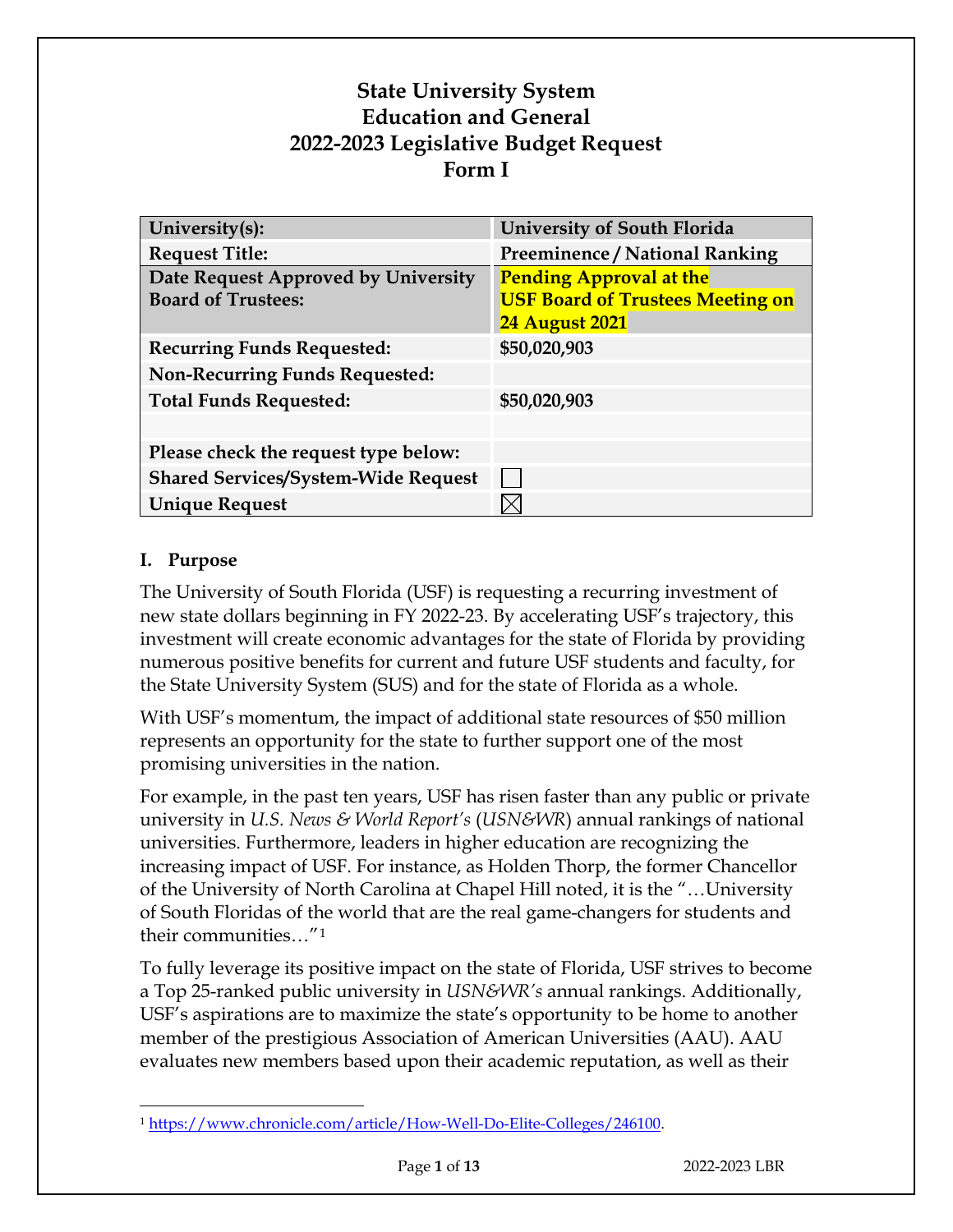national leadership in its research and development enterprise. USF is well on its way – already positioned as a highly-ranked public institution in research expenditures and annually in the Top 10 for intellectual property (e.g., patent) creation.

Our request is the first phase of a multi-year investment plan – in concert with other external and philanthropic funds contributed by the university. It is particularly timely because the new investment will be made soon after the newly consolidated USF began operating as one Preeminent State Research University, geographically distributed, in July 2020. The investment will benefit all communities, all campuses, all students and all faculty of the consolidated USF.

The justification for this request is divided into the following sections:

- 1. Why invest in USF? A University with a Trajectory of Increasing Academic Excellence;
- 2. Florida's Benefits from Additional Prestigious Universities;
- 3. Broad Benefits from Additional State Funds Invested in the Future of USF;
- 4. Building an "Architecture of Academic Excellence" for USF; and
- 5. Strategic Deployment of Investments to Further Enhance Academic Excellence.

# *Why Invest in USF? A University with a Trajectory of Increasing Academic Excellence*

Evidence shows that a dollar invested in USF has stretched farther and delivered greater returns to students and the economy during the last decade than at any public university in Florida or the United States.

Consider USF's<sup>[2](#page-28-0)</sup> remarkable ascent in national rankings over the past decade. Indeed, since the first year of our last BOG-approved institutional strategic plan in 2013, USF has:

- Achieved the largest gain in *USN&WR's* rankings of any public or private university in the United States, rising all the way up to #46 among public institutions in the 2021 rankings.
- Achieved and maintained a Top 50 ranking among all public universities in the United States in six of the 10 official rankings approved by the Board of Governors (BOG) to measure national preeminence.

<span id="page-28-0"></span><sup>&</sup>lt;sup>2</sup> At times throughout this document, the term "USF" may refer to the historical data, ranking, etc. of the USF Tampa campus. Prior to July 2020, the three separately accredited institutions of the former "USF System" were classified differently and reported separate federal data and therefore received separate national rankings. Consolidation has eliminated the need for this separate reporting and ranking going forward.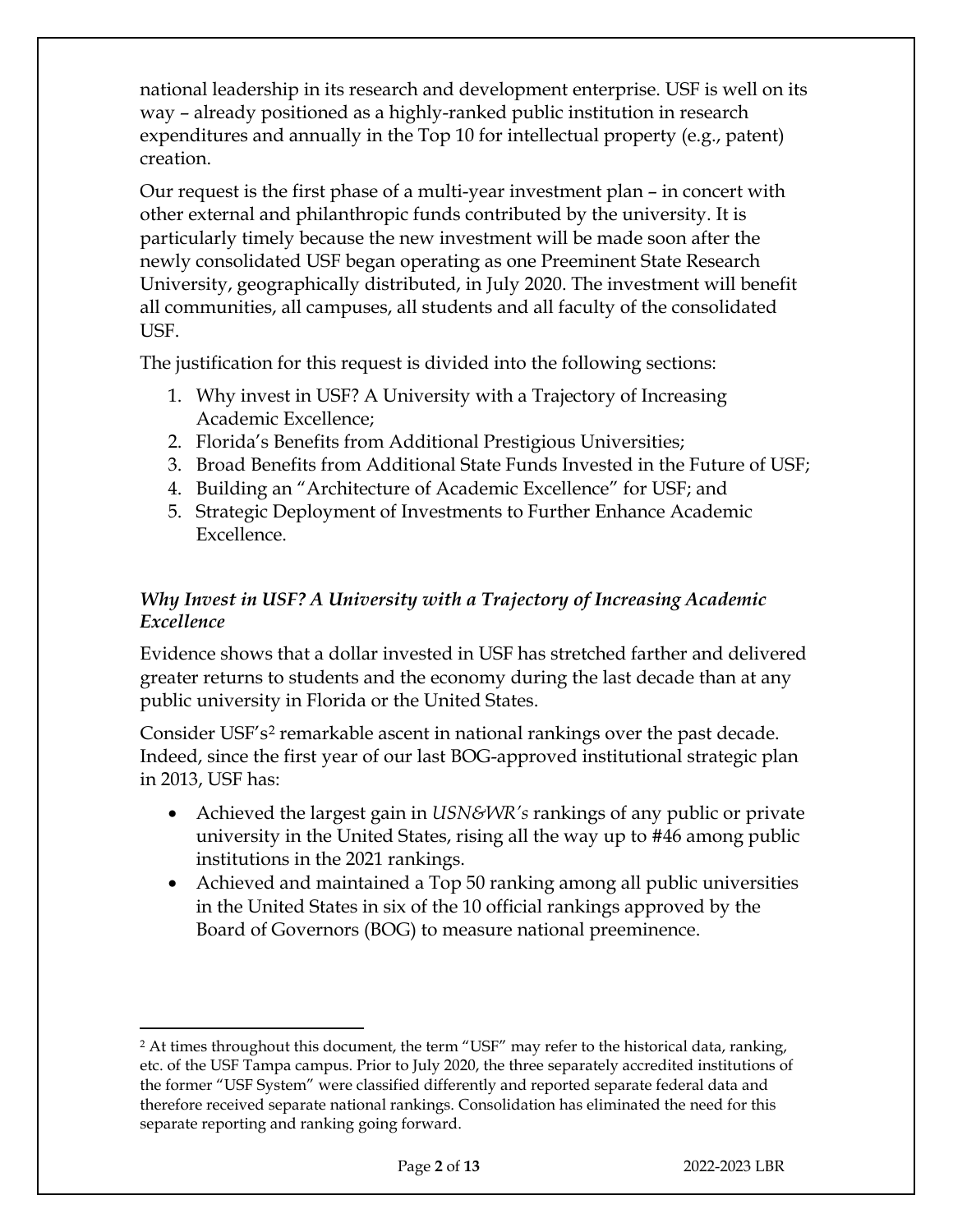Furthermore, USF's rise in the national rankings during the past several years has – not coincidentally – corresponded with record-breaking gains in student success metrics.

- USF was ranked as the #1 public research university in the nation for gains in the six-year graduation rate of its students between 2008 and 2018. USF raised its six-year graduation rate by 25 percentage points during that decade, a gain of six percentage points greater than the #2 ranked institution during that same period<sup>3</sup>.
- USF raised its four-year graduation rate from 37% in 2012 to 61% in 2020, which was among the largest percentage point gains (+24%) in the country during that period.
- <span id="page-29-0"></span>• USF was ranked #1 in America among all public universities for Latino student success[4.](#page-29-2)
- USF was ranked #6 in America and #1 in Florida among all public universities for black student succes[s4.](#page-29-0)
- USF was ranked #9 in America and #1 in Florida among all public universities for Pell Grant recipient student success<sup>[5](#page-29-3)</sup>.
- USF is ranked #12 in America and #1 in Florida among all public universities in *USN&WR's* 2021 "Top Performers on Social Mobility" rankings, demonstrating success enrolling large numbers of – and successfully graduating  $-$  Pell Grant recipient students<sup>[6](#page-29-4)</sup>.

# *Florida's Benefits from Additional Prestigious Universities*

The Association of American Universities (AAU) is considered the most prestigious of all university associations. It is an invitation-only association that consists of 36 American public universities, 27 American private universities and two Canadian public universities. Currently, the University of Florida is Florida's only member institution, public or private.

Why should taxpayers and policymakers in Florida seek more AAU member institutions? The answer is simple: The most talented faculty, students and entrepreneurs gravitate to the most prestigious institutions, particularly when those institutions are located in large, metropolitan areas such as the AAU member institutions in the cities of New York, Boston, Los Angeles, the San Francisco Bay Area, San Diego, Houston, Seattle, Atlanta, Chicago, Philadelphia and others. Moreover, membership in the AAU, in its most basic sense, is a recognition that Florida universities are nationally prestigious, and thereby so is Florida's entire State University System.

<span id="page-29-1"></span><sup>&</sup>lt;sup>3</sup> [Graduation Rate Trends: Public Research Institutions,](https://tableau.dashboard.utah.edu/t/idmv/views/GraduationRateTrendsPublicResearchInstitutions/Dashboard1?iframeSizedToWindow=true&:embed=y&:showAppBanner=false&:display_count=no&:showVizHome=no&:origin=viz_share_link) The University of Utah.

<span id="page-29-2"></span><sup>4</sup> The Education Trust, 2017.

<span id="page-29-3"></span><sup>5</sup> Third Way, May 2018.

<span id="page-29-4"></span><sup>6</sup> [https://www.usnews.com/best-colleges/rankings/national-universities/social-mobility.](https://www.usnews.com/best-colleges/rankings/national-universities/social-mobility)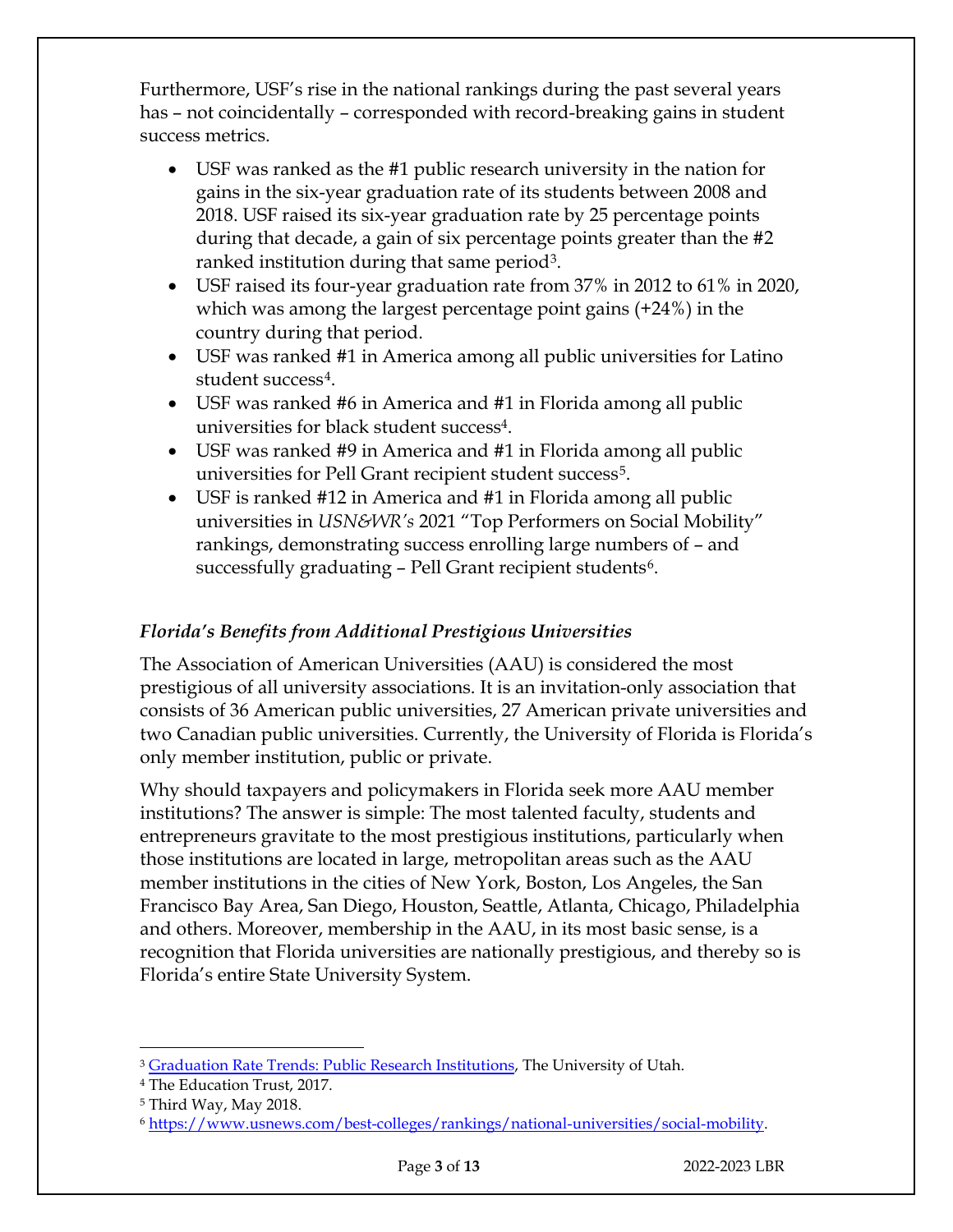Additionally, the AAU institutions – despite representing fewer than two percent of American universities – are awarded 60 percent of the nation's approximately \$40 billion in federally funded research each year. Upwards of 70 percent of America's Nobel Prize winners, National Academy of Sciences members and National Medal of Science winners are faculty members at AAU institutions. The AAU institutions represent America's greatest economic development assets by being awarded almost 5,000 new U.S. patents per year, executing over 4,000 licensing agreements and creating over 3,600 operational startup companies annually<sup>[7](#page-30-0)</sup>.

Consequently, Florida – with only one AAU institution – may be lagging in the battle for intellectual capital and research funding, which are primary factors in the recognition and ranking of elite universities and university systems. Florida is now America's third most populous state and fourth in the amount of tax dollars sent to the federal government but is just the #12 ranked state in terms of the receipt of federal research funding.

California boasts ten AAU member institutions (seven public) and New York is home to six others (two public). Texas has three AAU members, two of which are public. Florida is the only one of America's top ten most populous states that is home to fewer than two AAU member institutions and the only one of America's top five most populous states with fewer than two *public* AAU institutions. Focused state investments, coupled with increased institutional fundraising and responsible university stewardship of existing resources, could allow other Florida institutions – and especially USF – to cross the thresholds necessary to be considered for eligibility by outpacing existing AAU members' performance.

Given the historical track record of AAU institutions to date, the state and taxpayers will be more than repaid for these additional investments. As more of its top research institutions join the ranks of the elite national universities, the state as a whole will be elevated to new economic and reputational heights. Although AAU does not guarantee membership to any institution based on a level of achievement, the association is quite transparent in revealing the "indicators" it looks for in its prospective members[8](#page-30-1). The AAU's most important membership indicators ("Phase I Indicators") relate to research competitiveness and the quality and impact of the institution's faculty. They include competitively funded federal research expenditures, National Academy memberships and faculty awards, and faculty research citation volume and impact. Secondary, or "Phase II," indicators that are considered include noncompetitively awarded research funding, doctoral education quality, postdoctoral appointments and undergraduate education. The full listing of AAU Membership Indicators is available on the AAU's website, [www.aau.edu](http://www.aau.edu/).

<span id="page-30-1"></span><span id="page-30-0"></span>

<sup>&</sup>lt;sup>7</sup> [https://www.aau.edu/who-we-are/aau-numbers.](https://www.aau.edu/who-we-are/aau-numbers)<br><sup>8</sup> [https://www.aau.edu/who-we-are/membership-policy.](https://www.aau.edu/who-we-are/membership-policy)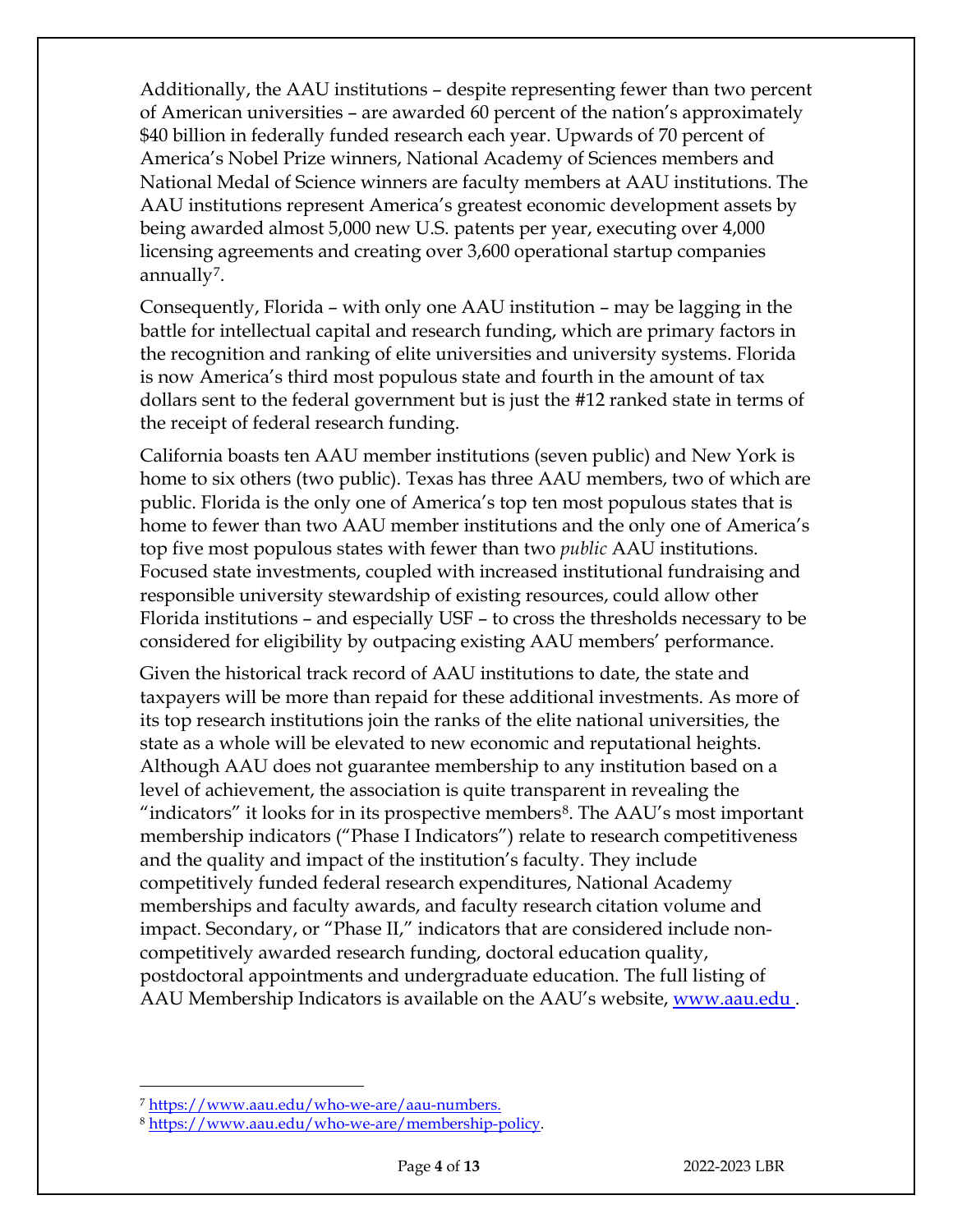# *Broad Benefits from Additional State Funds Invested in the Future of USF*

The 2018 Florida Legislature mandated that by July 2020, the former "USF System" must consolidate into one university, geographically distributed. This goal was accomplished when on 12 June 2020 the SACSCOC Board of Trustees approved the consolidation of USF with USF St. Petersburg and USF Sarasota-Manatee effective July 2020[9](#page-31-0). One USF affords the state of Florida the opportunity to maximize the impact of a major, highly ranked research university located across a large metropolitan area. In fact, USF (at #46 in *USN&WR*) is already Florida's highest-ranked public university in any of its major metropolitan areas and is poised to continue its upward trajectory.

Until June 2020, the Tampa Bay region was served by the three separately accredited institutions of the former "USF System," each with a different mission. The newly consolidated, Preeminent USF already has campuses in Tampa, a city of nearly 400,000 located in a county (Hillsborough) with a population of nearly 1.5 million residents; St. Petersburg, a city of over 250,000 residents located in a county (Pinellas) with a population of nearly 1 million residents; and Sarasota-Manatee, representing two counties with a combined population exceeding 800,000 residents. Overall, more than 3.25 million Floridians reside in these four Tampa Bay counties alone, a population larger than 21 U.S. States can claim.

The decision by the Legislature to consolidate the former "USF System" into one university, geographically distributed provides the first opportunity in the Tampa Bay region's history to be fully served by one preeminent, nationally ranked research university. The USF Board of Trustees' (BOT) newly adopted institutional Strategic Plan for 2021-2031 (pending BOG approval) reaffirms the aspiration of a united USF to both reach the *USN&WR* public Top 25 but also to advance that single institution, geographically distributed, towards AAU eligibility.

The new 2021-2031 USF Strategic Plan calls for investment in all three campuses to raise the national profile of the united USF and to provide students and faculty with new academic and research opportunities never before available. It sets out the goals, strategic initiatives, and institutional core commitments necessary to advance towards those lofty aspirations. This LBR contemplates the initial phases of that investment in all three campuses, as well as the resources necessary to develop and strengthen specialized, nationally renowned academic and research centers of excellence on each of the three campuses.

One USF allows the institution to maximize new investments for even greater returns, which will be realized in every corner of the Tampa Bay region. Instead of three USF System institutions competing for limited state resources and philanthropic gifts, One USF allows new investments to pay dividends for all three campuses. This multiplier effect of new financial investments in a single USF will greatly benefit Florida, as one of its largest and fastest-growing regions

<span id="page-31-0"></span><sup>9</sup> [https://sacscoc.org/app/uploads/2020/06/June-2020-Actions.pdf.](https://sacscoc.org/app/uploads/2020/06/June-2020-Actions.pdf)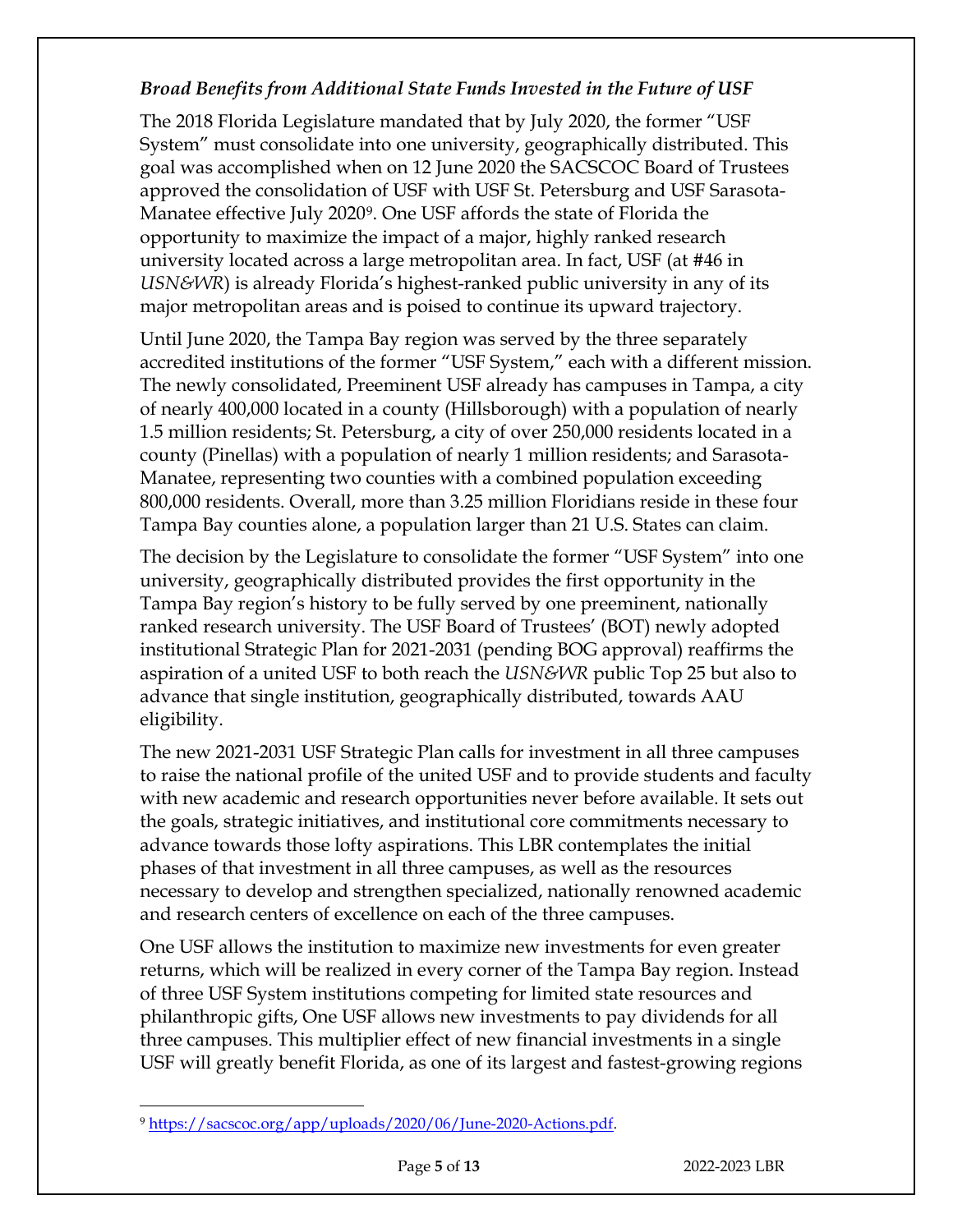is recognized internationally as a destination for exceptionally talented students and faculty. It sends a message to corporations looking to avail themselves of that talent in a large and growing population center.

For the first time ever, no municipality or county in Tampa Bay will be the exclusive "home" to the region's top public research university, nor will any single campus be the primary destination for its talent and commensurate corporate investment. Rather, each of Hillsborough, Manatee, Pinellas and Sarasota counties will be home to a campus of a top-ranked research university with access to the world-class talent, research programs and economic development initiatives available through a united USF.

USF's geographical location and unique vision for alignment across Tampa, St. Petersburg and Sarasota-Manatee make it a strong candidate for new investment, which can stretch each dollar for tripartite benefit. This provides the best return on investment to the state, and importantly, across the entirety of the eightcounty Tampa Bay region.

# *Building an "Architecture of Academic Excellence" for USF*

USF, which is a relatively young university compared with other national peers, has traditionally fared well in national rankings that compute only objective data and where institutional reputation is not a dominant factor in the rankings.

Although *USN&WR* and AAU consider certain objective data elements to evaluate institutional performance, a large component of their rankings and membership decisions are also based on an institution's national academic reputation for excellence. USF has more work to do in this regard. Indeed, much of this LBR is tailored to requesting and deploying strategic investments in specific, targeted areas that will build upon USF's already growing national academic reputation.

Leadership of USF refers to these key components and the plan to address them as the "*architecture of academic excellence[10](#page-32-0)*." The "architecture" is built upon four components:

- 1) Quality of undergraduate students and their educational experience;
- 2) Quality of graduate students and their educational experience;
- 3) Faculty, research and creative impact; and
- 4) Strategic partnerships for economic growth and societal enrichment.

Collectively, these four components form and drive the overall academic reputation of any public research institution.

<span id="page-32-0"></span><sup>10</sup> Adapted from: [https://www.smu.edu/-/media/Site/Provost/Provost/PDF/Continuing-the-](https://www.smu.edu/-/media/Site/Provost/Provost/PDF/Continuing-the-Ascent.pdf?la=en)[Ascent.pdf?la=en.](https://www.smu.edu/-/media/Site/Provost/Provost/PDF/Continuing-the-Ascent.pdf?la=en)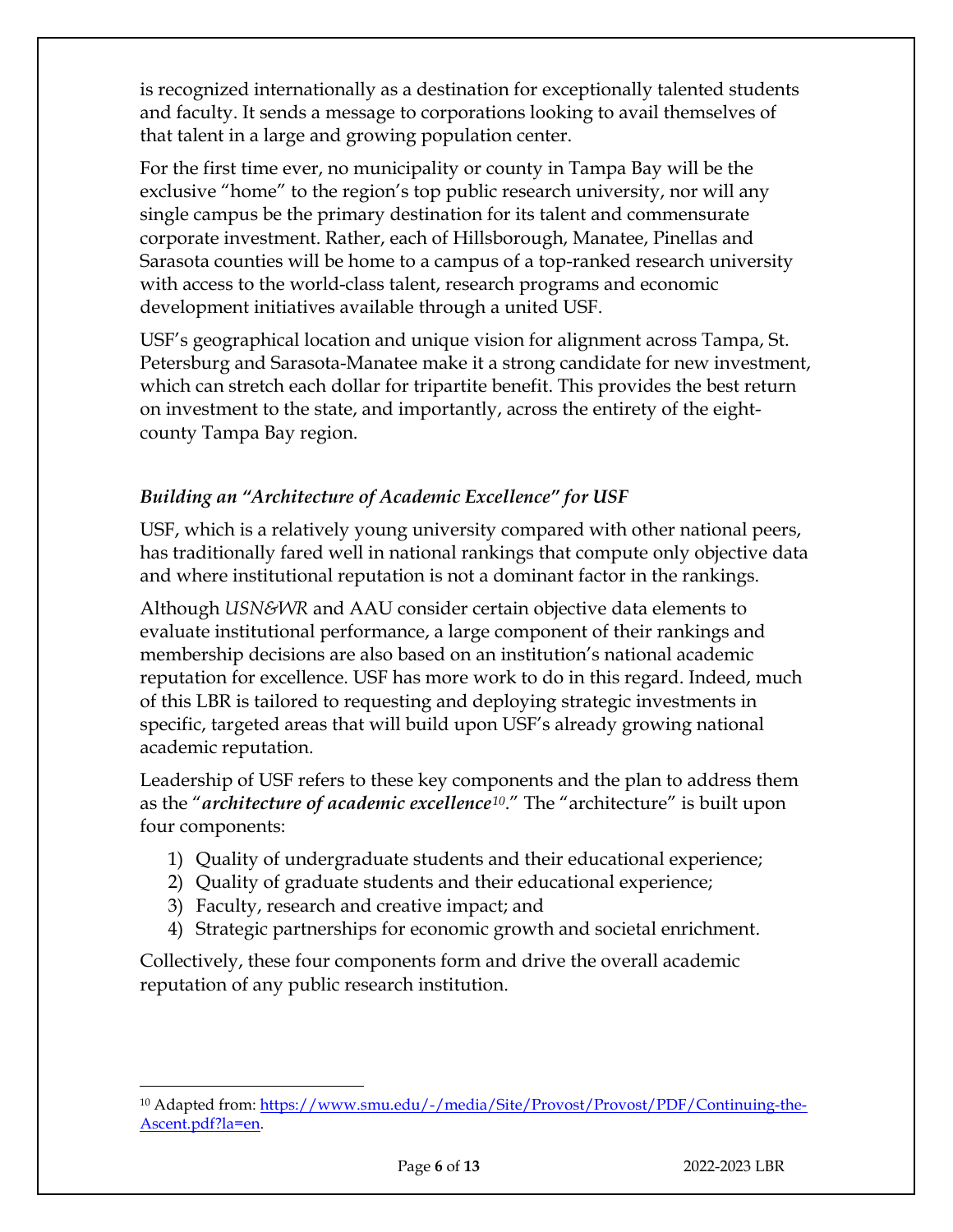

An institution's academic reputation and its effect on *USN&WR* rankings and AAU membership cannot be overstated, and in fact the two are closely intertwined. Consider that:

- 21 of the current *USN&WR* Top 25 public universities are members of the  $AAU^{11}$ ;
- 31 of the 36 public AAU members are ranked in *USN&WR's* Top 40; and
- Only three of the 36 public AAU members are ranked outside the *USN&WR* Top 50, the lowest two of which are tied at #60 (USF, at #46, currently ranks ahead of three public AAU member institutions and is tied with two others)<sup>[12](#page-33-1)</sup>.

A sustained investment in USF over a period of time, targeted in the four components of the "architecture" described above, will position USF to raise our national academic reputation. This, in turn, will continue to raise our national rankings and the likelihood of becoming eligible for AAU membership in the future. This trajectory also builds on the BOG's stated vision for the SUS that by 2025, the State University System of Florida "will be internationally recognized as a premier public university system, noted for the distinctive and collective strengths of its member institutions." A key strategy for fulfilling this vision will be to promote the successes and achievements of USF and the SUS to the leadership of other universities as well as to other opinion leaders nationwide to raise the overall reputation of USF and the entire SUS.

# *Strategic Deployment of Investments to Further Enhance Academic Excellence*

Based on the architecture outlined above and USF's extraordinary track record of success over the past decade, any new recurring investments provided by the

<span id="page-33-0"></span><sup>11</sup> The only non-AAU members ranked in *USN&WR's* Top 25 Public National Universities for 2021 are the College of William & Mary (#11), the University of Georgia (#15), Florida State University (#19) and the University of Connecticut (#23).

<span id="page-33-1"></span><sup>12</sup> USF is currently tied at #46 with AAU members the University of Colorado–Boulder and the University of Oregon, and ranks ahead of Iowa State University (#54), the University of Kansas (#60) and the University of Missouri (#60).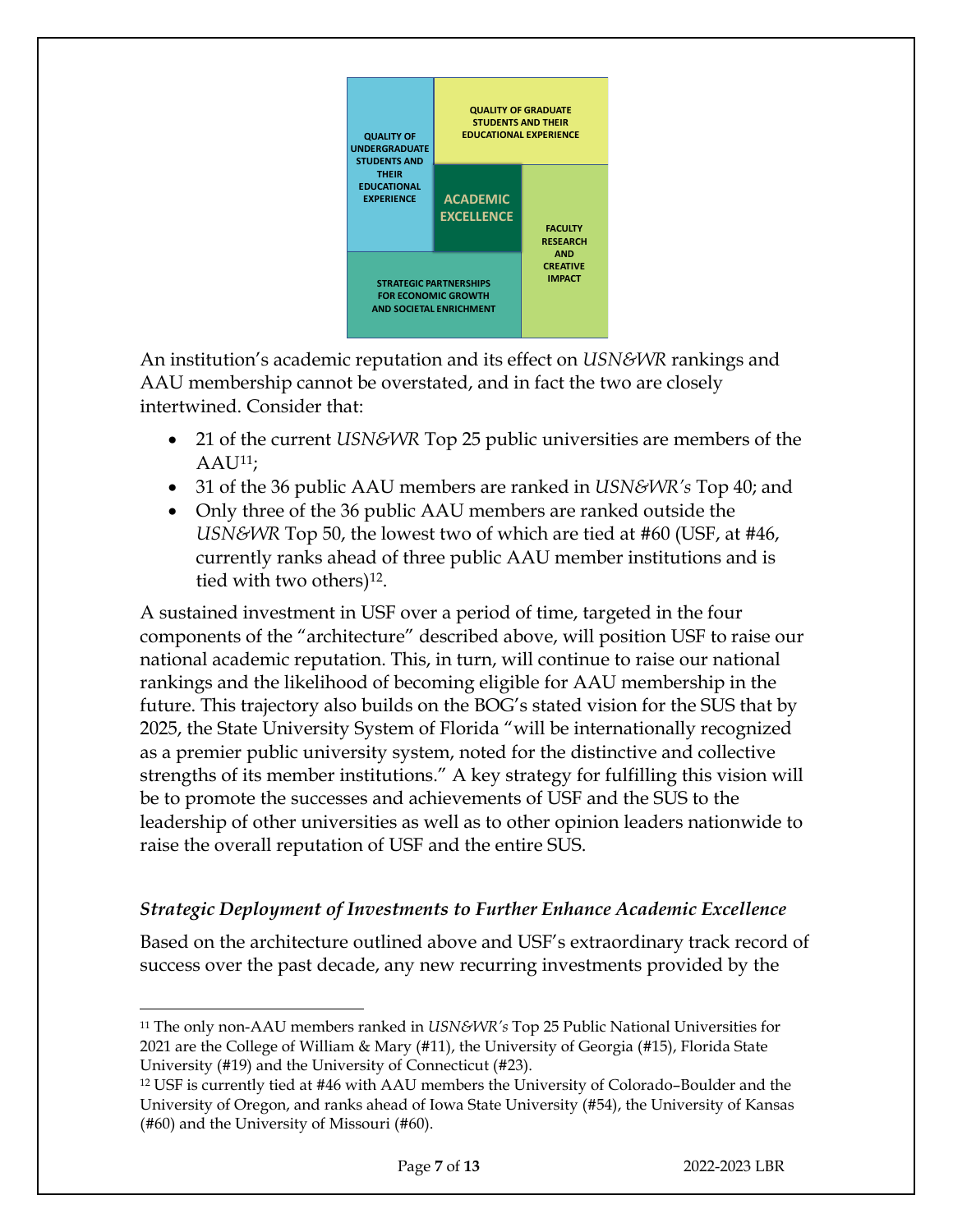Legislature and Governor for this initiative will be deployed specifically to achieve the following goals, all of which will advance USF's national prestige:

- Increased student success outcomes, including improved FTIC retention rates and four-year and six-year graduation rates.
- Increased individualized attention for student success by lowering the student-to-faculty ratio and the proportion of classes with fewer than 20 students and with fewer than 50 students.
- Increased faculty resources and productivity, including more competitive faculty salaries; the ability to hire more National Academy-member faculty and other world-class scholars; increasing external grant funding and research citations; and citation impact. Additional faculty will be focused primarily in areas of strategic emphasis as identified by the BOG, including science and mathematics, engineering, business and medicine.
- Enhancements to the quality of and access for incoming students, including attracting students with high SAT and ACT scores, students who graduated in the top 10% of their high school classes, as well as continuing to provide access for Pell Grant recipient students and others.
- Enhancement of institutional reputation among academic peer institutions and rankings publications across the country.
- Increased community support through philanthropy and alumni giving.

Specific investments in this first phase will be made in the following areas to enhance USF's overall national and international academic reputation via the "architecture" plan:

# *Quality of Undergraduate Students and their Educational Experience*

\$2.0 million to enhance undergraduate student recruitment and support services.

# *Quality of Graduate Students and their Educational Experience*

\$3.5 million to enhance graduate student recruitment and support.

# *Faculty, Research and Creative Impact*

\$8.0 million to retain current high-performing USF faculty. \$8.8 million to hire 20 additional National Academy members and other world-class scholars.

\$5.8 million to hire 25 additional full professors.

\$4.0 million to hire 25 additional full-time associate professors.

\$6.8 million to hire 50 additional full-time assistant professors.

\$5.8 million to hire 55 additional full-time instructors.

\$2.8 million to hire 25 additional technical personnel to support the above faculty hires.

# *Strategic Partnerships for Economic Growth and Societal Engagement*

\$2.5 million to support innovative new national and global research partnerships and R&D initiatives.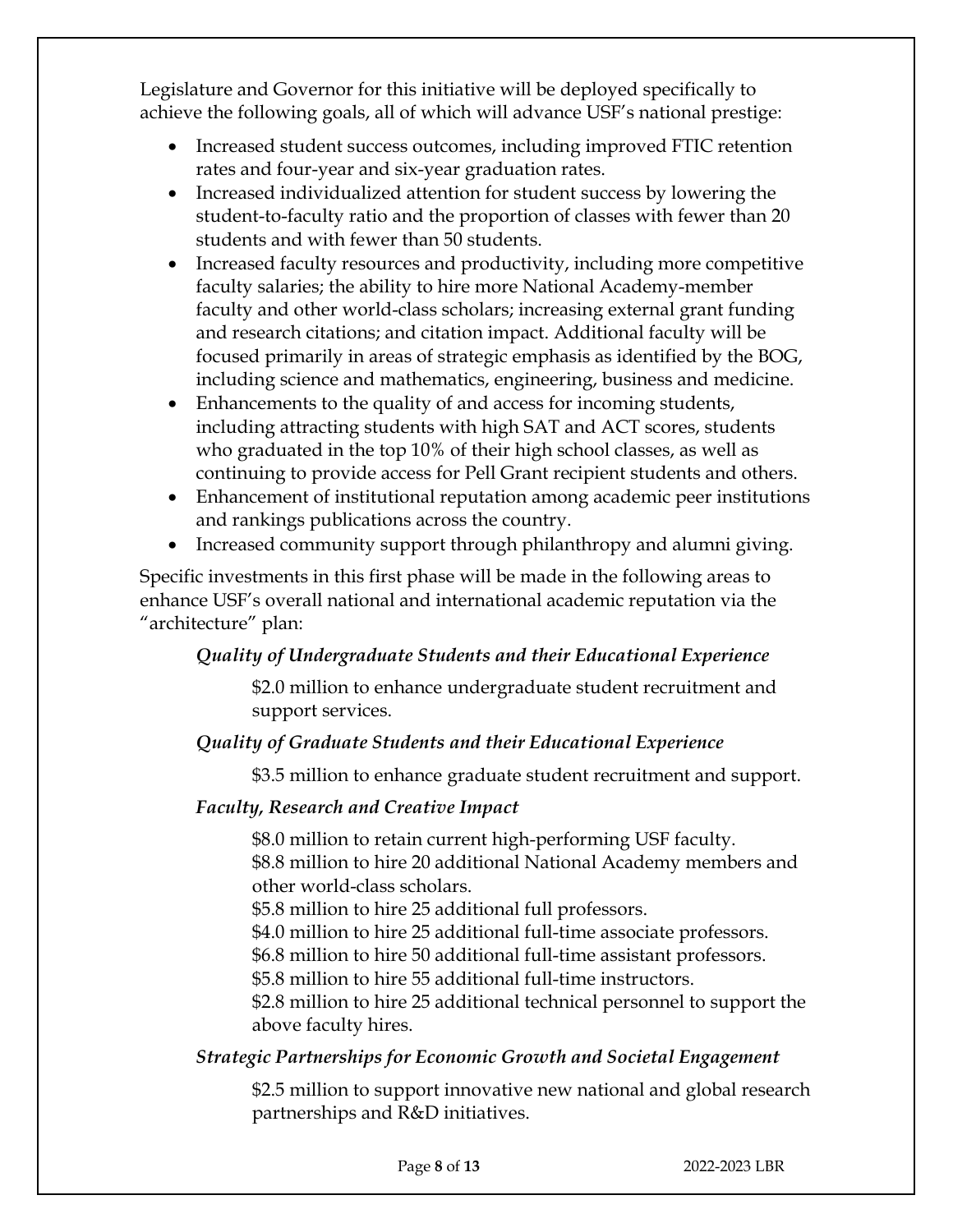This first phase investment will result in a net gain of 175 additional faculty members, contributing to USF's overall five-year plan to add 375 net new faculty. During both the first year and the five-year plan, (if new state funding is provided) faculty will be hired at each of the three campuses consistent with the USF BOT's strategic priorities for each campus.

# **II. Return on Investment**

The combined effect of the return on investment will:

- Strengthen Florida's position as the top state in the nation for higher education, thereby enhancing the global prominence of Florida;
- Propel USF on a trajectory toward a *USN&WR* Top 25 public ranking;
- Advance USF towards AAU eligibility;
- Improve student success outcomes and students' educational experiences; and
- Increase institutional impact as an engine for innovation and economic growth.

Given that 21 of *USN&WR's* Top 25 public universities are members of the AAU – and the fact that positioning USF for membership in the AAU has been the goal of the USF BOT in the institution's Strategic Plan since 2007 and remains the institution's highest aspiration in the newly adopted USF Strategic Plan for 2021- 2031 – USF will continue to benchmark the success of the investments against that aspirational peer group's performance. **Our goal is to meet or exceed the average of the 36 public AAU institutions' latest performance on each metric.**

*USN&WR's* 2021 rankings were derived from 18 specific metrics that serve as the publication's formula inputs. In ten of those 18 metrics, USF already achieves above or very near the current average of the 36 public AAU members' achievement level. The ten metrics in which USF's current performance exceeds, or is already competitive with, the average performance of all public AAU members are:

| <b>USN&amp;WR Metric</b>                                            | Average<br><b>Performance of</b><br><b>Public AAUs</b> | <b>Current USF</b><br>Performance |
|---------------------------------------------------------------------|--------------------------------------------------------|-----------------------------------|
| First-year Student Retention Rate                                   | 92%                                                    | 91%                               |
| Over/Under Predicted Performance in<br>the Six-year Graduation Rate | $+5\%$                                                 | $+13%$                            |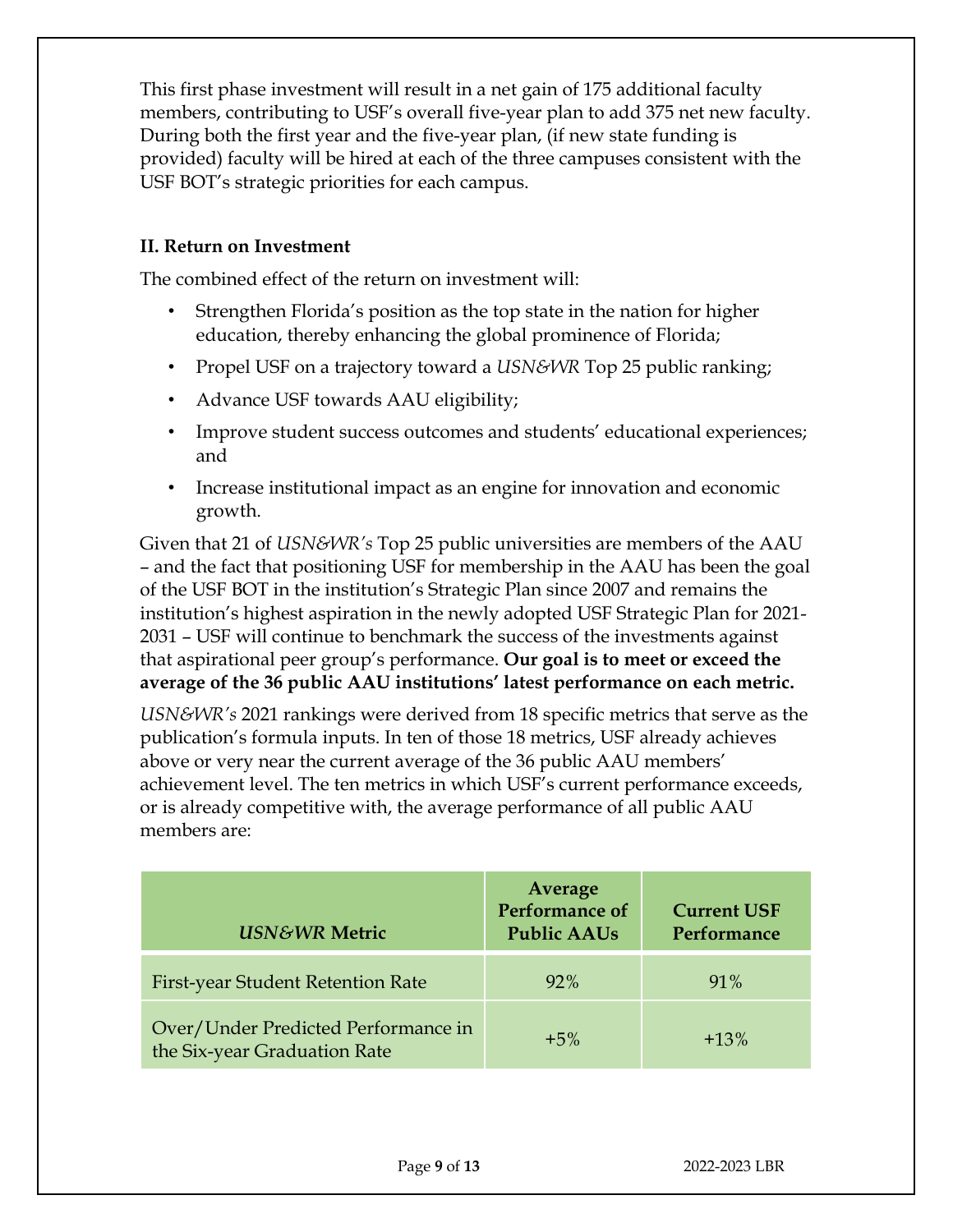| Six-year Graduation Rate of Pell Grant<br><b>Recipient Students</b>                                                                                    | 76%      | 72%      |
|--------------------------------------------------------------------------------------------------------------------------------------------------------|----------|----------|
| <b>Six-year Graduation Rate Performance</b><br>of Pell Grant Recipient Students vs.<br>Non-Pell Grant Students (closest to 0% or a<br>$+$ % is better) | $-8%$    | $-5%$    |
| Percent of Classes with Fewer than 20<br><b>Students</b>                                                                                               | 41%      | 44%      |
| Percent of Classes with 50 or More<br><b>Students</b> (lower % is better)                                                                              | 20%      | 13%      |
| Average Federal Loan Debt of<br>Graduates (lower \$ value is better)                                                                                   | \$20,235 | \$20,165 |
| Percentage of Graduates who took out<br>a Federal Loan (lower % is better)                                                                             | 44%      | 49%      |
| <b>Average SAT Scores of Incoming</b><br><b>Students</b>                                                                                               | 1311     | 1250     |
| <b>Annual Alumni Giving Rate</b>                                                                                                                       | 10%      | 12%      |

**Despite already being ahead of, or near, the average achievement level of public AAU institutions in the above metrics, USF's aim is to continue to improve in each of those areas.** Areas of particular focus for further improvement will be retention and graduation rates and reducing student borrowing and debt. This proposed investment will allow us to improve our performance in each of these areas.

USF will strategically invest a majority of the resources provided under this request to rapidly improve performance in the remaining eight *USN&WR* 2021 ranking metrics, striving to match the current average achievement level of the 36 public AAU members. Higher achievement in many of these metrics will also contribute to increased achievement levels in the metrics above as well (e.g. student retention and graduation, class sizes, etc.). The eight *USN&WR* 2021 ranking metrics in which USF requires significant improvement to match the average performance of current public AAU institutions are: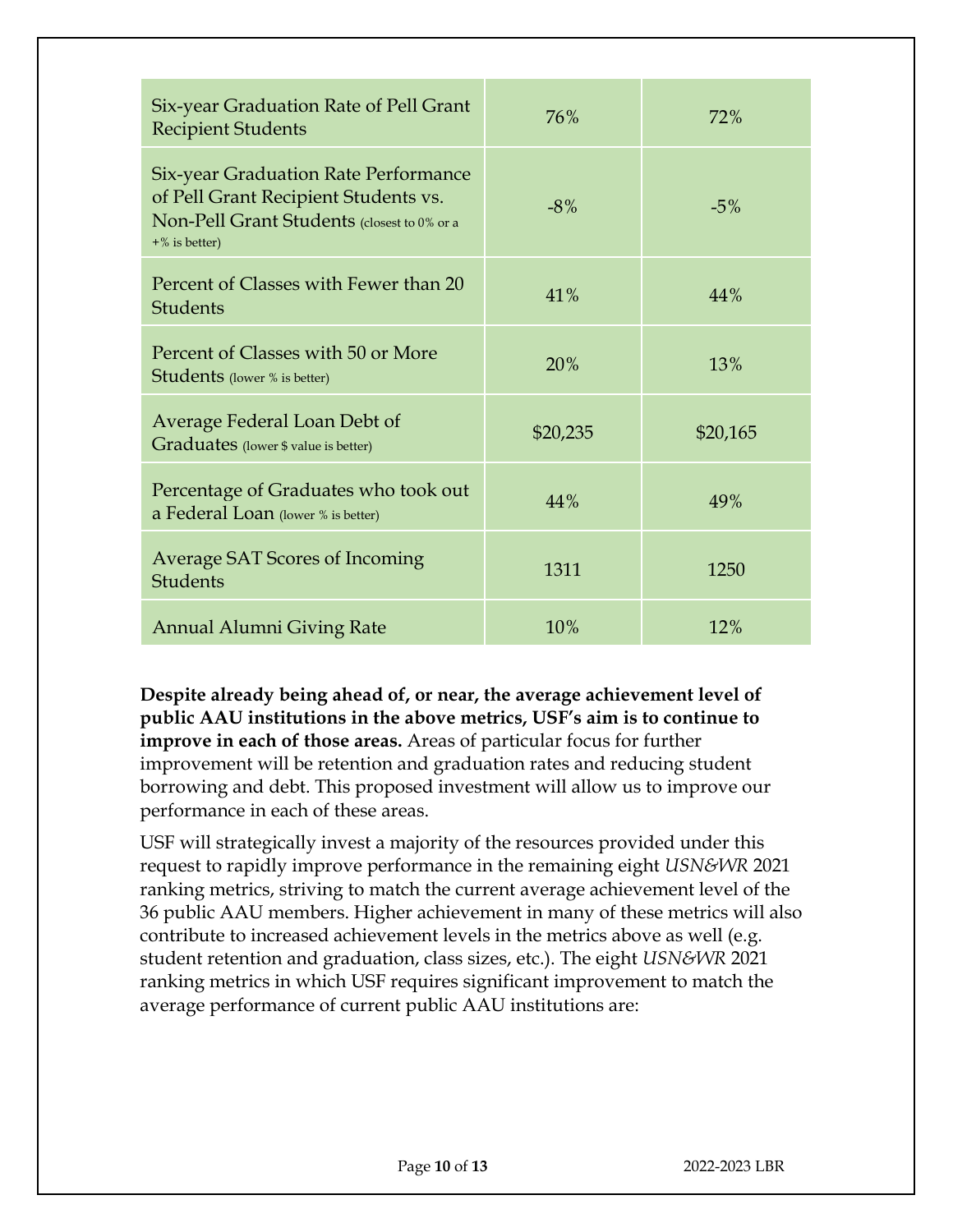| <b>USN&amp;WR Metric</b>                                                   | Average<br>Performance of<br><b>Public AAUs</b> | <b>Current USF</b><br>Performance |
|----------------------------------------------------------------------------|-------------------------------------------------|-----------------------------------|
| Rolling Average Six-year<br><b>Graduation Rate</b>                         | 81%                                             | 72%                               |
| <b>Academic Peer Assessment Score</b>                                      | 4.0 out of 5.0                                  | 2.8 out of 5.0                    |
| First-year Students Who Graduated in<br>Top 10% of their High School Class | 61%                                             | 34%                               |
| <b>Average Spending Per Student</b>                                        | \$49,614                                        | \$26,367                          |
| <b>Average Faculty Compensation</b>                                        | \$132,052                                       | \$109,470                         |
| Proportion of Faculty with the Highest<br>Degree in their Field            | 92%                                             | 82%                               |
| Proportion of Fulltime Faculty                                             | 92%                                             | 86%                               |
| Student-to-faculty Ratio (lower ratio is better)                           | $17-1$                                          | 23:1                              |

**It is worth emphasizing that a majority of the above metrics (in which USF lags the current public AAU average performance) are directly related to available financial resources.** They include: the average institutional spending per student; the average faculty member's compensation; the proportion of all the institution's faculty who hold the highest degree in their field; the institution's proportion of fulltime to part-time faculty; and the institution's overall student-to-faculty ratio.

**All these metrics will be positively impacted almost immediately by this proposed investment in USF and the strategic deployment of the funds as outlined above through the "architecture" plan.** More than three-fourths of the proposed first-year investment is aimed directly at hiring additional faculty in areas of strategic emphasis as outlined by the BOG and improving the salaries of current high-performing faculty. This investment will allow USF to move closer to its national peers in these financial resources metrics in which we currently lag the most.

Similarly, the "architecture" plan contemplates spending additional resources to recruit and retain more high-achieving high school students in order to improve USF's performance in two of the remaining *USN&WR* metrics (percentage of students from the Top 10% of their high school class and the six-year graduation rate).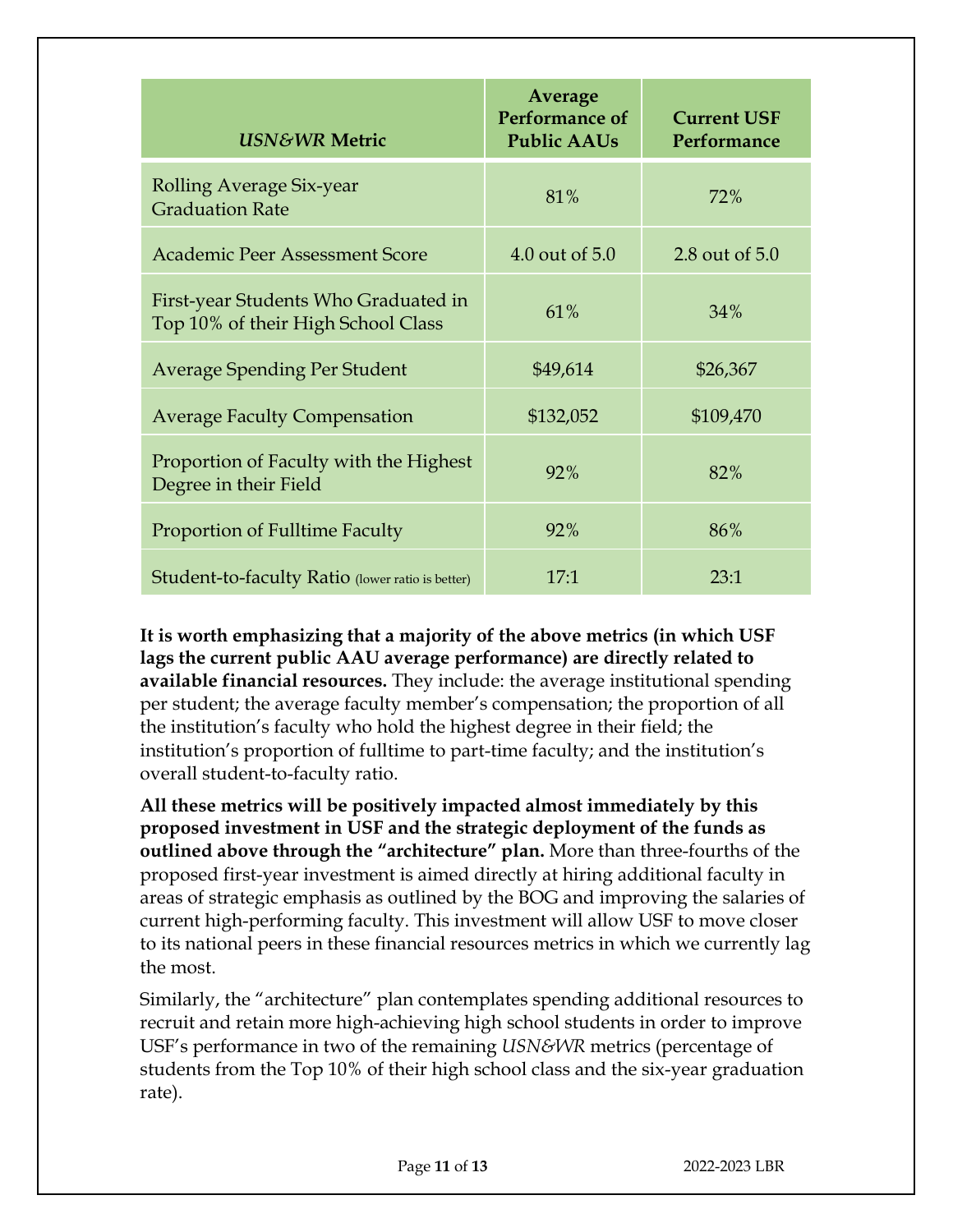The final metric, the Academic Peer Assessment Score, is strictly a reflection of external perceptions of USF's academic reputation. The "architecture" plan is designed specifically to achieve gains in this outcome through targeted investments and awareness campaigns. This metric is, however, a "perceptual" ranking that tends to lag actual performance. A sustained effort will be necessary through these investments to communicate the strengths and achievements of USF and the SUS as a whole to national peers to see the requisite gains in this critical final metric.

Even with some expected lag time in subjective assessment ratings, improvements made in the financial resource metrics outlined above through this investment – coupled with USF's demonstrated track record of student success and continued unparalleled upward trajectory – will accelerate USF's ascent toward the Top 25.

In summary, USF has demonstrated a track record of using targeted investments to achieve results that well exceed other universities' performance. USF embraces metrics-based accountability; we relish it, and our results speak for themselves. The timing is auspicious now for a major investment of new state funds into USF given its national momentum and trajectory, the opportunities afforded through consolidation, and the economic impact to the state by having a major nationally ranked research university located in one of Florida's fastest-growing metropolitan areas. The "architecture" plan developed and described in this LBR presents the vision and plan to deploy those state assets to maximize the return on investment for USF students, for taxpayers, for the SUS and for the entire state of Florida.

# **III.Personnel**

As outlined in Section I of this request, the following is the expected hiring plan if this LBR is funded in full as requested.

Specific investments in this first phase will be made in the following areas to enhance USF's overall national and international academic reputation via the "architecture" plan:

#### *Quality of Undergraduate Students and their Educational Experience*

\$2.0 million to enhance undergraduate student recruitment and support services.

#### *Quality of Graduate Students and their Educational Experience*

\$3.5 million to enhance graduate student recruitment and support.

#### *Faculty, Research and Creative Impact*

\$8.0 million to retain current high-performing USF faculty. \$8.8 million to hire 20 additional National Academy members and other world-class scholars.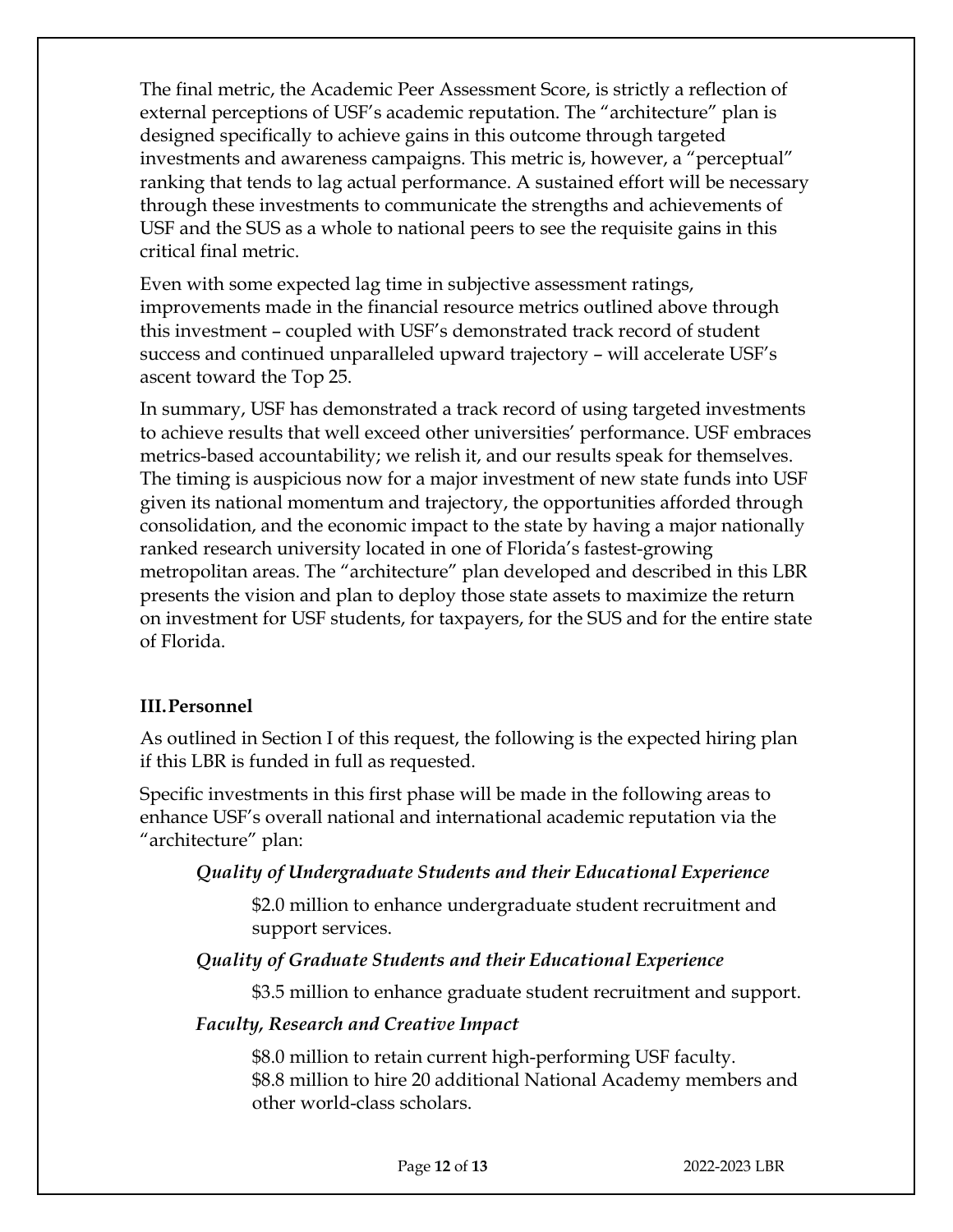\$5.8 million to hire 25 additional full professors. \$4.0 million to hire 25 additional full-time associate professors. \$6.8 million to hire 50 additional full-time assistant professors. \$5.8 million to hire 55 additional full-time instructors. \$2.8 million to hire 25 additional technical personnel to support the above faculty hires.

## *Strategic Partnerships for Economic Growth and Societal Engagement*

\$2.5 million to support innovative new national and global research partnerships and R&D initiatives.

This first phase investment will result in a net gain of 175 additional faculty members, contributing to USF's overall five-year plan to add 375 net new faculty. During both the first year and the five-year plan, (if new state funding is provided) faculty will be hired at each of the three campuses consistent with the USF BOT's strategic priorities for each campus. Additional faculty will be focused primarily in areas of strategic emphasis as identified by the BOG, including science and mathematics, engineering, business and medicine.

#### **IV.Facilities:**

| <b>Facility Project Title</b> | Fiscal<br>Year | Amount<br>Requested | Priority<br>Number |
|-------------------------------|----------------|---------------------|--------------------|
|                               |                |                     |                    |